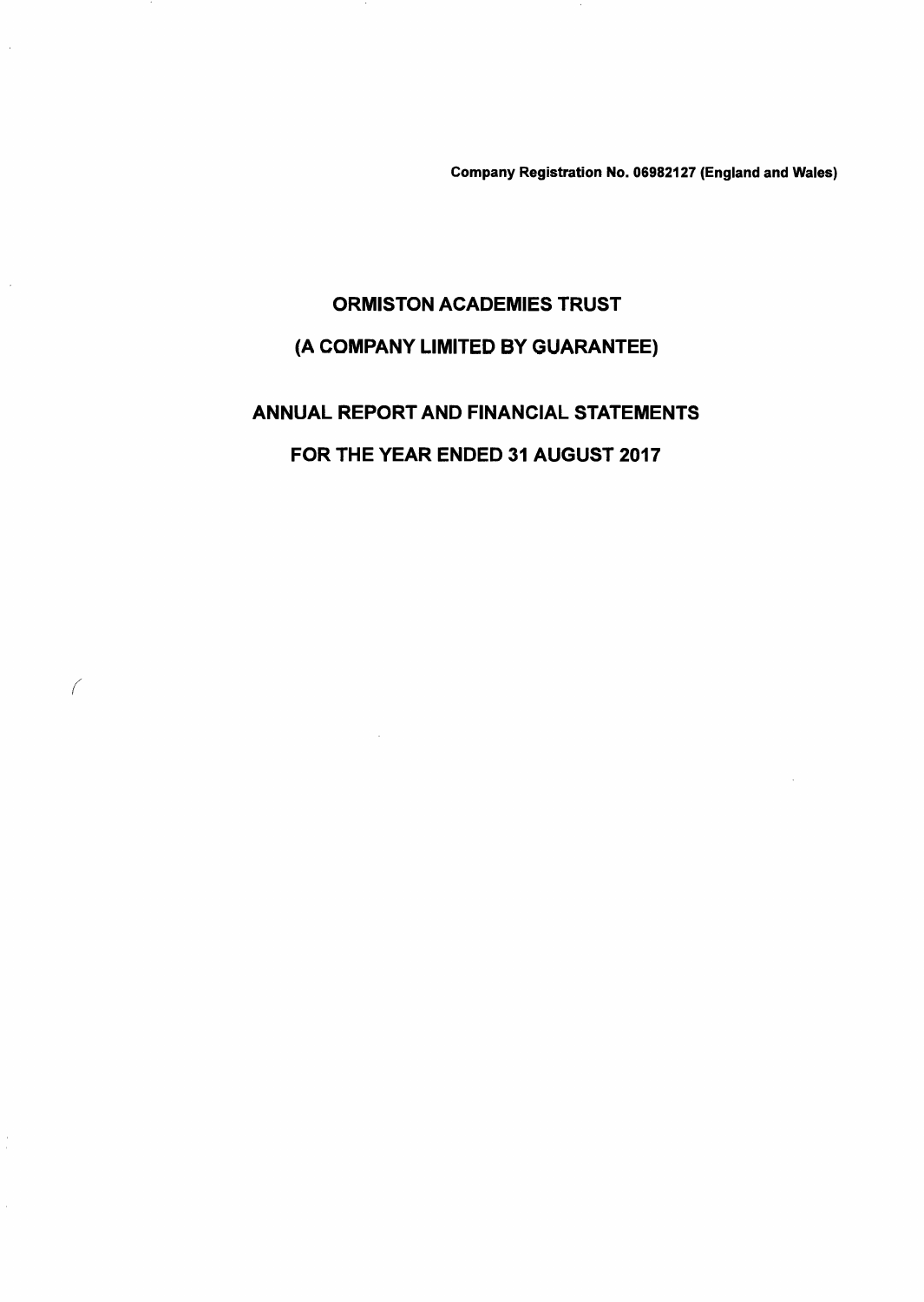### **REFERENCE AND ADMINISTRATIVE DETAILS**

| <b>Trustees</b>                                                                                                                                                                                                | Paul Hann (Chair of Trustees)<br>Peter Murray (Founding Chairman)<br><b>Wendy Barnes</b><br><b>Bal Samra</b><br>lan Brookman<br><b>Mark Stanyer</b><br><b>Frances Hall</b><br><b>Sir Robin Bosher</b><br>Nick Hudson (Appointed 16 June 2017) (Accounting officer from 16<br>June 2017)<br>Professor Toby Salt (Resigned 16 June 2017) (Accounting officer to |
|----------------------------------------------------------------------------------------------------------------------------------------------------------------------------------------------------------------|---------------------------------------------------------------------------------------------------------------------------------------------------------------------------------------------------------------------------------------------------------------------------------------------------------------------------------------------------------------|
|                                                                                                                                                                                                                | 16 June 2017)<br>Ken Shooter (Resigned 20 July 2017)<br>Nicole McCartney (Resigned 29 August 2017)                                                                                                                                                                                                                                                            |
| Members                                                                                                                                                                                                        | The Ormiston Trust<br>Peter Murray<br>Paul Hann                                                                                                                                                                                                                                                                                                               |
| Senior management team<br>- Chief Executive Officer and Accounting<br>Officer<br>- Chief Operating Officer<br>- National Director of Estates and<br>Technology<br>- Managing Director of School<br>Improvement | Nick Hudson<br>Paul Nye<br>James Miller<br><b>Nicole McCartney</b>                                                                                                                                                                                                                                                                                            |
| <b>Company registration number</b>                                                                                                                                                                             | 06982127 (England and Wales)                                                                                                                                                                                                                                                                                                                                  |
| <b>Principal address</b>                                                                                                                                                                                       | Ormiston House<br><b>144 Newhall Street</b><br>Birmingham<br><b>B3 1RY</b>                                                                                                                                                                                                                                                                                    |
| <b>Registered office</b>                                                                                                                                                                                       | <b>Chilgrove Business Centre</b><br>Chilgrove<br>Chichester<br><b>PO18 9HU</b>                                                                                                                                                                                                                                                                                |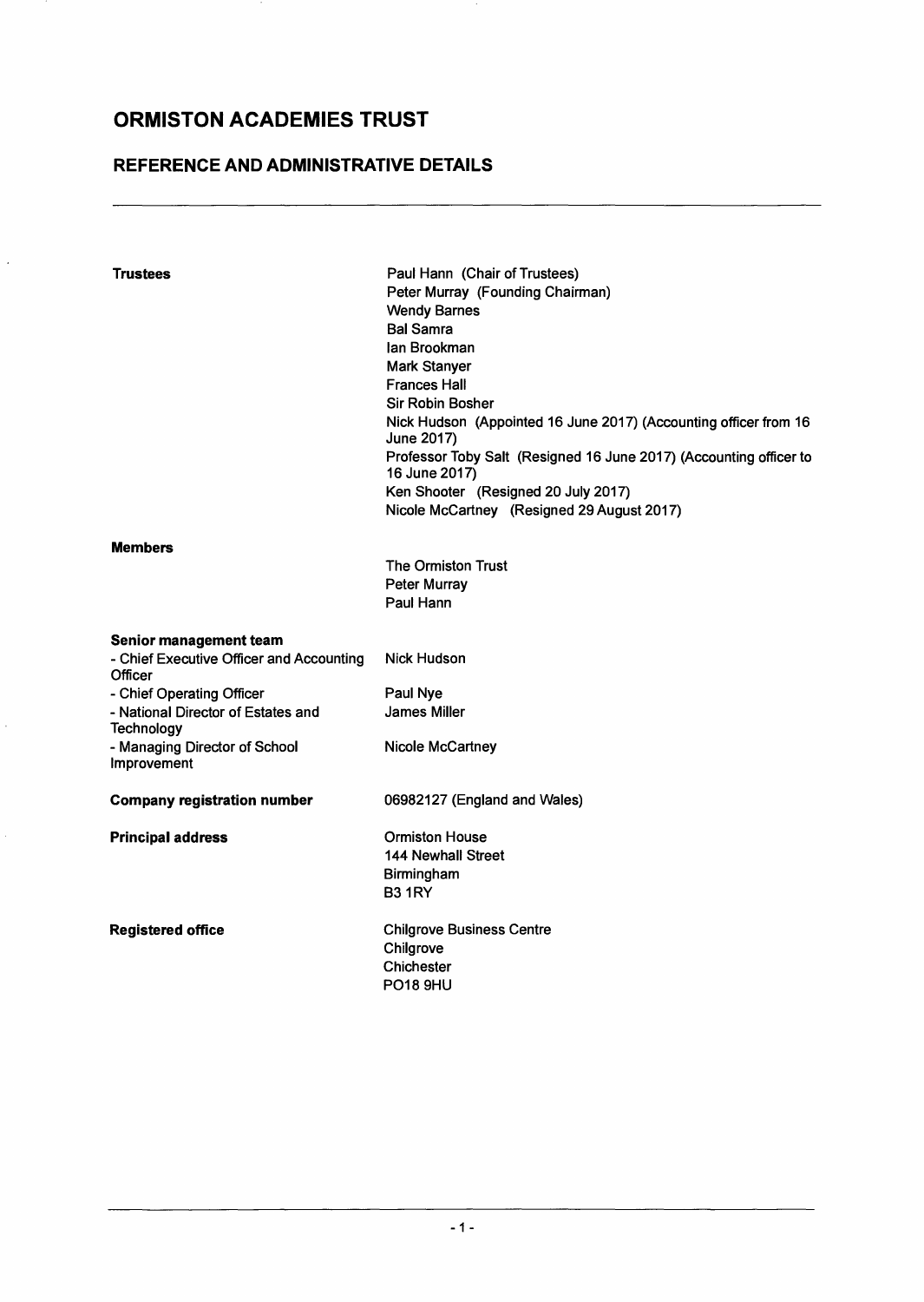#### **REFERENCE AND ADMINISTRATIVE DETAILS**

#### Academies operated **Academies** Constanting Location **Principal Designation** Designation

Ormiston Bushfield Academy Peterborough Dennis Kirwan Secondary Ormiston Chadwick Academy **Michums Widnes** Tuesday Humby Secondary<br>
City of Norwich School, an Ormiston Academy **Norwich** Jo Philpott Secondary City of Norwich School, an Ormiston Academy Morwich Jo Philpott Secondary<br>Cliff Park - Ormiston Academy Great Yarmouth Tasmin Poulter Secondary Cliff Park - Ormiston Academy Cowes Enterprise College an Ormiston Academy Cowes Rachel Kitley Secondary<br>Comiston Denes Academy Lowestoft Ben Driver Secondary **Ormiston Denes Academy** Edward Worlledge Ormiston Academy Great Yarmouth Dawn Kightley Primary Ormiston Endeavour Academy **Inswich Christine Woods Secondary**<br>
Cradley Heath Cradrew Burns Secondary<br>
Cradley Heath Andrew Burns Secondary Ormiston Forge Academy Cradley Heath Andrew Burns Secondary George Salter Academy **Secondary Example Secondary** West Bromwich **Pankaj Patel Secondary Secondary**<br>
Creat Yarmouth **Secondary Communist Communist Communist Communist Communist Communist Communist Communist Commun** Ormiston Herman Academy Great Yarmouth Kate Rutherford Primary Ormiston Horizon Academy **Stoke on Trent** Rod Hughes Secondary Ormiston IIkeston Enterprise Academy **IIKeston Nigger Secondary Nigger Secondary IIKeston** Nigger Nigger Secondary Ormiston Maritime Academy **Grimsby** Grimsby **Grimsby** Kevin Gallacher Secondary Ormiston Meadows Academy Peterborough Jean Watt Primary Packmoor Ormiston Academy **Stoke on Trent** Sharon May Primary Ormiston Park Academy **Aveley Aveley Huw Derrick Secondary** Secondary Ormiston Rivers Academy Burnham on Crouch Joan Costello Secondary Ormiston Sandwell Community Academy **Oldbury Community Academy** Oldbury Marie McMahon Secondary Ormiston Shelfield Community Academy **Malsall** Walsall Stuart Turnbull Secondary<br>
Ormiston Sir Stanley Matthews Academy Stoke on Trent Mark Stanyer Secondary Ormiston Sir Stanley Matthews Academy Stoke on Trent Mark Stanyer Secondary<br>
Chichester Chichester Umbar Sharif Secondary Ormiston Six Villages Academy Chichester Umbar Sharif Secondary Ormiston South Parade Academy Grimsby Jane Nolan Primary Stoke High School - Ormiston Academy **Inswich Clean Mellor** Glen Mellor<br>
Ormiston Sudbury Academy **Instant Clean Clean Clean Clean Clean Clean Clean Clean Clean Clean Clean Clean Clea** Ormiston Sudbury Academy **Sudbury Sudbury Caroline Wilson** Secondary Ormiston SWB Academy Wolverhampton Kerry Inscker Secondary Tenbury High Ormiston Academy **Tenbury Wells** Adrian Price Secondary Ormiston Venture Academy Great Yarmouth Simon Gilbert-Barnham Secondary Ormiston Victory Academy **Norwich National Secondary** Naomi Palmer Secondary Wodensborough Ormiston Academy Wednesbury Leigh Moore Secondary

Ormiston Meridian Academy and Ormiston NEW Academy joined the trust on 1 September 2017.

Ormiston Bolingbroke Academy is operated by the trust within a separate subsidiary company, limited by guarantee, which is known as Ormiston Bolingbroke Academy Trust.

| Independent auditor | <b>RSM UK Audit LLP</b> |
|---------------------|-------------------------|
|                     | <b>St Philips Point</b> |
|                     | <b>Temple Row</b>       |
|                     | Birmingham              |
|                     | West Midlands           |
|                     | <b>B2 5AF</b>           |
| Internal Auditor    | <b>Mazars LLP</b>       |
|                     | 45 Church Street        |
|                     | Birmingham              |
|                     | B3 2RT                  |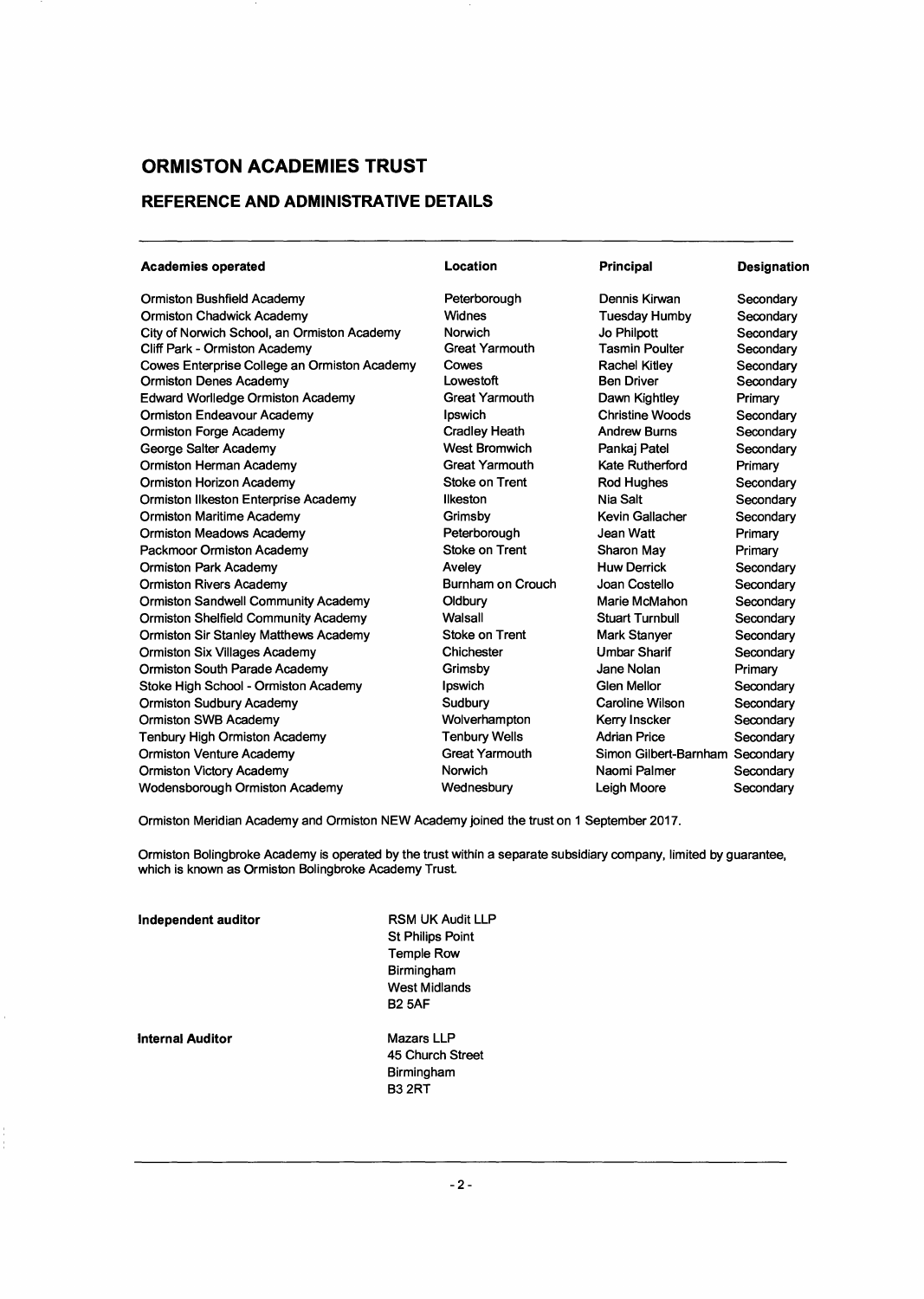$\frac{1}{\epsilon}$  $\frac{1}{1}$  $\overline{\mathbf{I}}$ 

### **REFERENCE AND ADMINISTRATIVE DETAILS**

| <b>Bankers</b> | <b>Barclays Bank PLC</b> |  |
|----------------|--------------------------|--|
|                | <b>Mortlock House</b>    |  |
|                | <b>Vision Park</b>       |  |
|                | Histon                   |  |
|                | Cambridgeshire           |  |
|                | <b>CB24 9DE</b>          |  |
| Solicitors     | Stone King LLP           |  |
|                | <b>Boundary House</b>    |  |
|                | 91 Charter House         |  |
|                | London                   |  |
|                |                          |  |

EC1M 6HL

- 3-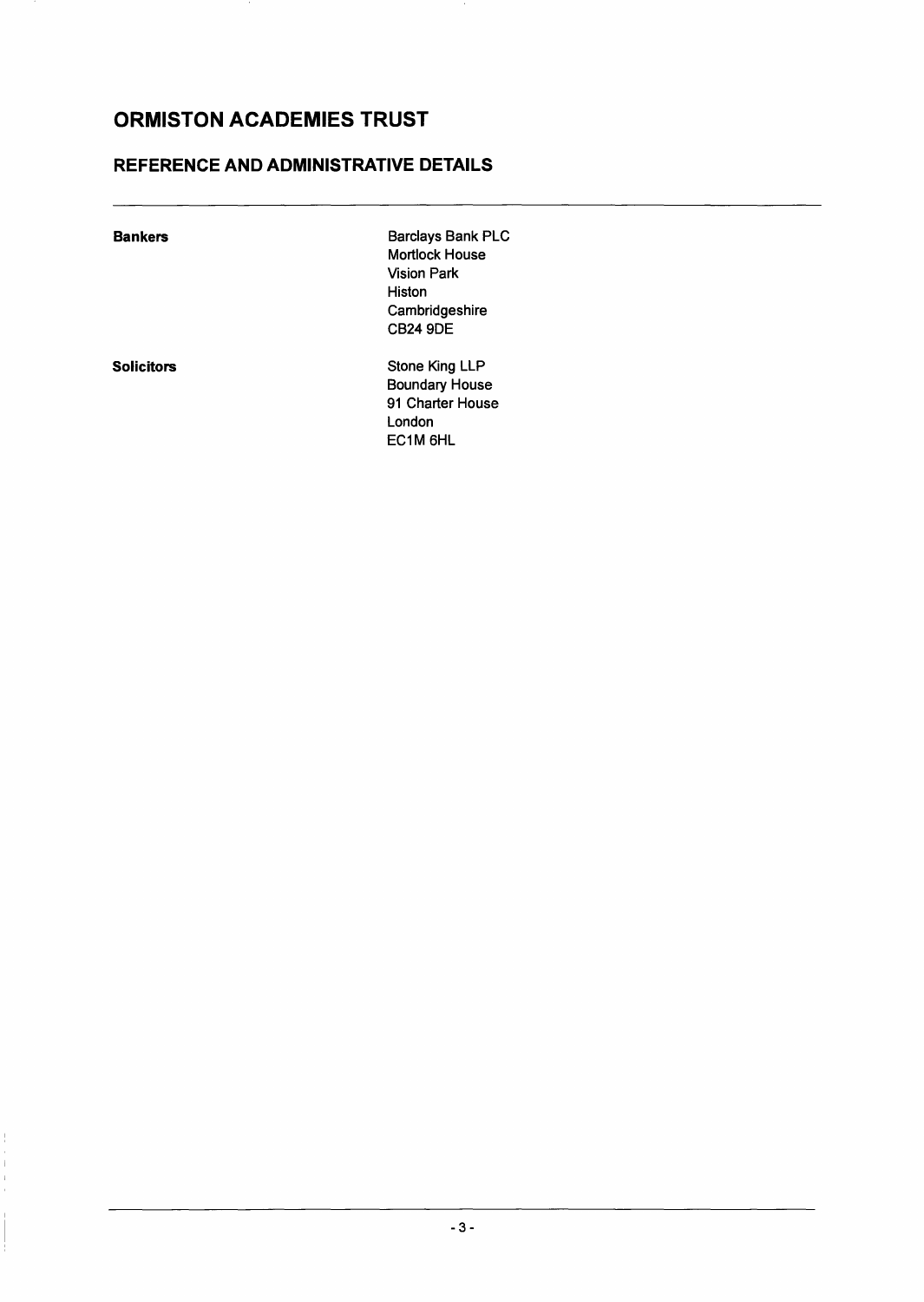### **TRUSTEES' REPORT**

The trustees (who are also directors of the charity for the purposes of the Companies Act) present their annual report together with the audited financial statements of Ormiston Academies Trust (the trust) for the year ended 31 August 2017. The trustees confirm that the annual report and financial statements of the trust comply with the current statutory requirements, the requirements of the trust's governing document and the provisions of the Accounting and Reporting by Charities: Statement of Recommended Practice applicable to charities preparing their accounts in accordance with the Financial Reporting Standard applicable in the UK and Republic of Ireland (FRS 102) (SORP 2015». The annual report serves the purposes of both a trustees' report, and a directors' report under company law.

The trust currently operates 28 secondary and 5 primary academies across England. Its academies had a combined pupil roll of 27,001 in the Autumn 2017 school census. In addition, the trust provides support services at cost to a further two academy trusts which are sponsored by Ormiston Trust, the controlling party of the trust.

#### **STRUCTURE, GOVERNANCE AND MANAGEMENT**

#### **Constitution**

The trust is a company limited by guarantee and an exempt charity. The charitable company's memorandum and articles of association are the primary governing documents of the academy trust.

The trustees act as the directors of the charitable company for the purposes of company law, as well as fulfilling their obligations as trustees for the charitable activities of Ormiston Academies Trust. The charitable company is known as Ormiston Academies Trust ("OAT").

Details of the trustees who served during the year are included in the reference and administrative details pages of the financial statements.

Jane Nolan was appointed a trustee on 14 December 2017.

#### **Members' liability**

Each member of the charitable company undertakes to contribute to the assets of the charitable company in the event of it being wound up while they are a member, or within one year after they cease to be a member, such amount as may be required, not exceeding £10, for the debts and liabilities contracted before they ceased to be a member.

#### **Trustees' indemnities**

There are no qualifying third party indemnity provisions in respect of trustees, other than trustees' and officers' insurance which is in place.

#### **Method of recruitment and appointment or election of trustees**

Potential new trustees are identified by the board, ensuring that the skills and experience of new trustees are complementary to those of existing board members. The Ormiston Trust has the power to appoint a majority of trustees.

#### **Policies and procedures adopted for the induction and training of trustees**

The training and induction provided for new trustees will depend on their existing experience. Where necessary the induction process will provide training on charity, educational, legal and financial matters. All new trustees are welcome to visit the academies and to meet with staff and students. All trustees are provided with copies of procedures, minutes, accounts, budgets, plans and other documents that they will need to undertake their role as trustees. As there are normally no more than one or two new trustees a year, induction tends to be done informally and is tailored specifically to the individual trustees. Appropriate on-going training is available as necessary, delivered or co-ordinated mainly through the trust's governance team.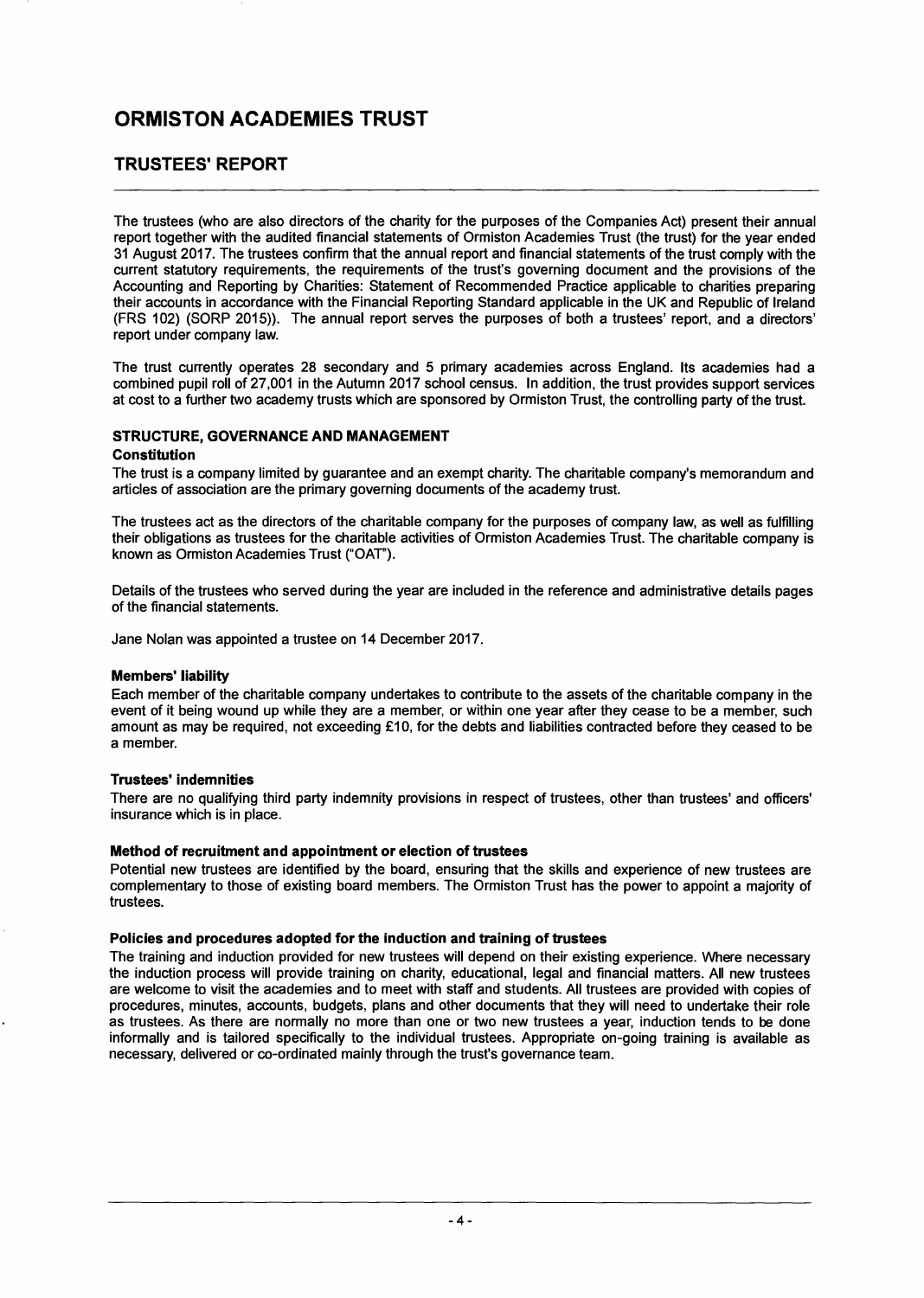### **TRUSTEES' REPORT (CONTINUED)**

#### **Organisational structure**

There is a clear management structure to control the way in which the trust is run. The structure consists of three levels: the trustees, the executive team and the academies themselves. The aim of the management structure is to devolve responsibility and encourage involvement in decision making at all levels.

The trustees are responsible for setting the overall strategy in conjunction with Ormiston Trust as sponsor, adopting an annual operational plan, reviewing the educational progress of the academies, monitoring the trust by the use of budgets and making major decisions about the direction of the trust, capital expenditure and senior staff appointments.

The executive team controls the trust at an operational level implementing the policies laid down by the trustees and reporting back to them. As a group, the executive team are responsible for the authorisation of head office spending within agreed budgets and the appointment of staff, though appointments to the executive team always involve a representative of the trustees.

The local governing bodies and the principals control the academies on a day to day basis. The local governing body for each academy is delegated local governance functions and retains a strong focus on three core strategic functions:

- ensuring clarity of vision, ethos and strategic direction
- holding the principal to account for the educational performance of the academy and its students
- overseeing the financial performance of the academy and making sure money is well spent

OAT is a charitable voluntary organisation which relies on the valuable input of a considerable number of non-executive volunteers, supported by an experienced team of staff. OAT is a relatively large multi-academy trust that covers a sizeable geographical area. The trust has been moving towards a more regional model of governance in order to better support school improvement. This is most advanced in the Eastern region where it has operated successfully since September 2016.

#### **Arrangements for setting pay and remuneration of key management personnel**

Pay and remuneration of key management personnel is determined by the chief executive officer in consultation with the trustees, taking into account a variety of contributory factors such as: role and responsibilities, market factors, and results of annual performance review process, including performance against agreed objectives. The pay and remuneration of the chief executive officer is determined by the chair of trustees and the chair of the financial oversight and risk committee.

#### **Related parties and co-operation with other organisations**

The trust has connections with the following organisations:

- The Ormiston Trust
- The Gateway Learning Community
- Birmingham Ormiston Academy
- Ormiston Bolingbroke Academy Trust

The Ormiston Trust is the sponsor of the academies within Ormiston Academies Trust. The Ormiston Trust is also the sponsor of The Gateway Learning Community and the joint sponsor of Birmingham Ormiston Academy. The trust provides support services at cost to these academies on behalf of the sponsor.

The trust is the sponsor of its subsidiary Ormiston Bolingbroke Academy Trust.

#### **OBJECTIVES AND ACTIVITIES**

Ormiston Academies Trust implements the vision of Ormiston Trust, which is to improve the life chances of children and young people so that they can fulfil their potential and lead happy and productive adult lives.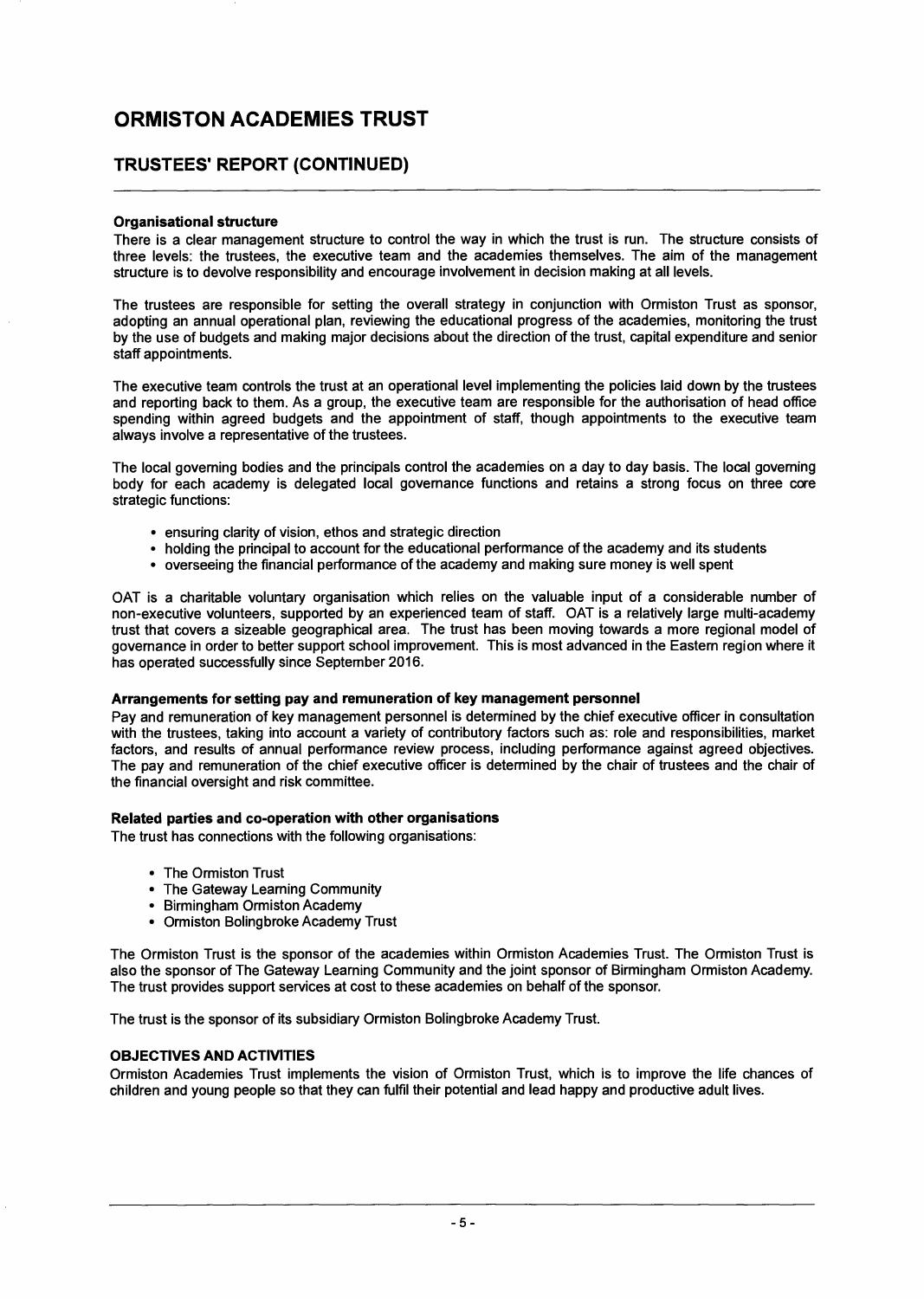### **TRUSTEES' REPORT (CONTINUED)**

#### **Objectives and activities (continued)**

Ormiston Academies Trust operates the academies sponsored by Ormiston Trust, other than the academ ies within The Gateway Learning Community and Birmingham Ormiston Academy for which it provides specific support services at cost.

The trust is there to provide the best possible education, often in disadvantaged or geographically isolated areas and where schools have previously been underperforming.

#### **Public benefit**

The trustees confirm that they have referred to the guidance contained in the Charity Commission's general guidance on public benefit when reviewing the trust's objectives and aims and in planning future activities for the year. The trustees consider that the trust's aims are demonstrably to the public benefit.

#### **STRATEGIC REPORT**

The trustees approved the following five strategic aims:

1) All academies will offer excellent academic opportunities and experiences to all their students, which will enable them to achieve to the best of their ability and to develop excellent life and creative skills.

2) The trust will challenge its academies to make continuous progress and will provide relevant support to enable this improvement.

3) We will expand the network of academies within the existing geographical areas in a measured and controlled manner.

4) We will develop further the regional structure to enhance quality and responsiveness.

5) Finance, estates and technology will be managed increasingly efficiently to deliver excellent value for money for the academies.

#### **Achievements and peñormance**

In 2016/2017 there were significant changes to the national assessment landscape. It was the first year of examinations in reformed GCSE qualifications (English and Mathematics) and the first set of the new linear A-Levels. Despite the uncertainty there were consistent improvements in both our primary and secondary academy phases and record results were achieved in KS2, KS4 and KS5.

Outcomes in the primary phase, at all levels, were excellent. It was the second year of new KS2 accountability measures and these results will place OAT in a much improved position in the final performance tables. The percentage of Year 6 pupils achieving the new combined score in Reading, Writing and Mathematics was 65%. This is more than a 25% increase from 2016 and is also 4% higher than national standards. The percentage of disadvantaged pupils who achieved this measure was 62%, which is 1% higher than all similar pupils nationally.

The value added progress measure for OAT is 2.4 which will be in the top 20% of all results nationally. This was 1.9 for OAT in the previous year. Ormiston South Parade Academy achieved a score of 5.7 which is likely be in the top 3% of all schools nationally.

High outcomes were maintained in Early Years Foundation Stage (EYFS) in 2017. 76% of Ormiston pupils achieved a Good Level of Development (GLD) compared to the national figure of 71 %. The EYFS has been judged to be good or better by Ofsted in all inspected OAT academies, with Ormiston Herman Academy receiving an outstanding judgement for this phase.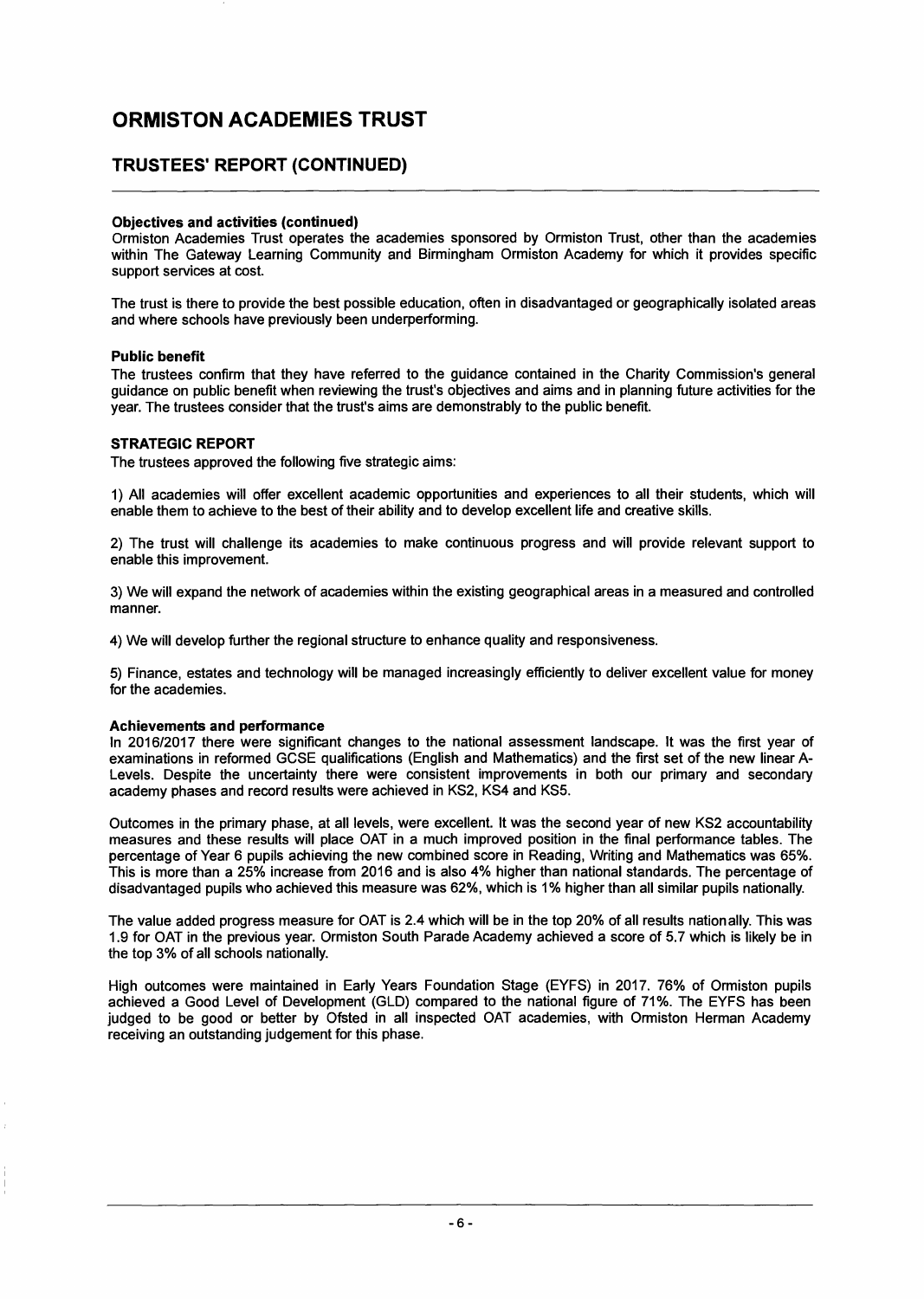### **TRUSTEES' REPORT (CONTINUED)**

#### **Achievements and performance (continued)**

Pupils taking the phonics screening in Year 1 set new records for OAT. 87% of Year 1 pupils achieved the expected standard, which is 3% higher than in 2016 and 6% higher than the national outcome. Ormiston Herman Academy (89%) had the highest outcome, but every OAT primary academy has a phonics pass rate of at least 80%.

The Y11 cohort of 2017 entered secondary education with prior attainment significantly lower than national levels and with a higher than national proportion of disadvantaged students. It was the second year of the Department for Education's new accountability measure Progress 8 (P8). The un-validated outcome currently has the OAT P8 score at -0.02. This is 0.10 better than in 2016 and 0.24 better than in 2015, demonstrating the consistent improvements which our secondary academies are making. Ormiston Chadwick Academy (+0.82), Ormiston Rivers Academy (+0.65) and Cliff Park - Ormiston Academy (+0.34) lead the way for overall progress. Ormiston Denes Academy (+0.85 improvement) and Ormiston Shelfield Community Academy (+0.60 improvement) were the academies with the biggest improvements from 2016.

Performance in the new English and Mathematics qualifications showed marked improvements from 2016. Maths grades from C+ to 4+ improved by 3% and English maintained the high standards achieved on legacy qualifications. Overall 55% of Y11 students achieved the new Grade 4+ in English and Mathematics (a 1 % improvement) and there were outstanding outcomes at the following academies: City of Norwich School (73%), Tenbury High Ormiston Academy (68%) and Cowes Enterprise College (65%). Academies with the biggest improvements were Ormiston Denes Academy (+20%), Ormiston Bushfield Academy (+13%) and Ormiston Sir Stanley Matthews Academy (+9%).31% of OAT Year 11 students achieved the new Grade 5+ in English (50%) and Mathematics (39%) combined.

Over 2,600 examination entries were made in our academy sixth forms, with record results being achieved in both academic and vocational areas. Our average points score (APS) per A Level entry was 28.41 (up 2.95 from 2016) and for academic qualifications the figure was 28.89 (up 2.88 from 2016). OAT students achieved an average A Level grade of a C for the first time. This is in line with national levels and an improvement from C- in 2016.

Vocational outcomes also saw an improvement in attainment (up 0.28) and record results. The overall APS of 39.78 is 5.08 higher than national levels and the average grade achieved is a Distinction+.

Indicative value added scores show that in all KS5 measures OAT students make progress in line with similar students nationally.

This was also the academic year in which many of the academies in the trust had an Ofsted inspection. There were 17 inspections in the 2016/2017 academic year. Currently 79% of OAT academies which have been inspected are good or better. This is a 17% improvement from the previous academic year and significantly higher than for sponsored academies nationally.

Ofsted teams continued to note the impact OAT is having on improving outcomes in our academies. At City Of Norwich School inspectors noted that ''The Ormiston Academies Trust has been very successful in supporting the school's improvement". At Stoke High School- Ormiston Academy inspectors commented that "Ormiston Academies Trust has created a culture of high expectations and rapid, sustainable improvement". Similar feedback was provided at Cliff Park - Ormiston Academy where the team stated" Leaders, including the Ormiston Academy Trust, have worked to make rapid improvements to the quality of education provided for pupils".

As a result of further support provided by our access champion, the percentage of students progressing to Oxford and Cambridge and Russell Group universities continues to rise rapidly. Double the number of students have enrolled into Oxford and Cambridge or medicine courses compared to 2016, and the percentage of students enrolling in courses at Russell Group universities was 11 % which is the same as the national average and a significant increase from the 6% figure from 2016.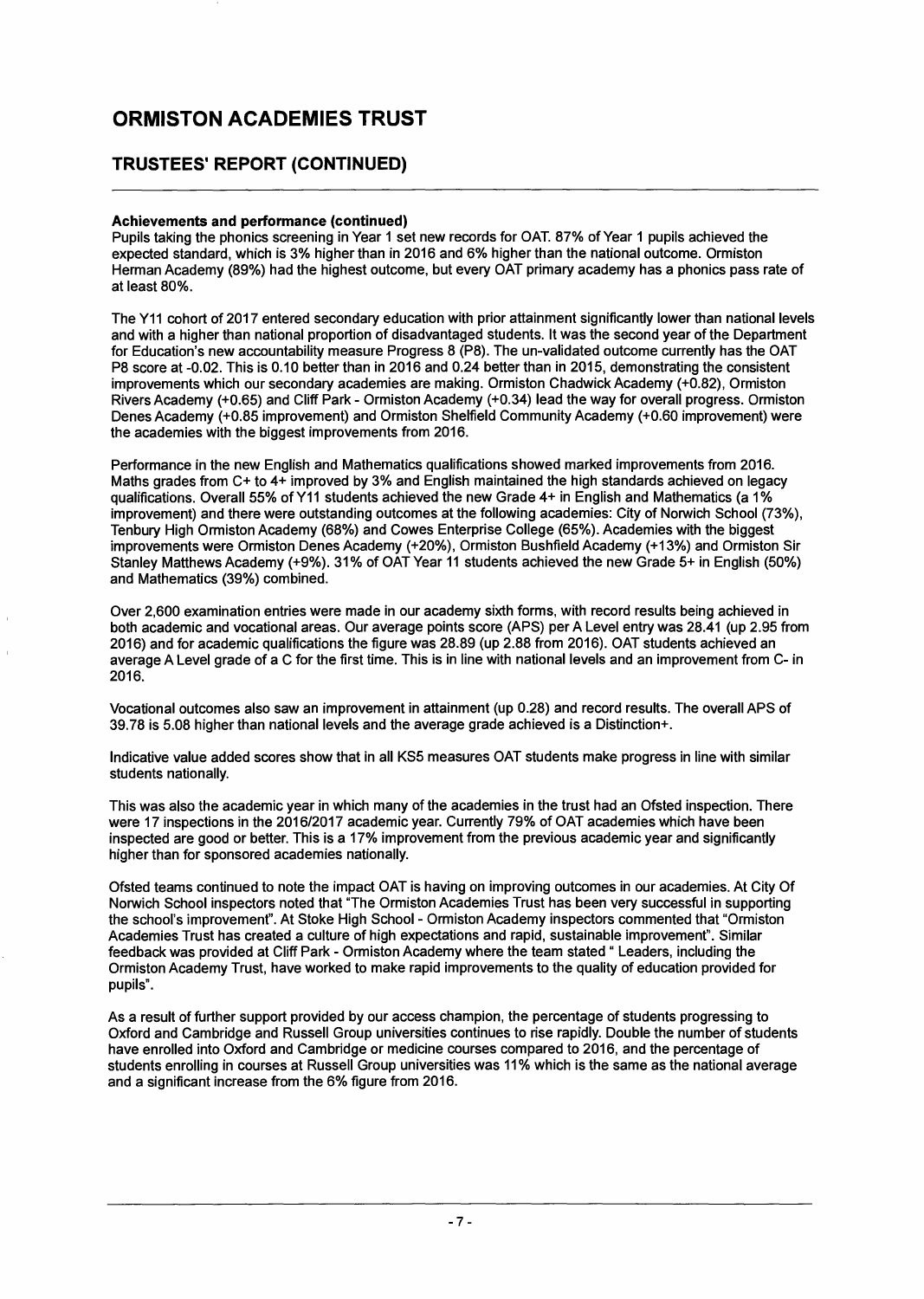### **TRUSTEES' REPORT (CONTINUED)**

#### **Enrichment**

For OAT, enrichment is an important part of the student experience at school. We believe that in order to assist our students to raise their aspirations and achieve their potential they need access to opportunities which broaden their horizons and develop their character. Through academy enrichment programmes, OAT students get the chance to engage in activities which develop transferable skills and character traits such as selfconfidence, resilience, leadership, teamwork; enhance curriculum studies as well as developing lifelong interests.

This year OAT has continued to develop strategic relationships with enrichment providers who have enabled students to participate in some unique opportunities; for example three sixth form students went on a new expedition to the Canadian Yukon and students will be performing abridged Shakespeare plays at commercial theatres as part of the Shakespeare Schools Festival. Collaboration amongst academies is also growing for example there is now an annual Performing Arts showcase in the Eastern region and an annual Sports day in the West, both of which involved groups of students from several academies. Increasingly, OAT is working with selected enrichment partners to access additional funds to create self-funded programmes.

Practice is shared through network meetings, newsletters and OAT's extranet, which provides a searchable archive of case studies and information on enrichment organisations.

#### **Financial review**

During the year ended 31 August 2017, continued pressure on education funding amid rising costs within the sector meant that the financial environment in which the trust operated continued to be challenging.

Core funding received from DfE/ESFA grants during the year was £134.4m, an increase of 3.8% in comparison to the previous year. From the pupil number censuses in October 2016 to October 2017, total pupil numbers have increased by 16.2%.

Staff costs represent approximately 75% of available income. During the year, social security costs have increased to 10.7% (2016: 9.0%) and pension costs to 20.2% (16.9%) of wages and salary costs.

There is increasing pressure to maintain building standards with limited resources. The School Condition Allocation is spent wisely each year according to building condition and need. Increasing maintenance costs are reflected in an increase in premises costs from £1 0,895k to £12,990k.

Net income of £7,230k (2016: net expenditure of £106k) includes net expenditure of £9,271k from the restricted general fund. This amount includes a total operating charge of £10,350k (2016: £7,209k) in respect of the pension schemes to which the trust is required to contribute.

During the year ended 31 August 2017, there was a new cash inflow of £2,701k (2016: net cash outflow of £7,231k). Included within this net position are receipts of £937k for Salix energy efficiency scheme loans and £478k for cashflow support loans, both provided by the ESFA. The repayment of the Salix loans will be funded by the energy efficiency savings which will be achieved by projects funded by these loans.

Cash outflows from operations include planned maintenance work which has been funded by capital grants from the ESFA and operating deficits at certain academies. With respect to the deficits, they are either the planned use of prior surpluses or recovery plans are in place at the academies.

#### **Financial risk management objectives and policies**

The trust's exposure to financial risks is minimal as the principal financial instruments which it deals with are cash balances, which are held at a main UK corporate bank. Trade and other debtors are minimal.

During the year ended 31 August 2017, £1 ,415k of loans have been received from the ESFA to assist with cash flow management at certain academies (£478k), and to fund a pilot project in energy efficiency (£937k). Processes are in place to ensure that there is close monitoring and management of cash flows in relation to these balances.

There is a deficit on the Local Government Pension Scheme, as described in note 28 to the financial statements. The pension schemes are subject to periodic actuarial review and are monitored by the trustees.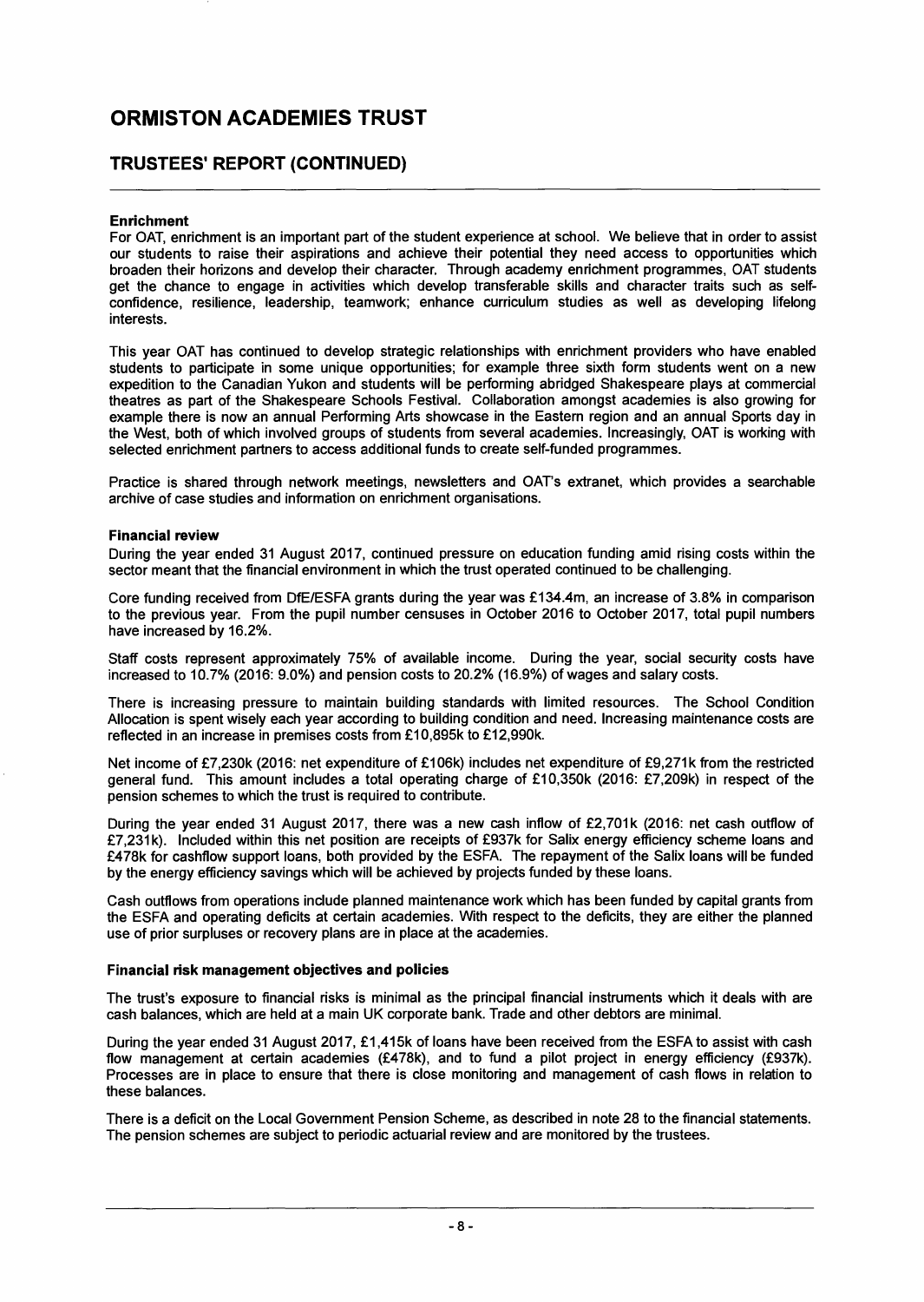### **TRUSTEES' REPORT (CONTINUED)**

#### Reserves policy

The trustees have reviewed the financial statements of the trust. The review encompassed the nature of income and expenditure streams, the need to match them with commitments and the nature of reserves.

Reserves are held as follows:

- to cover working capital requirements (forming part of restricted and unrestricted general funds)
- as a contingency to meet unforeseeable expenditure (forming part of restricted and unrestricted general funds)
- to fund planned and specific future capital expenditure (forming part of the restricted fixed asset fund).

The level of reserves is kept under review by the trustees and they assess it in relation to these three purposes, however the level of actual reserves necessarily varies from one academy to another from time to time. The trustees consider that the level of reserves held at 31 August 2017 is consistent with the reserves policy outlined above.

Disclosures are included in the financial statements to explain those reserves relating to the life cycling fund for planned maintenance and those for planned capital expenditure.

Free reserves are represented by the unrestricted funds balance at 31 August 2017.

The restricted fixed asset fund includes £342,941k that can only be realised by disposing of tangible fixed assets.

Similarly to other trusts, the support staff of the trust and its academies are members of various Local Government Pension Schemes (LGPSs), in which there are significant funding deficits. Details of these obligations and the actuarial assumptions applied in the valuation of the liability are included in the notes to the financial statements. Arrangements vary between the different LGPSs however the deficits on each scheme are being funded through additional contributions. The trustees are satisfied that the funding of the pension schemes does not represent a going concern risk for the trust.

As set out on the next page in the key performance indicators, income funds as a percentage of relevant income has increased to 2.6% (2016: 1.8%) which is just below the target range.

#### Investment policy

The trust does not hold any long term investments. Any cash surpluses are placed upon overnight or fixed term deposit with the trust's bankers.

#### Key performance indicators

The trustees use certain high level key performance indicators to monitor the overall financial position of the trust. These key performance indicators for the past two years have been as follows:

|                                                            | 2017    | 2016    |
|------------------------------------------------------------|---------|---------|
| Staff costs as a percentage of relevant incoming resources | 75.0%   | 78.2%   |
| Net current assets                                         | £9.889k | £6.894k |
| Income funds as a percentage of relevant income            | 2.6%    | $1.8\%$ |

Staff costs remain within the target range. The reduction in staff costs as a percentage of incoming resources reflects actions taken to rationalise staff structures in light of funding constraints, offset by pressures from rising costs of national insurance, pensions and the introduction of the Apprentice Levy.

Net current assets remain at an appropriate level. The increase during the year represents an increase in cash held, offset by a reduction in debtors. The increase in cash balances is predominantly due to the timing of cash flows in relation to capital and maintenance projects.

Income funds as a percentage of relevant income has improved significantly during the year and trustees expect further improvement in the coming year.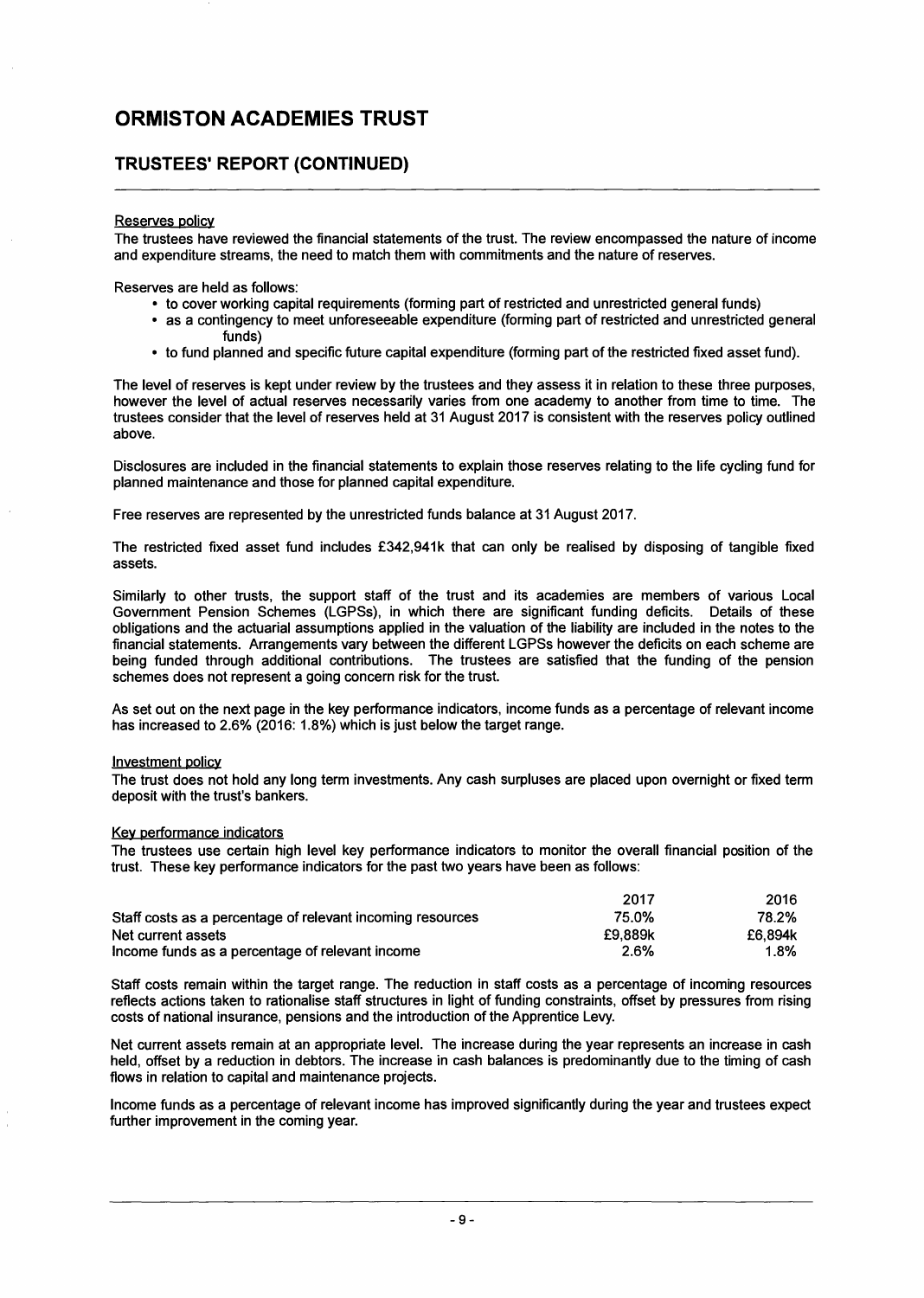### **TRUSTEES' REPORT (CONTINUED)**

#### Going concern

After making appropriate enquiries, the trustee body has a reasonable expectation that the trust has adequate resources to continue in operational existence for the foreseeable future. This is based on detailed budgets prepared by management and monitored by the board of trustees. For this reason it continues to adopt the going concern basis in preparing the financial statements. Further details regarding the adoption of the going concern basis can be found in the Accounting policies.

#### **Plans for future periods**

The trust will continue to improve the levels of attainment of its students at all levels and it will continue its efforts to ensure its students enter employment or a place in higher education or training once they leave. In addition, the trust will provide a variety of high quality enrichment opportunities to its students to further strengthen their social and practical skills and to enhance overall levels of attachment.

The trustees are committed to a policy of measured strategic expansion of the number of primary a nd secondary academies which are sponsored by the trust. Particular priority will be given to new academies in the geographic areas in which the trust already operates.

#### **Principal risks and uncertainties**

The trustees have assessed the major risks to which the trust is exposed, in particular those relating to teaching, provision of facilities and other operational areas of the trust, and its finances. The trustees have adopted procedures to mitigate these risks for the executive team to implement and report back on any non compliance.

Where financial risk still remains they have ensured they have insurance cover. The trust has an effective system of internal financial controls.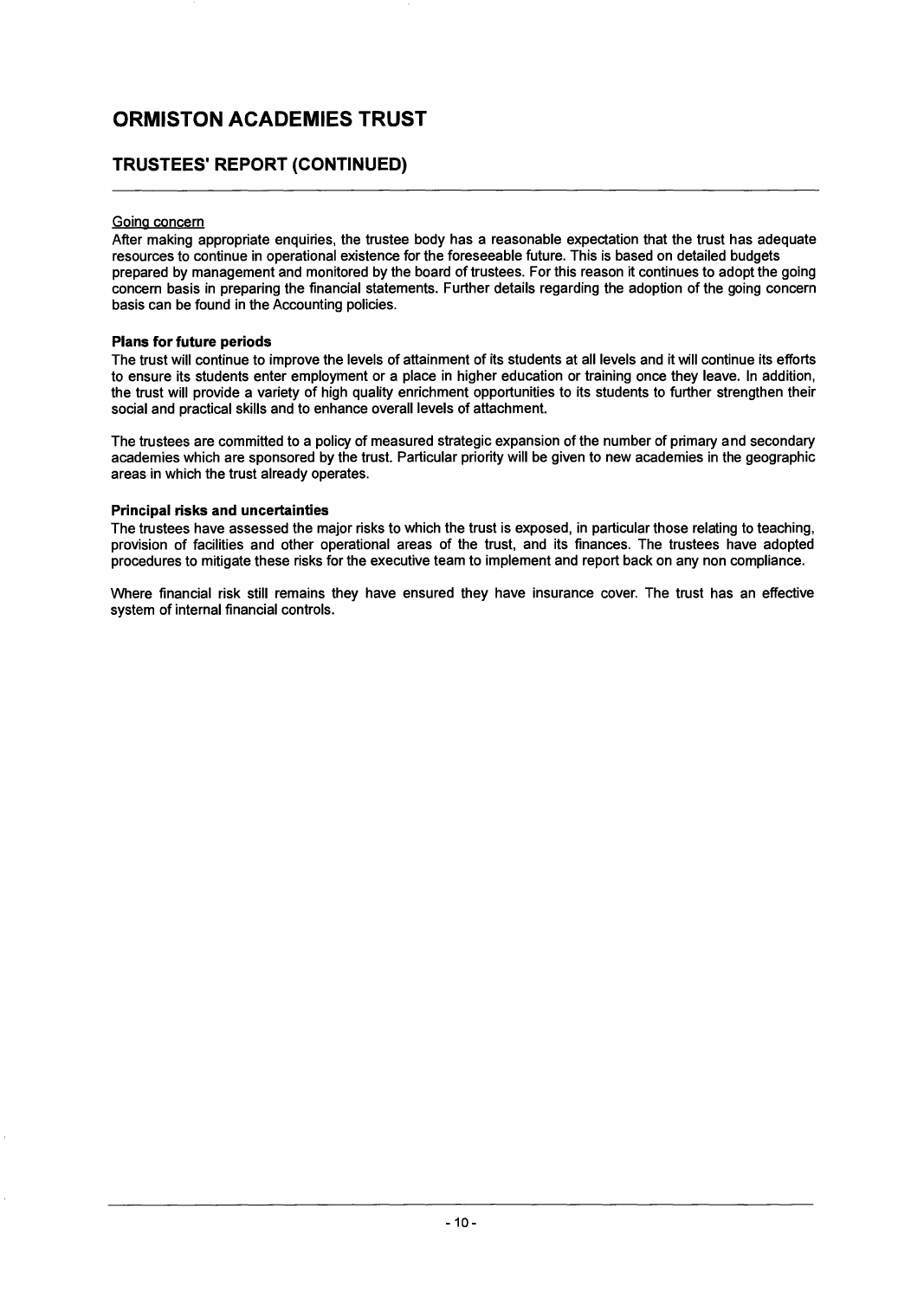### **TRUSTEES' REPORT (CONTINUED)**

There are six principal operational risks and uncertainties relating to the trust.

| <b>Risk</b><br>1. Safeguarding policies and procedures are deemed<br>to be inadequate or a serious safeguarding incident<br>occurs which puts a child at risk | <b>Mitigation</b><br>Safeguarding audits are carried out across all<br>academies on a regular basis. There is a<br>regular safeguarding report to the Financial<br>oversight and risk committee each time it meets.<br>There is a designated safeguarding trustee and<br>safeguarding governor attached to every Local<br>governing body.                                                                                                                            |
|---------------------------------------------------------------------------------------------------------------------------------------------------------------|----------------------------------------------------------------------------------------------------------------------------------------------------------------------------------------------------------------------------------------------------------------------------------------------------------------------------------------------------------------------------------------------------------------------------------------------------------------------|
| 2. Incident which could damage the reputation<br>of the brand                                                                                                 | Great care is taken at all times to be watchful for<br>possible incidents. Marketing team and third<br>party consultants are equipped to provide<br>reactive support for the trust.                                                                                                                                                                                                                                                                                  |
| 3. Lack of clarity regarding governance and<br>sponsorship roles of OAT and OT respectively                                                                   | Schemes of delegation are clearly explained on<br>the website of OAT and every academy. Detail<br>extends to the regions and cluster governance.                                                                                                                                                                                                                                                                                                                     |
| 4. Exam results are significantly below<br>expectations within an academy or more generally                                                                   | Projected results are closely monitored from head<br>office, and by the school improvement<br>committee. Multiple projections are requested<br>from academies. Educational advisers liaise with<br>head office. Interventions are used as necessary.                                                                                                                                                                                                                 |
| 5. Unexpected changes in funding of academies<br>reduces academy income                                                                                       | All academies produce annual budgets and longer<br>term plans which are approved by their finance<br>general purposes committee, the local governing<br>body and the OAT financial oversight and<br>risk committee. Academies are challenged if<br>budgetary projections are not realistic and robust.                                                                                                                                                               |
| 6. Trust overall is unable to produce a balanced budget                                                                                                       | All academies produce annual budgets and longer<br>term plans which are approved by their finance<br>& general purposes committee, the local governing<br>body and the OAT financial oversight and<br>risk committee. Academies are challenged if<br>budgetary projections are not realistic and<br>robust. Restructuring plans can be put into place<br>to reduce costs, if necessary, and more is being done<br>to share back office facilities between academies. |

**FUNDS HELD AS CUSTODIAN TRUSTEE ON BEHALF OF OTHERS**  The trust does not act as custodian trustee on behalf of any others.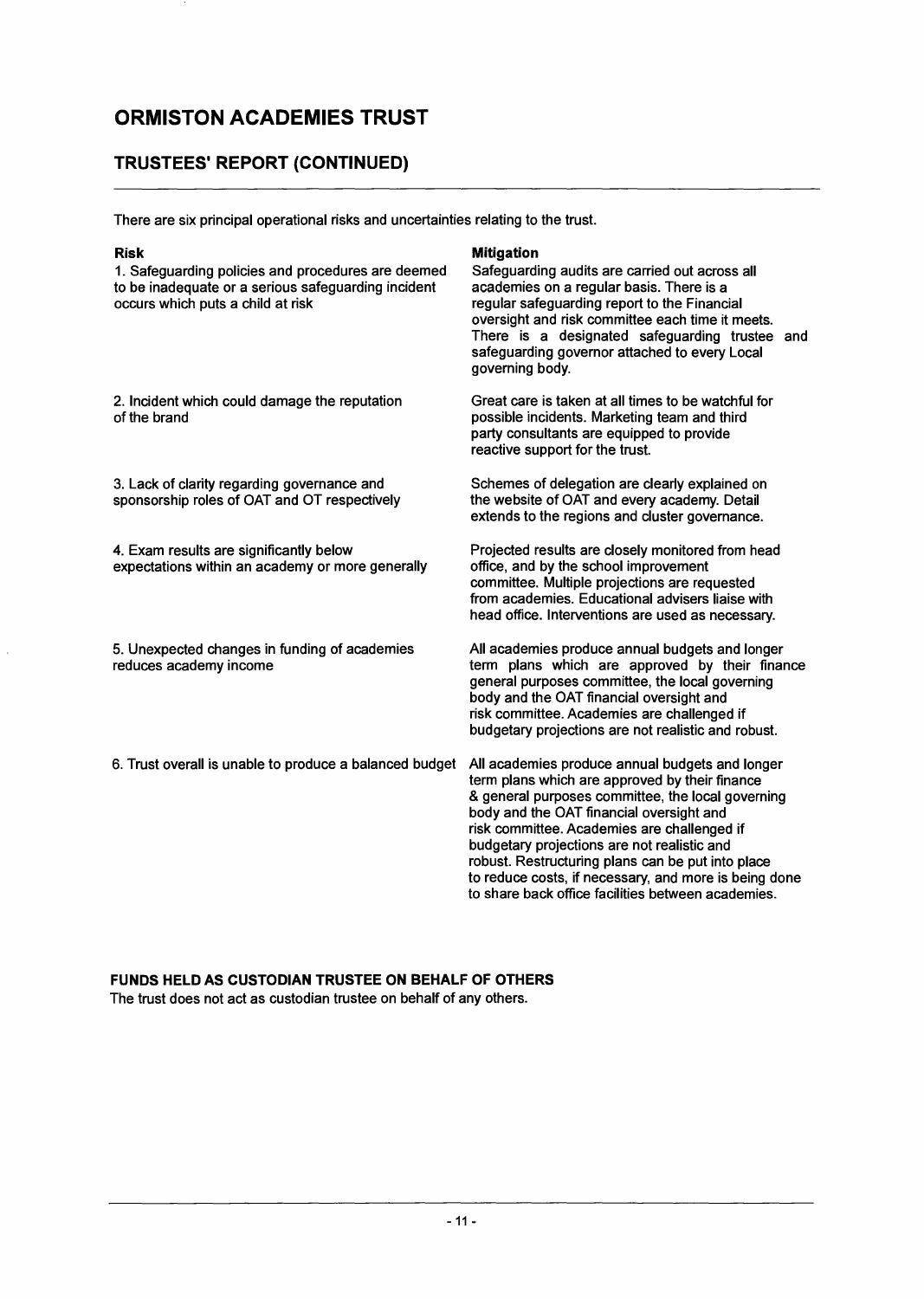#### TRUSTEES· REPORT (CONTINUED)

#### EMPLOYEE CONSULTATION AND DISABLED EMPLOYEES

The trust encourages the involvement of its employees in its management through regular meetings of the worker/trustee councils which have responsibility for the dissemination of information of particular concern to employees (including financial and economic factors affecting the performance of the trust) and for receiving their views on important matters of policy.

The trust will employ disabled persons when they appear to be suitable for a particular vacancy and every effort is made to ensure that they are given full and fair consideration when such vacancies arise. There is a training scheme in operation so that employees who have been injured or disabled in the course of their employment ean, where possible, continue in employment with the trust.

During employment the trust seeks to work with employees, taking into account their personal circumstances, to ensure appropriate training, development and advancement opportunities are available to enable them to reach their full potential.

#### AUDITOR

RSM UK Audit LLP was appointed auditor to the charitable company during the year. A resolution proposing reappointment will be put to the members.

#### Statement as to disclosure of Information to auditor

The trustees have confirmed that, as far as they are aware, there is no relevant audit information of which the auditor is unaware. Each of the trustees have confirmed that they have taken all the steps that they ought to have taken as trustees in order to make themselves aware of any relevant audit information and to establish that it has been communictated to the auditor.

The trustees' report is approved by order of the board of trustees and the strategic report (ineluded therein) is approved by the board of trustees in their capacity as the directors at a meeting on 18 December 2017 and signed on its behalf by:

Mm. 7 v

Paul Hann Chair of Trustees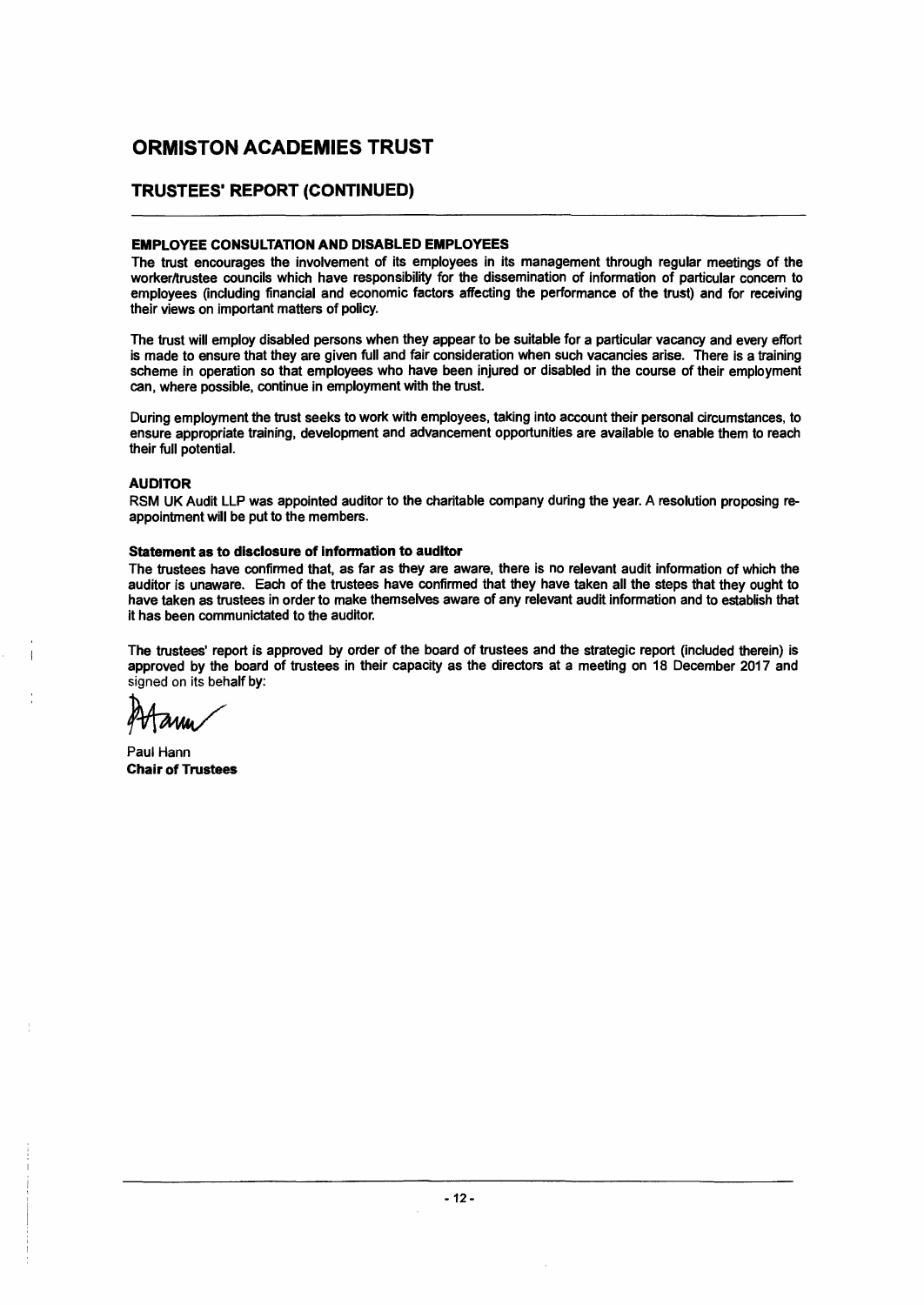### **GOVERNANCE STATEMENT**

#### **Scope of responsibility**

As trustees we acknowledge we have overall responsibility for ensuring that Ormiston Academies Trust has an effective and appropriate system of control, financial and otherwise. However, such a system is designed to manage rather than eliminate the risk of failure to achieve business objectives, and can provide only reasonable and not absolute assurance against material misstatement or loss.

The board of trustees has delegated the day-to-day responsibility to the chief executive officer, as accounting officer, for ensuring financial controls conform with the requirements of both propriety and good financial management and in accordance with the requirements and responsibilities assigned to it in the funding agreement between Ormiston Academies Trust and the Secretary of State for Education. He is also responsible for reporting to the board of trustees any material weaknesses or breakdowns in internal control.

#### **Governance**

The information on governance included here supplements that described in the trustees' report and in the statement of trustees' responsibilities. The board of trustees has formally met 4 times during the year. Attendance during the year at meetings of the board of trustees was as follows:

| <b>Trustees</b>                                                    | <b>Meetings attended</b> | Out of possible |
|--------------------------------------------------------------------|--------------------------|-----------------|
| Paul Hann (Chair of Trustees)                                      | 4                        | 4               |
| Peter Murray (Founding Chairman)                                   |                          | 4               |
| <b>Wendy Barnes</b>                                                |                          | 4               |
| <b>Bal Samra</b>                                                   |                          | 4               |
| lan Brookman                                                       |                          | 4               |
| <b>Mark Stanver</b>                                                |                          | 4               |
| <b>Frances Hall</b>                                                | 4                        | 4               |
| <b>Sir Robin Bosher</b>                                            | 2                        | 4               |
| Nick Hudson (Appointed 16 June 2017) (Accounting officer from 16   |                          |                 |
| June 2017)                                                         |                          |                 |
| Professor Toby Salt (Resigned 16 June 2017) (Accounting officer to |                          |                 |
| 16 June 2017)                                                      | 3                        |                 |
| Ken Shooter (Resigned 20 July 2017)                                |                          |                 |
| Nicole McCartney (Resigned 29 August 2017)                         |                          |                 |

In addition to the local governing bodies of each academy, there are three committees of the board of trustees.

The financial oversight and risk committee is a committee of the main board of trustees. Its purpose is to oversee the efficient and effective management of finance and resources within the trust.

Attendance at meetings in the year was as follows:

| <b>Trustees</b>                                                                     | <b>Meetings attended</b> | Out of possible |
|-------------------------------------------------------------------------------------|--------------------------|-----------------|
| Peter Murray (Founding Chairman)                                                    | 5                        | 5               |
| Ian Brookman                                                                        | 5                        | 5               |
| <b>Frances Hall</b>                                                                 | 4                        | 5               |
| Nick Hudson (Appointed 16 June 2017) (Accounting officer from 16<br>June 2017)      |                          |                 |
| Professor Toby Salt (Resigned 16 June 2017) (Accounting officer to<br>16 June 2017) | 4                        |                 |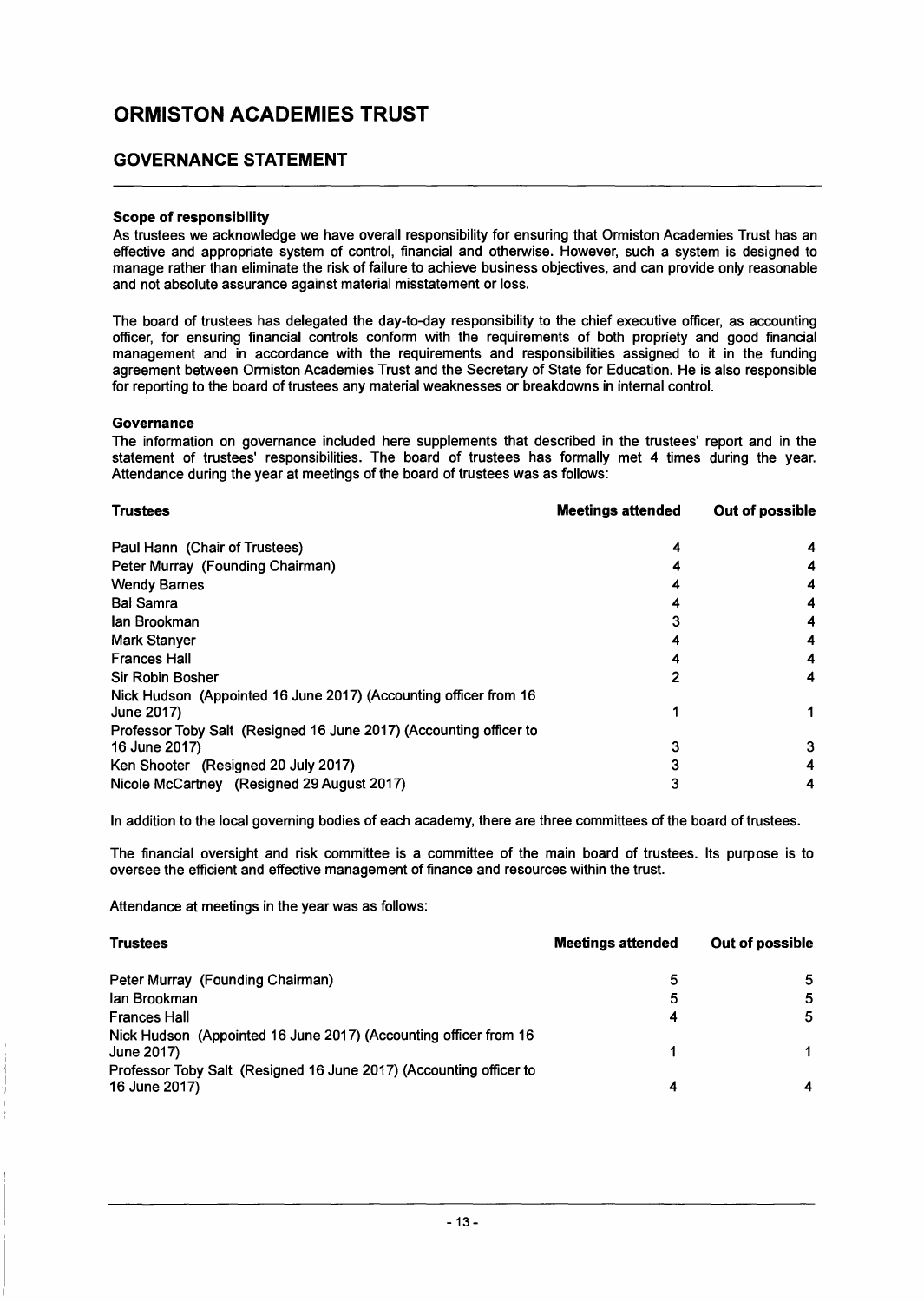### **GOVERNANCE STATEMENT (CONTINUED)**

The school improvement committee is a committee of the main board of trustees. Its purpose is to oversee and challenge the work to improve levels of attainment and achievement in the academies.

Attendance at meetings in the year was as follows:

| <b>Trustees</b>            | <b>Meetings attended</b> | Out of possible |
|----------------------------|--------------------------|-----------------|
| Peter Murray               | 4                        |                 |
| <b>Wendy Barnes</b>        |                          | 4               |
| Paul Hann                  | 4                        | 4               |
| lan Brookman               | 4                        | 4               |
| <b>Sir Robin Bosher</b>    | $\overline{\phantom{0}}$ | $\overline{2}$  |
| <b>Professor Toby Salt</b> | 4                        |                 |

The audit committee is a committee of the main board of trustees. Its purpose is to oversee the financial management of the trust, with particular regard to the control environment and the internal and external audit functions.

Attendance at meetings in the year was as follows:

| <b>Trustees</b>                  | <b>Meetings attended</b> | Out of possible |
|----------------------------------|--------------------------|-----------------|
| Peter Murray (Founding Chairman) |                          |                 |
| lan Brookman                     |                          |                 |
| <b>Frances Hall</b>              |                          |                 |

#### Review of value for money

As Accounting Officer, the chief executive officer has responsibility for ensuring that the trust delivers good value in the use of public resources. The Accounting Officer understands that value for money refers to the educational and wider societal outcomes achieved in return for the taxpayer resources received.

The Accounting Officer considers how the trust's use of its resources has provided good value for money during each academic year, and reports to the board of trustees where value for money can be improved, including the use of benchmarking data where appropriate. The trust has delivered improved value for money during the year by:

- continuing with the programme of review of all utility costs with the aim of paying less for gas and electricity, using less gas and electricity and starting to generate our own electricity. This programme has achieved an expected annual saving of £231k
- undertaking a tender process for HR and payroll provision to improve the quality and value of the service received, securing annual savings of £111k for our academies
- undertaking a tender process for connectivity, including voicemail and broadband. This programme is expected to achieve a cost saving of £1.4m over a 5 year period
- continuing with a programme of targeted cost savings for head office and the academies.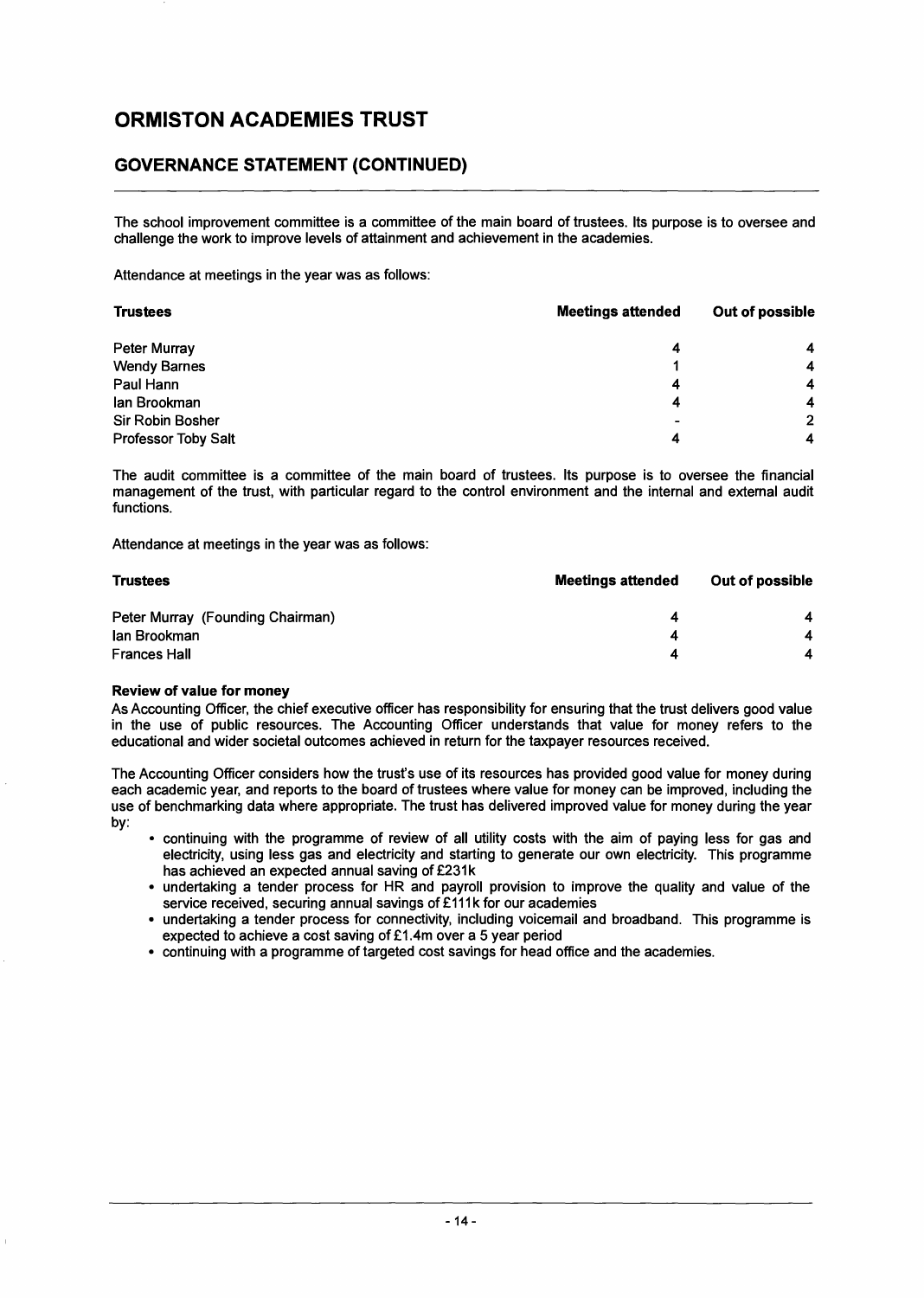### **GOVERNANCE STATEMENT (CONTINUED)**

#### **The purpose of the system of internal control**

The system of internal control is designed to manage risk to a reasonable level, rather than to eliminate the risk of failure to achieve policies, aims and objectives. It can therefore only provide reasonable and not absolute assurance of effectiveness. The system of internal control is based on an on-going process designed to identify and prioritise the risks to the achievement of trust policies, aims and objectives, to evaluate the likelihood of those risks being realised and the impact should they be realised, and to manage them efficiently, effectively and economically. The system of internal control has been in place in Ormiston Academies Trust for the period 1 September 2016 to 31 August 2017 and up to the date of approval of the annual report and financial statements.

#### **Capacity to handle risk**

The board of trustees has reviewed the key risks to which the trust is exposed together with the operating, financial and compliance controls that have been implemented to mitigate those risks. The board of trustees is of the view that there is a formal ongoing process for identifying, evaluating and managing the trust's significant risks that has been in place for the period 1 September 2016 to 31 August 2017 and up to the date of approval of the annual report and financial statements. This process is regularly reviewed by the board of trustees.

#### **The risk and control framework**

The trust's system of internal financial control is based on a framework of regular management information and administrative procedures including the segregation of duties and a system of delegation and accountability. In particular it includes:

- comprehensive budgeting and monitoring systems with an annual budget and periodic financial reports which are reviewed and agreed by the board of trustees;
- regular reviews by the financial oversight and risk committee of reports which indicate financial performance against the forecasts and of major purchase plans, capital works and expenditure programmes;
- setting targets to measure financial and other performance;
- clearly defined purchasing (asset purchase or capital investment) guidelines;
- delegation of authority and segregation of duties;
- identification and management of risks.

The board of trustees regularly considers the need for a specific internal audit function. The use of an external firm to perform this function continues to be considered appropriate.

The internal auditor's role includes giving advice on financial matters and performing a range of checks on the trust's financial systems. On a termly basis, the internal auditor reports to the audit committee on the operation of the systems of control and on the discharge of the board of trustees' financial responsibilities.

The programme of work by the internal auditors is agreed in advance with the audit committee. Work for the current year has included strategic reviews and operational reviews. Strategic reviews included a review of risk management and governance arrangements. Operational reviews have included a review of purchases, payments and suppliers, checking the accuracy of profiling of budgets, checking control account reconciliations, reviewing income budgets, reviewing longer term financial plans, checking payroll and expenses.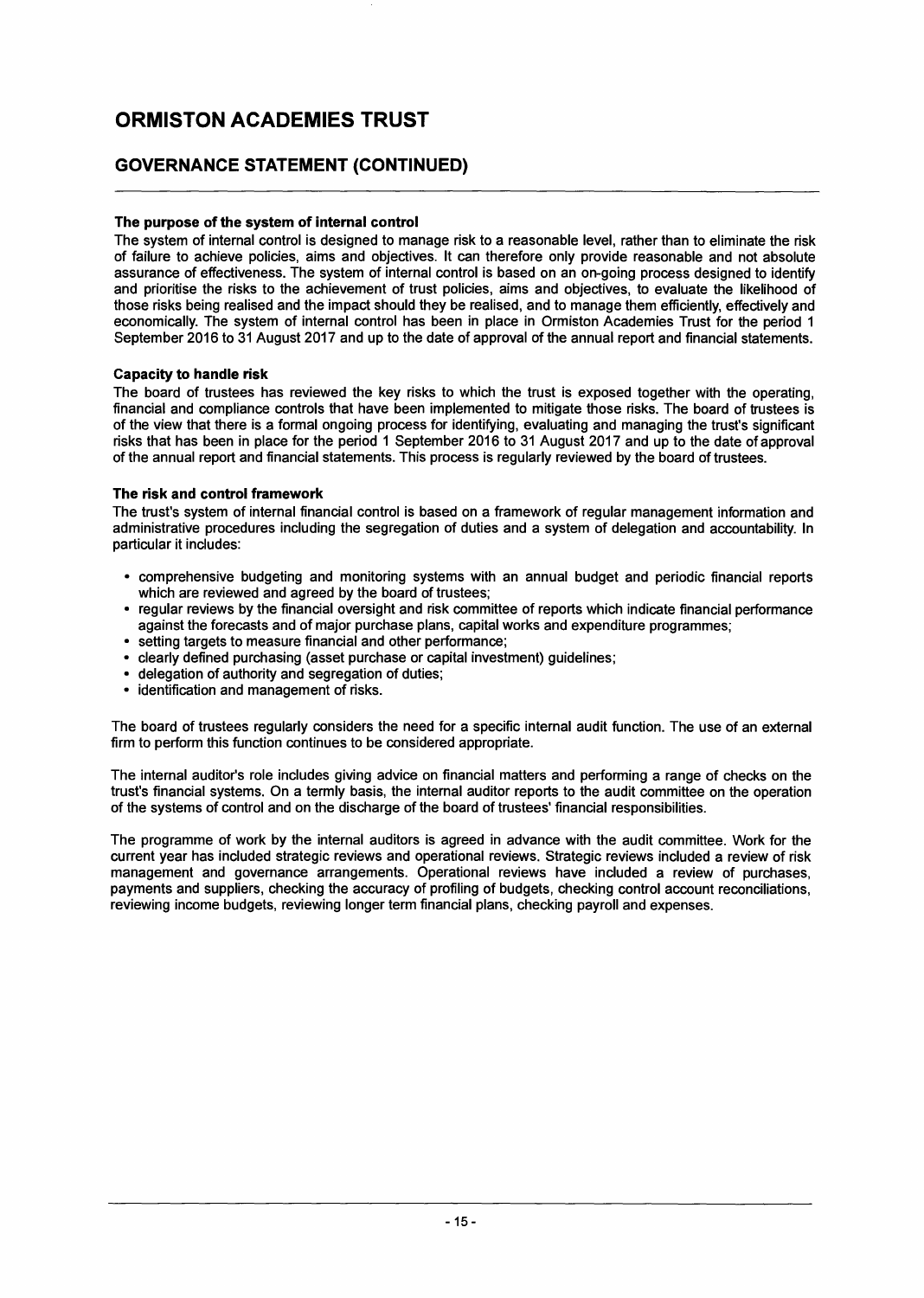#### **GOVERNANCE STATEMENT (CONTINUED)**

#### **Review of effectiveness**

As Accounting Officer the chief executive officer has responsibility for reviewing the effectiveness of the system of internal control. During the year in question the review has been informed by:

- the work of the internal auditor;
- the work of the external auditor;
- the financial management and governance self-assessment process;
- the work of the executive team within the trust who have responsibility for the development and maintenance of the internal control framework.

The Accounting Officer has been advised of any implications as a result of their review of the system of internal control by the financial oversight and risk committee and a plan to address weaknesses and ensure continuous improvement of the system is in place.

Approved by order of the board of trustees on 18 December 2017 and signed on its behalf by:

A  $\int$ 

Paul Hann **Chair of Trustees** 

Nick Hudson **Accounting officer**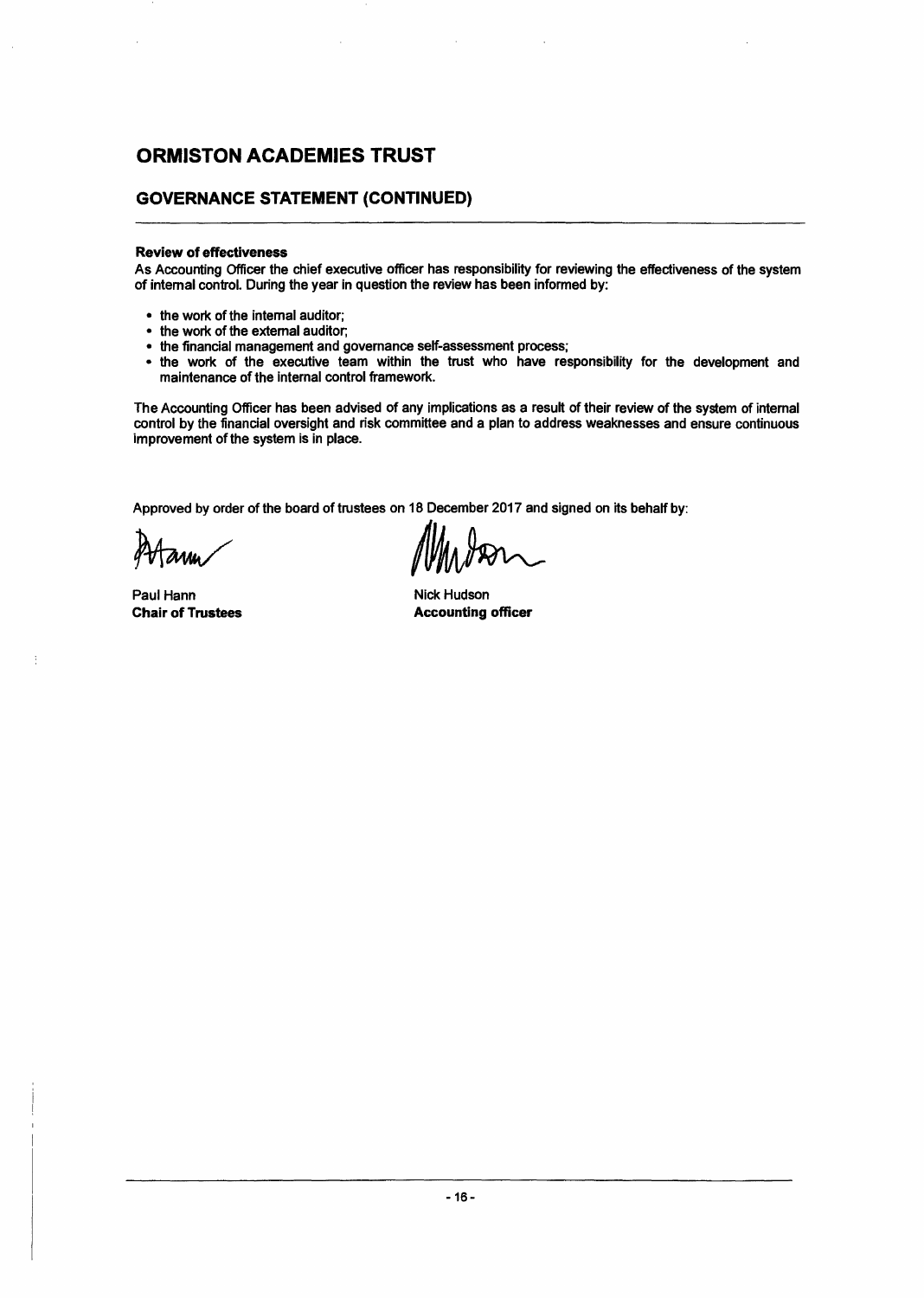#### **STATEMENT OF REGULARITY, PROPRIETY AND COMPLIANCE**

As accounting officer of Ormiston Academies Trust I have considered my responsibility to notify the trust board of trustees and the Education and Skills Funding Agency (ESFA) of material irregularity, impropriety and noncompliance with ESFA terms and conditions of funding, under the funding agreement in place between the trust and the Secretary of State for Education. As part of my consideration I have had due regard to the requirements of the Academies Financial Handbook 2016.

I confirm that I and the trust's board of trustees are able to identify any material irregular or improper use of funds by the trust, or material non-compliance with the terms and conditions of funding under the trust's funding agreement and the Academies Financial Handbook 2016.

I confirm that no instances of material irregularity, impropriety or funding non-compliance have been discovered to date. If any instances are identified after the date of this statement, these will be notified to the board of trustees and ESFA.

Nick Hudson **Accounting Officer** 

18 December 2017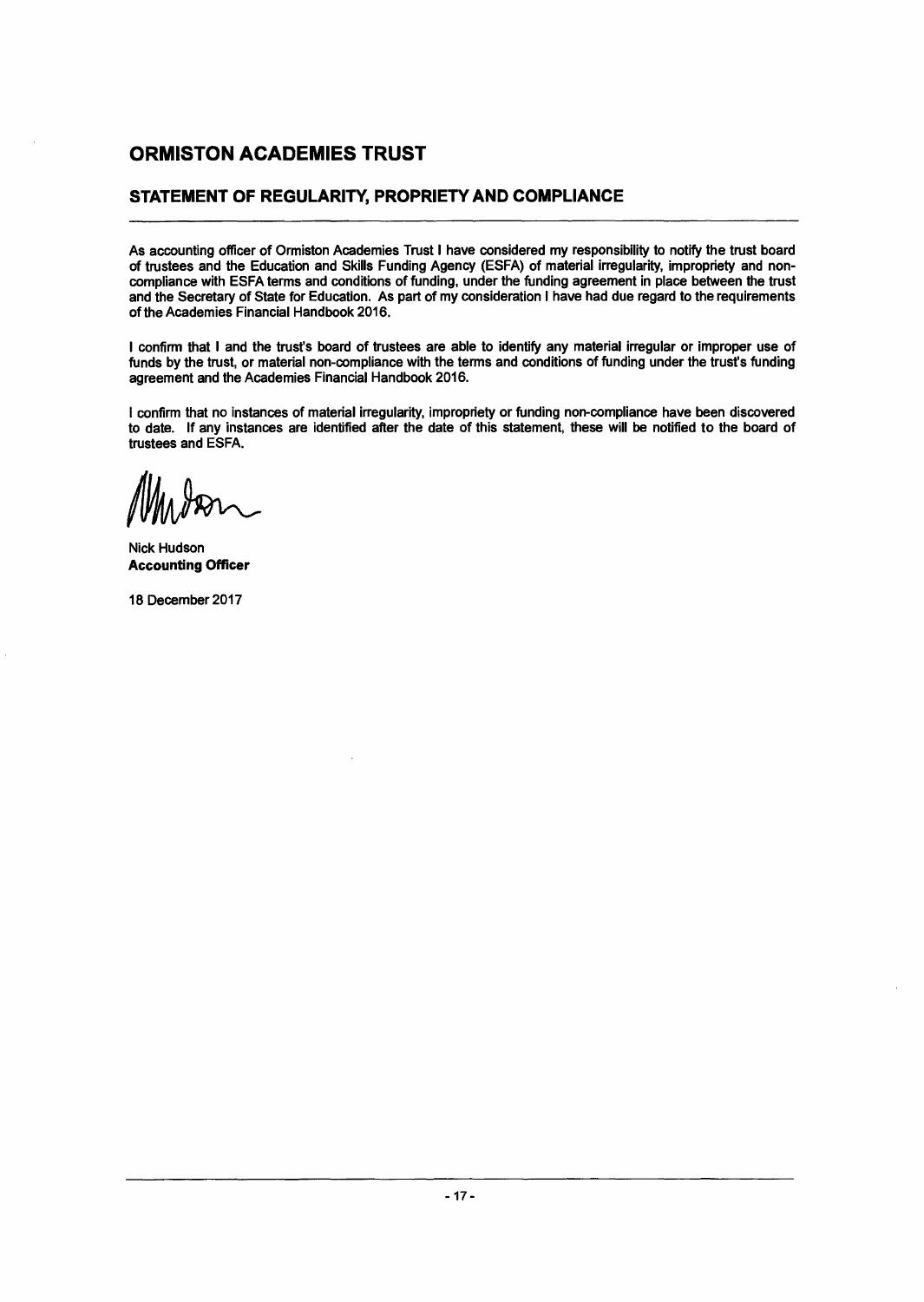#### **STATEMENT OF TRUSTEES' RESPONSIBILITIES**

The trustees, who are also the directors of Ormiston Academies Trust for the purposes of company law, are responsible for preparing the Trustees' Report (including the strategic report) and the financial statements in accordance with the Annual Accounts Direction issued by the Education and Skills Funding Agency, United Kingdom Accounting Standards (United Kingdom Generally Accepted Accounting Practice) and applicable law and regulations.

Company law requires the trustees to prepare financial statements for each financial year. Under company law the trustees must not approve the financial statements unless they are satisfied that they give a true and fair view of the state of affairs of Ormiston Academies Trust and of its incoming resources and application of resources, including its income and expenditure, for that period. In preparing these financial statements, the trustees are required to:

- select suitable accounting policies and then apply them consistently;
- observe the methods and principles in the Charities SORP 2015 and the Academies Accounts Direction 2016 to 2017;
- make judgements and accounting estimates that are reasonable and prudent;
- state whether applicable UK Accounting Standards have been followed, subject to any material departures disclosed and explained in the financial statements; and
- prepare the financial statements on the going concern basis unless it is inappropriate to presume that the charitable company will continue in business.

The trustees are responsible for keeping adequate accounting records that are sufficient to show and explain the charitable company's transactions and disclose with reasonable accuracy at any time the financial position of the charitable company and enable them to ensure that the financial statements comply with the Companies Act 2006. They are also responsible for safeguarding the assets of the charitable company and hence for taking reasonable steps for the prevention and detection of fraud and other irregularities.

The trustees are responsible for ensuring that in its conduct and operation the charitable company applies financial and other controls, which conform with the requirements both of propriety and of good financial management They are also responsible for ensuring that grants received from ESFAlDfE have been applied for the purposes intended.

The trustees are responsible for the maintenance and integrity of the corporate and financial information included on the charitable company's website. Legislation in the United Kingdom governing the preparation and dissemination of financial statements may differ from legislation in other jurisdictions.

Approved by order of the members of the board of trustees on 18 December 2017 and signed on its behalf by:

7 V

Paul Hann Chair of Trustees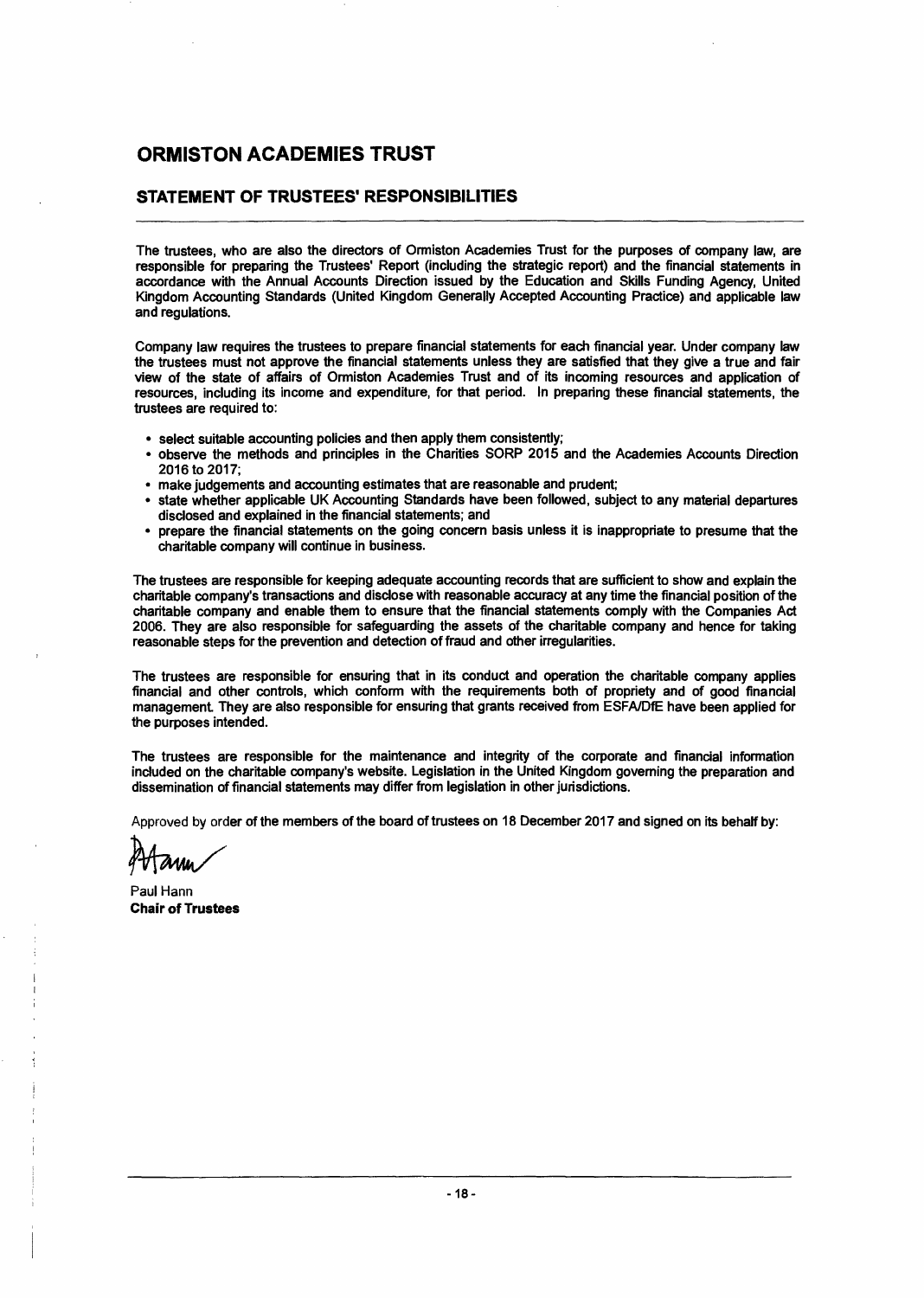#### **INDEPENDENT AUDITOR'S REPORT TO THE MEMBERS OF ORMISTON ACADEMIES TRUST**

#### **Opinion on financial statements**

We have audited the financial statements of Ormiston Academies Trust (the "trust") for the year ended 31 August 2017 which comprise the Statement of Financial Activities, the Balance Sheet, the Statement of Cash Flows and the notes to the financial statements, including a summary of significant accounting policies. The financial reporting framework that has been applied in their preparation is applicable law, United Kingdom Accounting Standards, including FRS 102 "The Financial Reporting Standard applicable in the UK and Republic of Ireland" (United Kingdom Generally Accepted Accounting Practice), and the Academies: Accounts Direction 2016 to 2017 issued by the Education and Skills Funding Agency.

In our opinion the financial statements:

- give a true and fair view of the state of the charitable company's affairs as at 31 August 2017 and of its incoming resources and application of resources, including its income and expenditure, for the year then ended;
- have been properly prepared in accordance with United Kingdom Generally Accepted Accounting Practice;
- have been prepared in accordance with the requirements of the Companies Act 2006; and
- have been prepared in accordance with the Academies Accounts Direction 2016 to 2017 issued by the Education and Skills Funding Agency.

#### **Basis for opinion**

We conducted our audit in accordance with International Standards on Auditing (UK) (ISAs (UK)) and applicable law. Our responsibilities under those standards are further described in the Auditor's responsibilities for the audit of the financial statements section of our report. We are independent of the charitable company in accordance with the ethical requirements that are relevant to our audit of the financial statements in the UK, including the FRC's Ethical Standard and we have fulfilled our other ethical responsibilities in accordance with these requirements. We believe that the audit evidence we have obtained is sufficient and appropriate to provide a basis for our opinion.

#### **Conclusions relating to going concern**

We have nothing to report in respect of the following matters in relation to which the ISAs (UK) require us to report to you where:

- the trustees' use of the going concern basis of accounting in the preparation of the financial statements is not appropriate; or
- the trustees have not disclosed in the financial statements any identified material uncertainties that may cast significant doubt about the charitable company's ability to continue to adopt the going concern basis of accounting for a period of at least twelve months from the date when the financial statements are authorised for issue.

#### **Other information**

The other information comprises the information included in the Annual Report, other than the financial statements and our auditor's report thereon. The trustees are responsible for the other information. Our opinion on the financial statements does not cover the other information and, except to the extent otherwise explicitly stated in our report, we do not express any form of assurance conclusion thereon.

In connection with our audit of the financial statements, our responsibility is to read the other information and, in doing so, consider whether the other information is materially inconsistent with the financial statements or our knowledge obtained in the audit or otherwise appears to be materially misstated. If we identify such material inconsistencies or apparent material misstatements, we are required to determine whether there is a material misstatement in the financial statements or a material misstatement of the other information. If, based on the work we have performed, we conclude that there is a material misstatement of this other information, we are required to report that fact.

We have nothing to report in this regard.

#### **Opinion on other matter prescribed by the Companies Act 2006**

In our opinion, based on the work undertaken in the course of the audit:

- the information given in the Trustees' Report and the incorporated Strategic Report for the financial year for which the financial statements are prepared is consistent with the financial statements; and
- the Trustees' Report and the incorporated Strategic Report have been prepared in accordance with applicable legal requirements.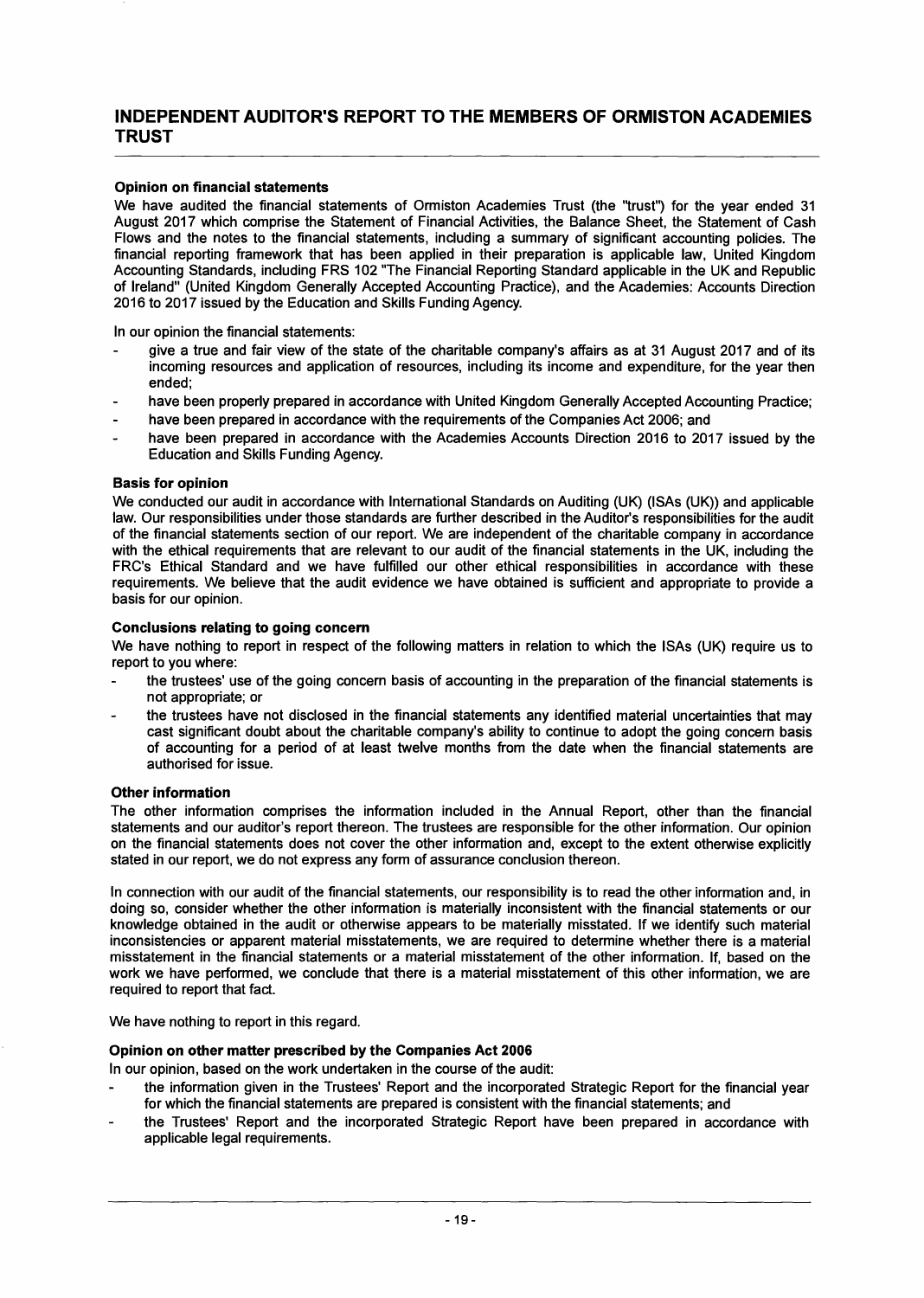#### INDEPENDENT AUDITOR'S REPORT TO THE MEMBERS OF ORMISTON ACADEMIES TRUST (CONTINUED)

#### Matters on which we are required to report by exception

In the light of the knowledge and understanding of the charitable company and its environment obtained in the course of the audit, we have not identified material misstatements in the Trustees' Report and the incorporated Strategic Report.

We have nothing to report in respect of the following matters in relation to which the Companies Act 2006 requires us to report to you if, in our opinion:

- adequate accounting records have not been kept by the charitable company, or returns adequate for our audit have not been received from branches not visited by us; or
- the financial statements are not in agreement with the accounting records and returns; or
- certain disclosures of trustees' remuneration specified by law are not made; or
- we have not received all the information and explanations we require for our audit.

#### Responsibilities of trustees

As explained more fully in the Statement of Trustees' Responsibilities set out on page 18, the trustees (who act as trustees for the charitable activities of the charitable company, and are also the directors of the charitable company for the purposes of company law) are responsible for the preparation of the financial statements and for being satisfied that they give a true and fair view, and for such internal control as the trustees determine is necessary to enable the preparation of financial statements that are free from material misstatement, whether due to fraud or error.

In preparing the financial statements, the trustees are responsible for assessing the charitable company's ability to continue as a going concern, disclosing, as applicable, matters related to going concern and using the going concern basis of accounting unless the trustees either intend to liquidate the charitable company or to cease operations, or have no realistic alternative but to do so.

#### Auditor's responsibilities for the audit of the financial statements

Our objectives are to obtain reasonable assurance about whether the financial statements as a whole are free from material misstatement, whether due to fraud or error, and to issue an auditor's report that includes our opinion. Reasonable assurance is a high level of assurance, but is not a guarantee that an audit conducted in accordance with ISAs (UK) will always detect a material misstatement when it exists. Misstatements can arise from fraud or error and are considered material if, individually or in the aggregate, they could reasonably be expected to influence the economic decisions of users taken on the basis of these financial statements.

A further description of our responsibilities for the audit of the financial statements is located on the Financial Reporting Council's website at: http://www.frc.org.uklauditorsresponsibilities.This description forms part of our auditor's report.

This report is made solely to the charitable company's members, as a body, in accordance with Chapter 3 of Part 16 of the Companies Act 2006. Our audit work has been undertaken so that we might state to the charitable company's members those matters we are required to state to them in an auditors' report and for no other purpose. To the fullest extent permitted by law, we do not accept or assume responsibility to anyone other than the charitable company and the charitable company's members as a body, for our audit work, for this report, or for the opinions we have formed.

## *~ ~ JJl. wl*

Paul Oxtoby (Senior Statutory Auditor) For and on behalf of RSM UK Audit LLP, Statutory Auditor Chartered Accountants St Philips Point Temple Row Birmingham West Midlands, B2 5AF

 $20$ "lee Sex 2017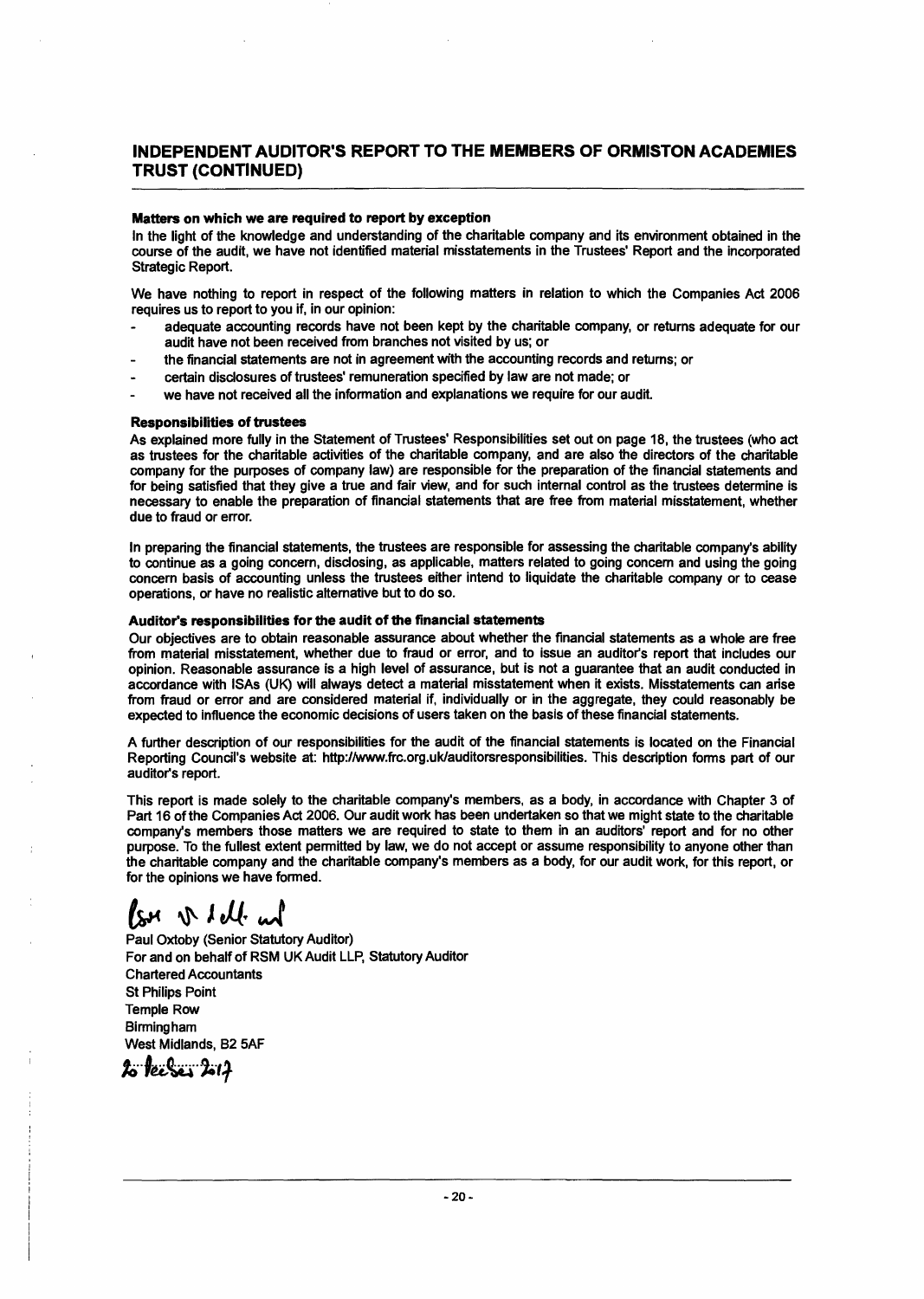### STATEMENT OF FINANCIAL ACTIVITIES INCLUDING INCOME AND EXPENDITURE ACCOUNT

### FOR THE YEAR ENDED 31 AUGUST 2017

|                                                                        |              | <b>Unrestricted</b><br><b>Funds</b> | <b>Restricted</b><br><b>Funds</b> | <b>Restricted</b><br><b>General Fixed Asset</b><br><b>Funds</b> | <b>Total</b><br>2017 | Total<br>2016<br>as restated |
|------------------------------------------------------------------------|--------------|-------------------------------------|-----------------------------------|-----------------------------------------------------------------|----------------------|------------------------------|
|                                                                        | <b>Notes</b> | £'000                               | £'000                             | £'000                                                           | £'000                | £'000                        |
| Income and endowments from:                                            |              |                                     |                                   |                                                                 |                      |                              |
| Donations and capital grants                                           | 4            | 72                                  | 240                               | 9.402                                                           | 9.714                | 4.176                        |
| Donations - Conversion and transfer                                    |              |                                     |                                   |                                                                 |                      |                              |
| into trust                                                             | 32           | 287                                 | (3, 473)                          | 23,103                                                          | 19,917               | 19,116                       |
| Charitable activities:                                                 |              |                                     |                                   |                                                                 |                      |                              |
| - Funding for educational operations                                   | 5            | 1,908                               | 139,244                           |                                                                 | 141,152              | 135,441                      |
| Other trading activities                                               | 6            | 2,452                               | 2,225                             |                                                                 | 4,677                | 4,249                        |
| Investments                                                            | 7            | 25                                  |                                   |                                                                 | 25                   | 202                          |
| Total                                                                  |              | 4,744                               | 138,236                           | 32,505                                                          | 175,485              | 163,184                      |
| <b>Expenditure on:</b>                                                 |              |                                     |                                   |                                                                 |                      |                              |
| <b>Raising funds</b><br><b>Charitable activities:</b>                  | 8            | 126                                 | 559                               |                                                                 | 685                  | 1,409                        |
| - Educational operations                                               | 9            | 3,912                               | 146,948                           | 16,710                                                          | 167,570              | 161,881                      |
| Total                                                                  | 8            | 4,038                               | 147,507                           | 16,710                                                          | 168,255              | 163,290                      |
| Net income/(expenditure)                                               |              | 706                                 | (9,271)                           | 15,795                                                          | 7,230                | (106)                        |
| Transfers between funds                                                |              | 244                                 |                                   | (244)                                                           |                      |                              |
| Other recognised gains/(losses)<br>Actuarial gains/(losses) on defined |              |                                     |                                   |                                                                 |                      |                              |
| benefit pension schemes                                                | 28           |                                     | 13,649                            |                                                                 | 13,649               | (20, 605)                    |
| <b>Net movement in funds</b>                                           |              | 950                                 | 4,378                             | 15,551                                                          | 20,879               | (20, 711)                    |
| <b>Reconciliation of funds</b><br>Total funds brought forward restated | 21           | 409                                 | (56, 316)                         | 332,012                                                         | 276,105              | 296,816                      |
| Total funds carried forward                                            | 21           | 1,359                               | (51, 938)                         | 347,563                                                         | 296,984              | 276,105                      |
|                                                                        |              |                                     |                                   |                                                                 |                      |                              |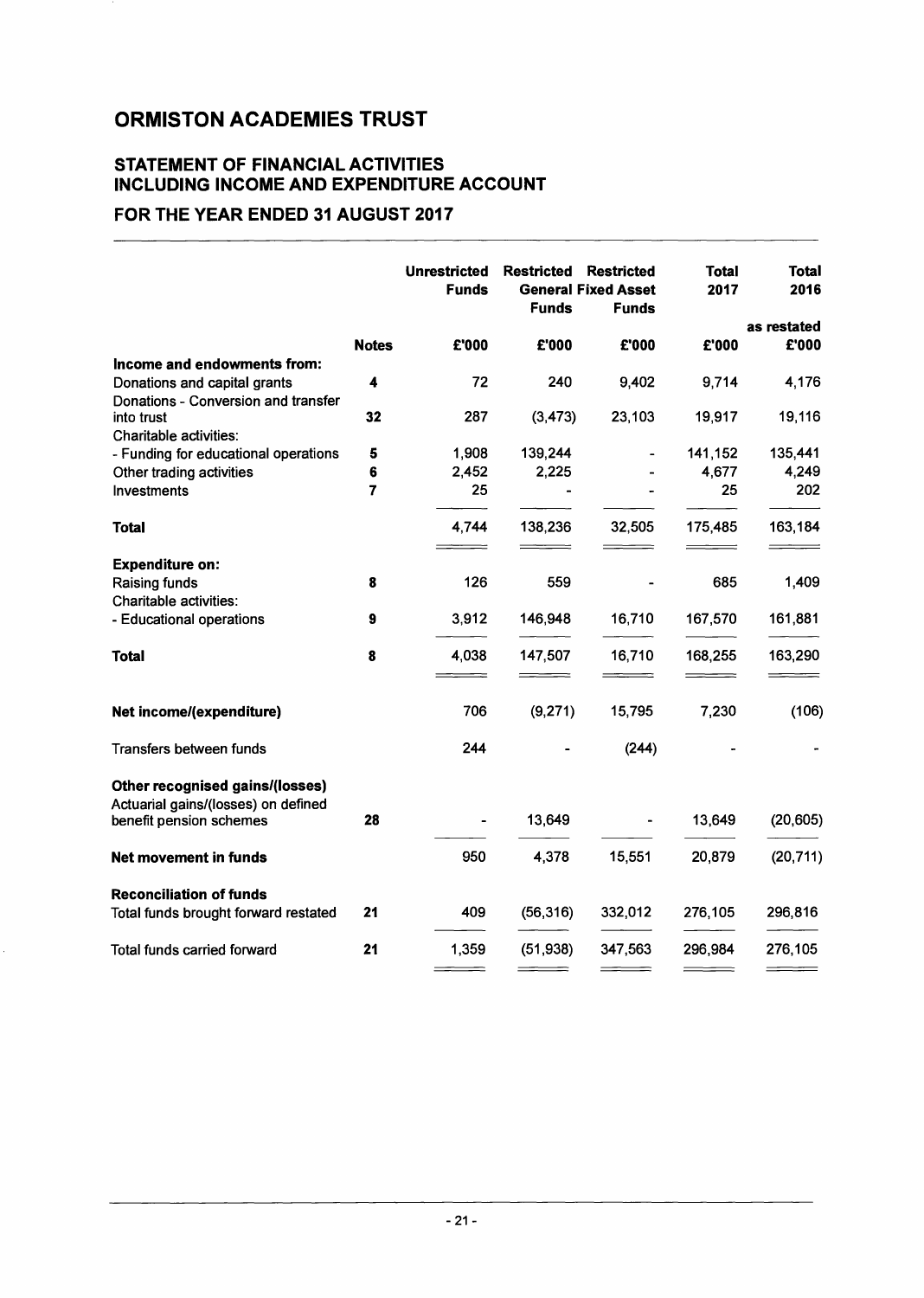### **BALANCE SHEET**

### **AS AT 31 AUGUST 2017**

|                                              |              | 2017      |           | 2016<br>as restated |           |
|----------------------------------------------|--------------|-----------|-----------|---------------------|-----------|
|                                              | <b>Notes</b> | £'000     | £'000     | £'000               | £'000     |
| <b>Fixed assets</b><br>Tangible assets       | 14           |           | 342,941   |                     | 328,015   |
| <b>Current assets</b>                        |              |           |           |                     |           |
| <b>Debtors</b>                               | 16           | 7,236     |           | 7,165               |           |
| Cash at bank and in hand                     |              | 14,773    |           | 12,072              |           |
|                                              |              |           |           |                     |           |
|                                              |              | 22,009    |           | 19,237              |           |
| <b>Current liabilities</b>                   |              |           |           |                     |           |
| Creditors: amounts falling due within one    |              |           |           |                     |           |
| year                                         | 17           | (12, 120) |           | (12, 343)           |           |
| <b>Net current assets</b>                    |              |           | 9,889     |                     | 6,894     |
|                                              |              |           |           |                     |           |
| <b>Total assets less current liabilities</b> |              |           | 352,830   |                     | 334,909   |
| Creditors: amounts falling due after more    |              |           |           |                     |           |
| than one year                                | 18           |           | (1,540)   |                     | (320)     |
| Net assets excluding pension liability       |              |           | 351,290   |                     | 334,589   |
| Defined benefit pension scheme liability     | 28           |           | (54, 306) |                     | (58, 484) |
| <b>Net assets</b>                            |              |           | 296,984   |                     |           |
|                                              |              |           |           |                     | 276,105   |
| <b>Funds of the trust:</b>                   |              |           |           |                     |           |
| <b>Restricted funds</b>                      | 21           |           |           |                     |           |
| - Restricted fixed asset funds               |              |           | 347,563   |                     | 332,012   |
| - Restricted income funds                    |              |           | 2,368     |                     | 2,168     |
| - Pension reserve                            |              |           | (54, 306) |                     | (58, 484) |
| <b>Total restricted funds</b>                |              |           | 295,625   |                     | 275,696   |
| <b>Unrestricted income funds</b>             | 21           |           | 1,359     |                     | 409       |
| <b>Total funds</b>                           |              |           | 296,984   |                     | 276,105   |
|                                              |              |           |           |                     |           |

The financial statements on pages 21 to 57 were approved by the board of trustees and authorised for issue on 18 December 2017 and are signed on their behalf by:

AA Mm

Paul Hann **Chair of Trustees**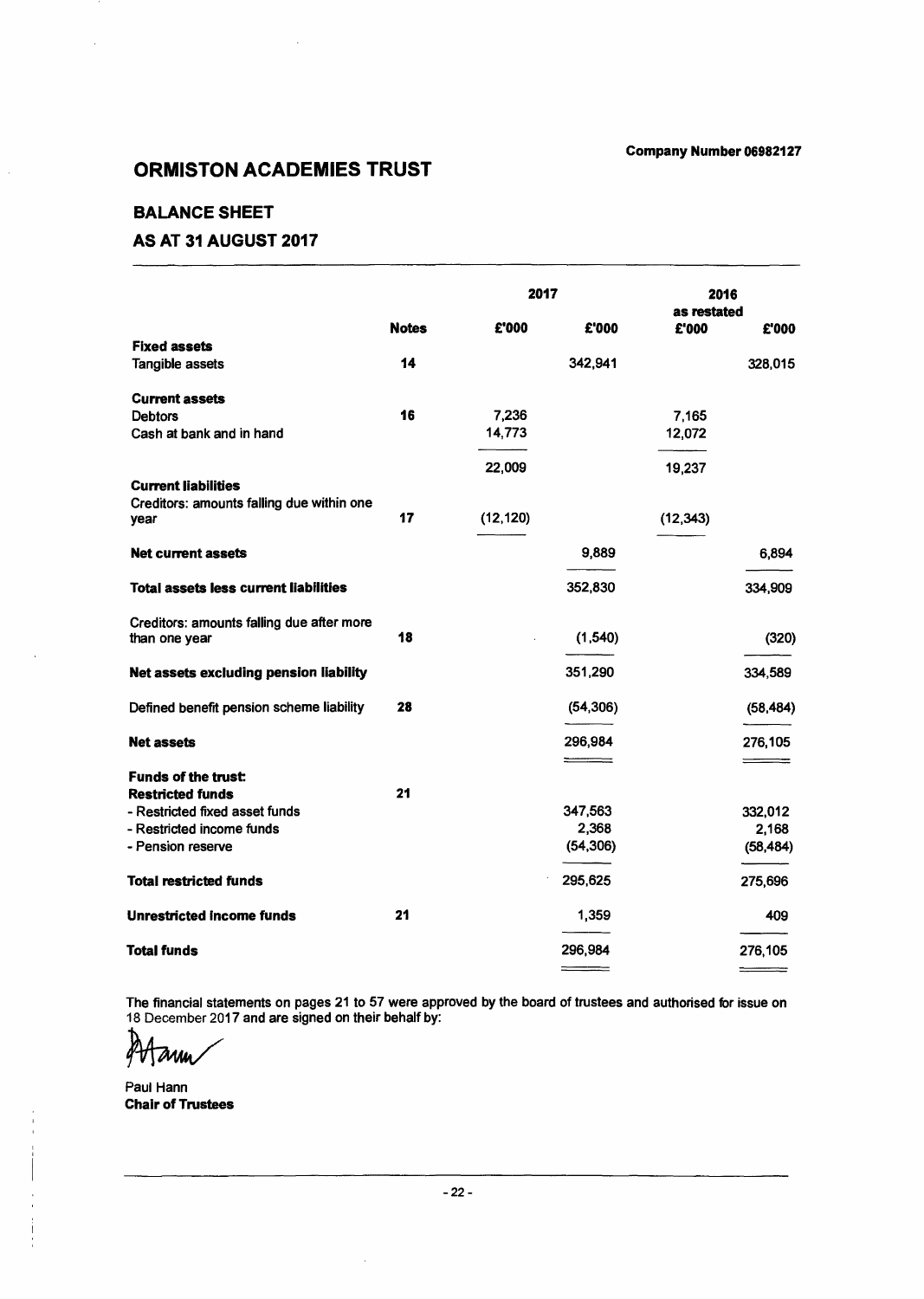### **STATEMENT OF CASH FLOWS**

 $\mathbf{L}$ 

### **FOR THE YEAR ENDED 31 AUGUST 2017**

|                                                    |              | 2017  |          | 2016     |          |  |
|----------------------------------------------------|--------------|-------|----------|----------|----------|--|
|                                                    | <b>Notes</b> | £'000 | £'000    | £'000    | £'000    |  |
| <b>Cash flows from operating activities</b>        |              |       |          |          |          |  |
| Net cash used in operating activities              | 26           |       | (7, 489) |          | (9,739)  |  |
| <b>Cash flows from investing activities</b>        |              |       |          |          |          |  |
| Interest                                           |              | 25    |          | 202      |          |  |
| Capital grants from DfE and ESFA                   |              | 9.402 |          | 4,566    |          |  |
| Purchase of tangible fixed assets                  |              | (837) |          | (2, 260) |          |  |
| Cash funds transferred on conversion               | 32           | 185   |          |          |          |  |
| Net cash provided by investing activities          |              |       | 8,775    |          | 2,508    |  |
| <b>Cash flows from financing activities</b>        |              |       |          |          |          |  |
| <b>Education and Skills Funding Agency loans</b>   |              | 478   |          |          |          |  |
| Salix Ioan                                         |              | 937   |          |          |          |  |
|                                                    |              |       |          |          |          |  |
| Net cash provided by financing activities          |              |       | 1,415    |          |          |  |
| Net increase/(decrease) in cash and cash           |              |       |          |          |          |  |
| equivalents in the reporting period                |              |       | 2,701    |          | (7, 231) |  |
| Cash and cash equivalents at beginning of the year |              |       | 12,072   |          | 19,303   |  |
| Cash and cash equivalents at end of the year       |              |       | 14,773   |          | 12.072   |  |
|                                                    |              |       |          |          |          |  |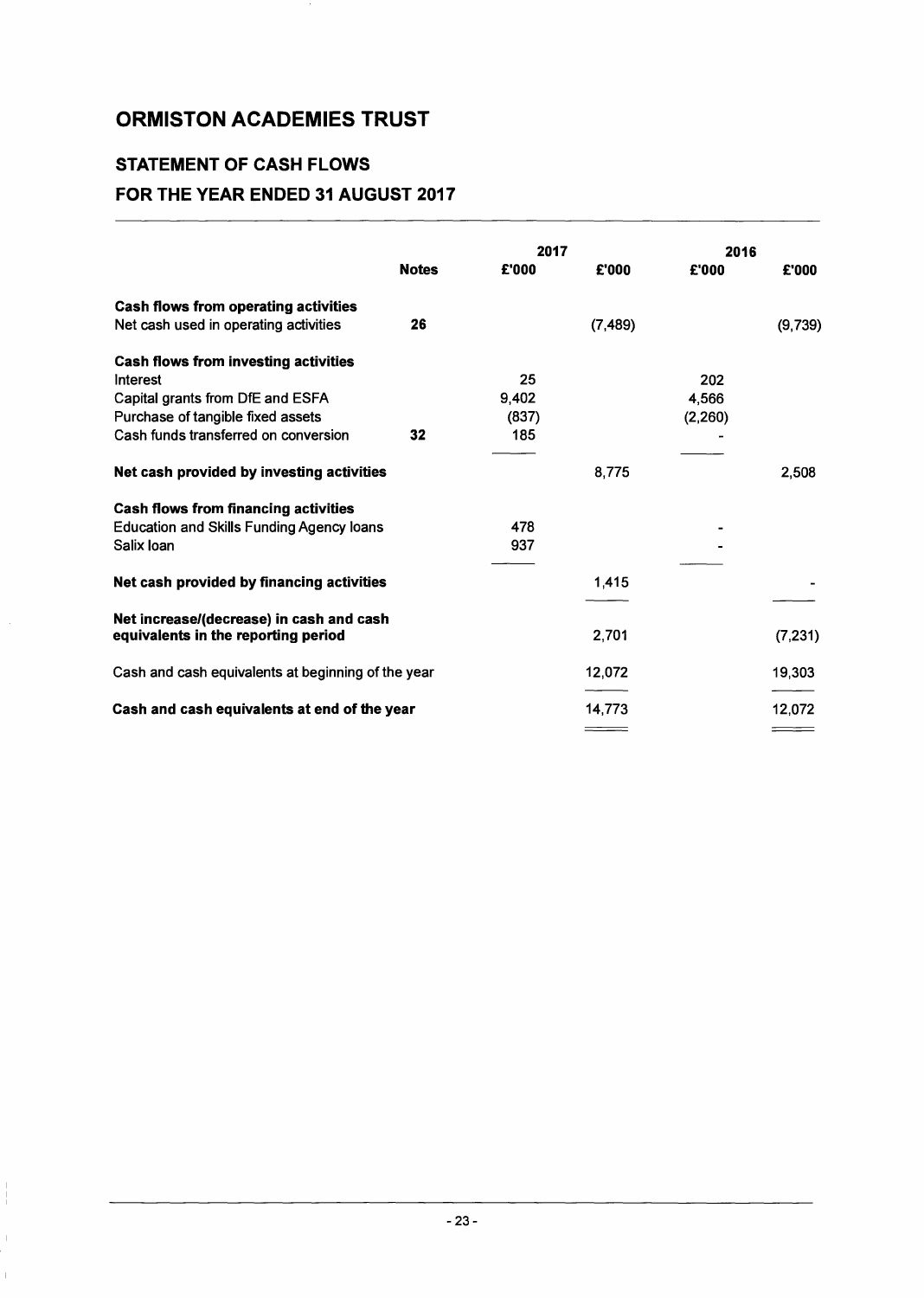### **NOTES TO THE FINANCIAL STATEMENTS FOR THE YEAR ENDED 31 AUGUST 2017**

#### **1 Accounting policies**

#### **General information**

Ormiston Academies Trust is a charitable company. The address of its principal place of business is given on page 1 and the nature of its operations are set out in the trustees' report.

A summary of the principal accounting policies adopted (which have been applied consistently, except where noted), judgements and key sources of estimation uncertainty, is set out below.

#### **Basis of preparation**

The financial statements of the trust have been prepared under the historical cost convention in accordance with the Financial Reporting Standard Applicable in the UK and Republic of Ireland (FRS 102), the Accounting and Reporting by Charities: Statement of Recommended Practice applicable to charities preparing their financial statements in accordance with the Financial Reporting Standard applicable in the UK and Republic of Ireland (FRS 102) (Charities SORP (FRS 102», the Academies Accounts Direction 2016 to 2017 issued by ESFA, the Charities Act 2011 and the Companies Act 2006. The trust is a public benefit entity under FRS 102 and has therefore applied the relevant public benefit requirements of FRS 102.

The financial statements are presented in sterling which is also the functional currency of the trust.

Monetary amounts in these financial statements are rounded to the nearest whole £1,000, except where otherwise indicated.

#### **Going concern**

The trustees assess whether the use of going concern is appropriate, ie whether there are any material uncertainties related to events or conditions that may cast significant doubt on the ability of the charitable company to continue as a going concern. The trustees make this assessment in respect of a period of at least one year from the date of authorisation for issue of the financial statements and have concluded that the trust has adequate resources to continue in operational existence for the foreseeable future and there are no material uncertainties about the trust's ability to continue as a going concern. Thus they continue to adopt the going concern basis of accounting in preparing the financial statements.

#### **Basis of consolidation**

The trust has taken advantage of the exemption in section 400 of the Companies Act 2006 from the requirement to prepare consolidated financial statements. Consequently, these financial statements present the financial position and financial performance of the trust as a single entity.

The financial statements of the trust are consolidated in the financial statements of The Ormiston Trust. The financial statements of The Ormiston Trust can be obtained from its registered office, 1 Bell Yard, London, WC2A 2JR.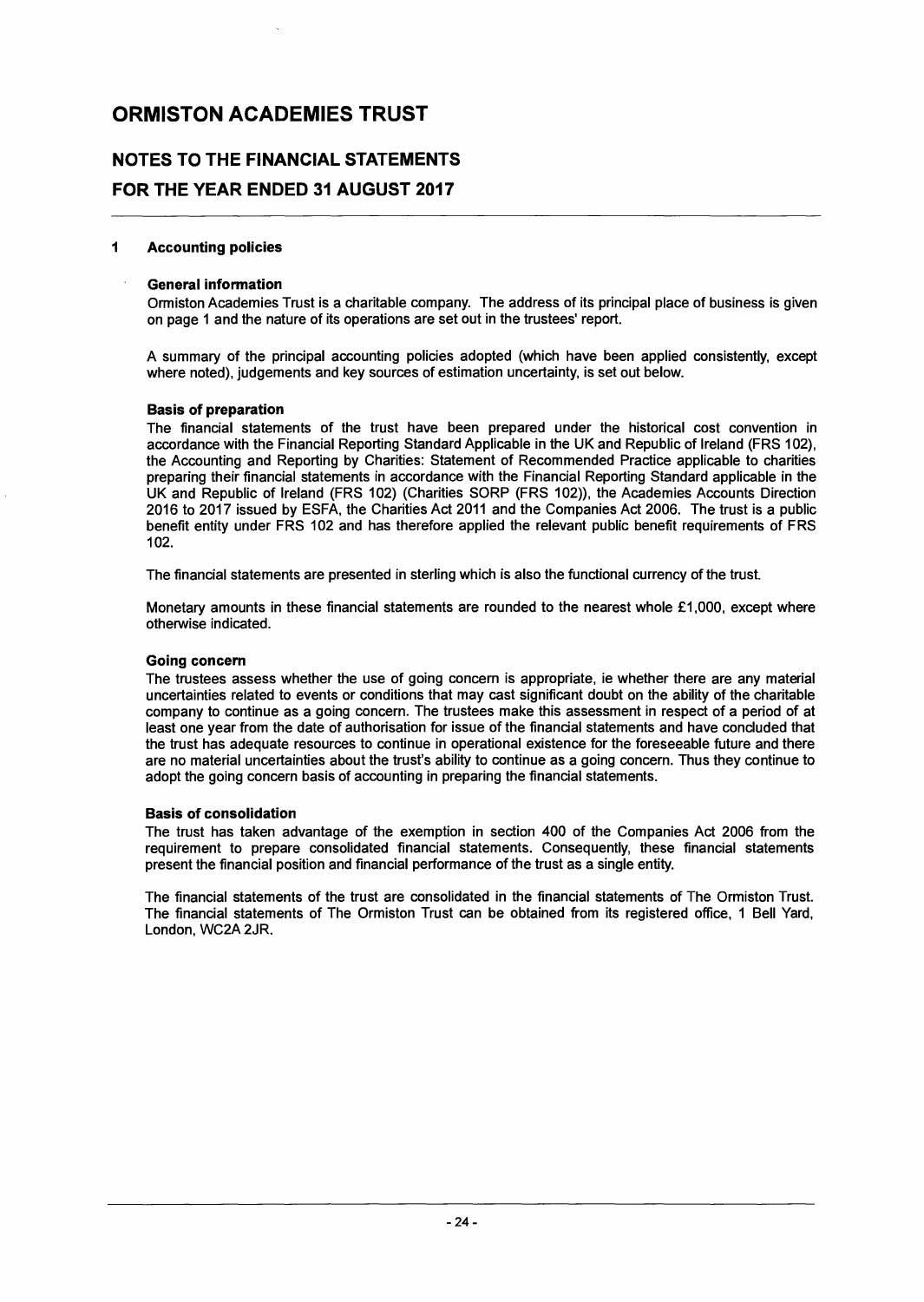### **NOTES TO THE FINANCIAL STATEMENTS (CONTINUED) FOR THE YEAR ENDED 31 AUGUST 2017**

#### **1 Accounting policies (Continued)**

#### **Conversion and transfer into trust**

The conversion from a state maintained school to a trust and the transfer of school in to the trust involved the transfer of identifiable assets and liabilities and the operation of the school for £nil consideration. The substance of the transfer is that of a gift and it has been accounted for on that basis as set out below.

The assets and liabilities transferred on conversion from Edward Worlledge Primary School to the trust have been valued at their fair value. The fair value has been derived based on that of equivalent items. The amounts have been recognised under the appropriate balance sheet categories, with a corresponding amount recognised in Donations - transfer from local authority on conversion in the Statement of Financial Activities and analysed under unrestricted funds, restricted general funds and restricted fixed asset funds. Further details of the transaction are set out in note 32.

The assets and liabilities transferred from the South Wolverhampton and Bilston Academy (SWBA) to the trust have been included at their fair value. The fair value has been derived based on that of equivalent items. The amounts have been recognised under the appropriate balance sheet categories, with a corresponding amount recognised in Donations - transfer of existing academy into the trust in the Statement of Financial Activities and analysed under unrestricted funds, restricted general funds and restricted fixed asset funds. Further details of the transaction are set out in note 32.

#### **Income**

All incoming resources are recognised when the trust has entitlement to the funds, the receipt is probable and the amount can be measured reliably.

#### **Grants**

Grants are included in the statement of financial activities on a receivable basis. The balance of income received for specific purposes but not expended during the period is shown in the relevant funds on the balance sheet. Where income is received in advance of meeting any performance-related conditions there is not unconditional entitlement to the income and its recognition is deferred and included in creditors as deferred income until the performance-related conditions are met. Where entitlement occurs before income is received, the income is accrued.

General Annual Grant is recognised in full in the statement of financial activities in the period for which it is receivable, and any abatement in respect of the period is deducted from income and recognised as a liability.

Capital grants are recognised in full when there is an unconditional entitlement to the grant. Unspent amounts of capital grants are reflected in the balance sheet in the restricted fixed asset fund. Capital grants are recognised when there is entitlement and are not deferred over the life of the asset on which they are expended.

#### Sponsorship income

Sponsorship income provided to the trust which amounts to a donation is recognised in the statement of financial activities in the period in which it is receivable (where there are no performance-related conditions), where the receipt is probable and it can be measured reliably.

#### **Donations**

Donations are recognised on a receivable basis (where there are no performance-related conditions) where the receipt is probable and the amount can be reliably measured.

#### Other income

Other income, including the hire of facilities, catering income and academy trips, is recognised at fair value of the consideration received or receivable in the period it is receivable and to the extent the trust has provided the goods or services.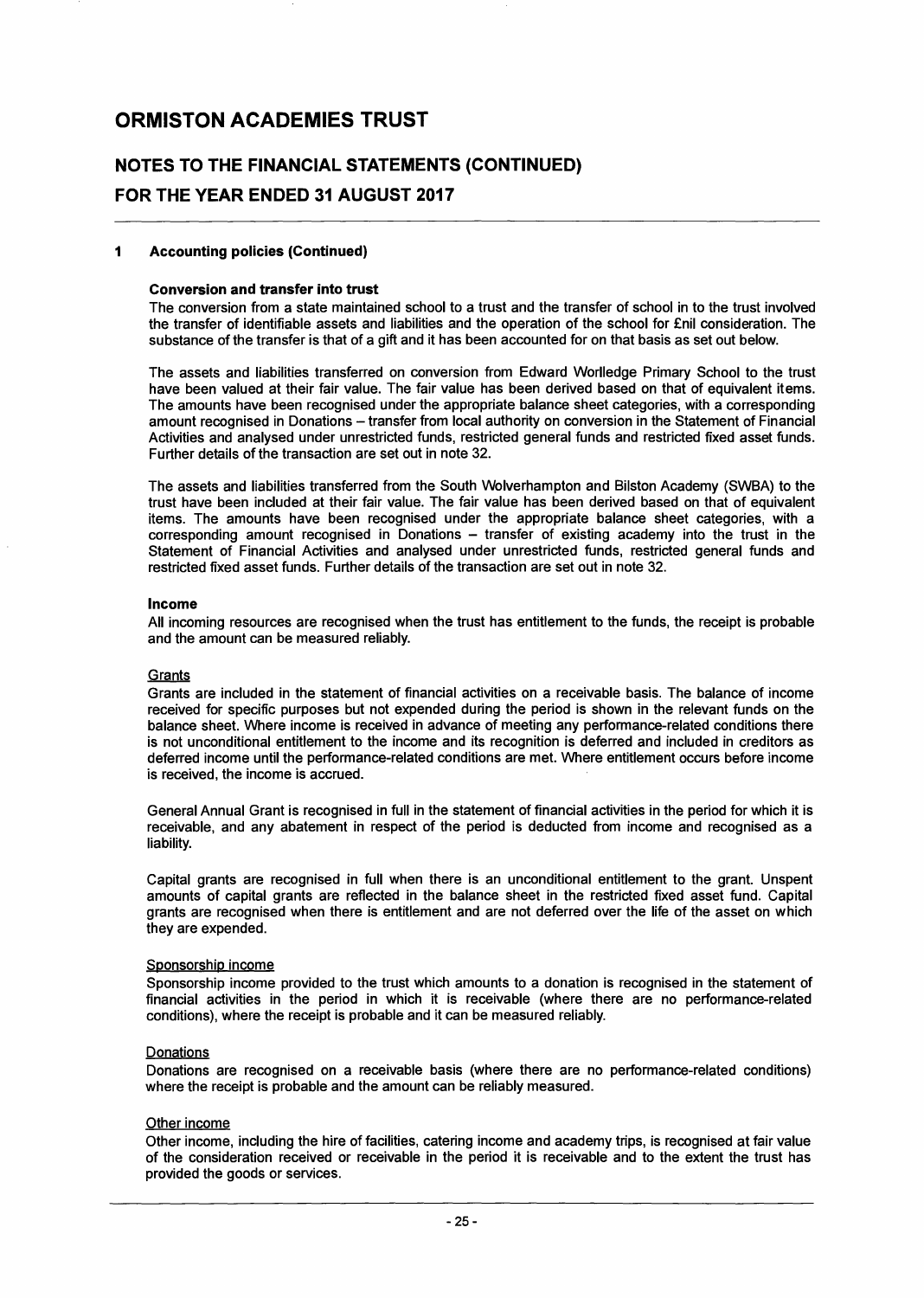### **NOTES TO THE FINANCIAL STATEMENTS (CONTINUED) FOR THE YEAR ENDED 31 AUGUST 2017**

#### **1 Accounting policies (Continued)**

#### **Expenditure**

Expenditure is recognised once there is a legal or constructive obligation to transfer economic benefit to a third party, it is probable that a transfer of economic benefits will be required in settlement, and the amount of the obligation can be measured reliably.

Expenditure is classified by activity. The costs of each activity are made up of the total of direct costs and shared costs, including support costs involved in undertaking each activity. Direct costs attributable to a single activity are allocated directly to that activity. Shared costs which contribute to more than one activity and support costs which are not attributable to a single activity are apportioned between those activities on a basis consistent with the use of resources. Central staff costs are allocated on the basis of time spent, and depreciation charges are allocated on the portion of the asset's use.

All resources expended are inclusive of irrecoverable VAT.

#### Expenditure on raising funds

This includes all expenditure incurred by the trust to raise funds for its charitable purposes and includes costs of all fundraising activities events and non-charitable trading.

#### Charitable activities

These are costs incurred on the trust's educational operations to further its charitable aims for the benefit of the beneficiaries, including support costs and costs relating to the governance of the trust apportioned to charitable activities.

#### **Tangible fixed assets and depreciation**

Assets costing £1,000 or more are capitalised as tangible fixed assets and are carried at cost, net of depreciation and any provision for impairment. Subsequent costs are capitalised only when it is probable that such costs will generate future economic benefits. All other costs of repairs and maintenance are charged to the statement of financial activities as incurred.

Where tangible fixed assets have been acquired with the aid of specific grants, either from the government or from the private sector, they are included in the balance sheet at cost and depreciated over their expected useful economic life. Where there are specific conditions attached to the funding that require the continued use of the asset, the related grants are credited to a restricted fixed asset fund in the statement of financial activities and carried forward in the balance sheet. Depreciation on the relevant assets is charged directly to the restricted fixed asset fund in the statement of financial activities. Where tangible fixed assets have been acquired with unrestricted funds, depreciation on such assets is charged to the unrestricted fund. Where tangible fixed assets are gifted to the trust, these are initially recorded at valuation which is treated as deemed cost.

Depreciation is provided on all tangible fixed assets other than freehold land, so as to write off the cost of assets less their residual values over their useful lives on the following bases:

| <b>Freehold buildings</b>        | 2% straight line       |
|----------------------------------|------------------------|
| Long leasehold buildings         | 2% straight line       |
| Long leasehold land              | Over 125 years         |
| Computer equipment               | 20% straight line      |
| Fixtures, fittings and equipment | 10 - 15% straight line |
| Motor vehicles                   | 15% straight line      |

Residual value is calculated on prices prevailing at the reporting date, after estimated costs of disposal, for the asset as if it were at the age and in the condition expected at the end of its useful life.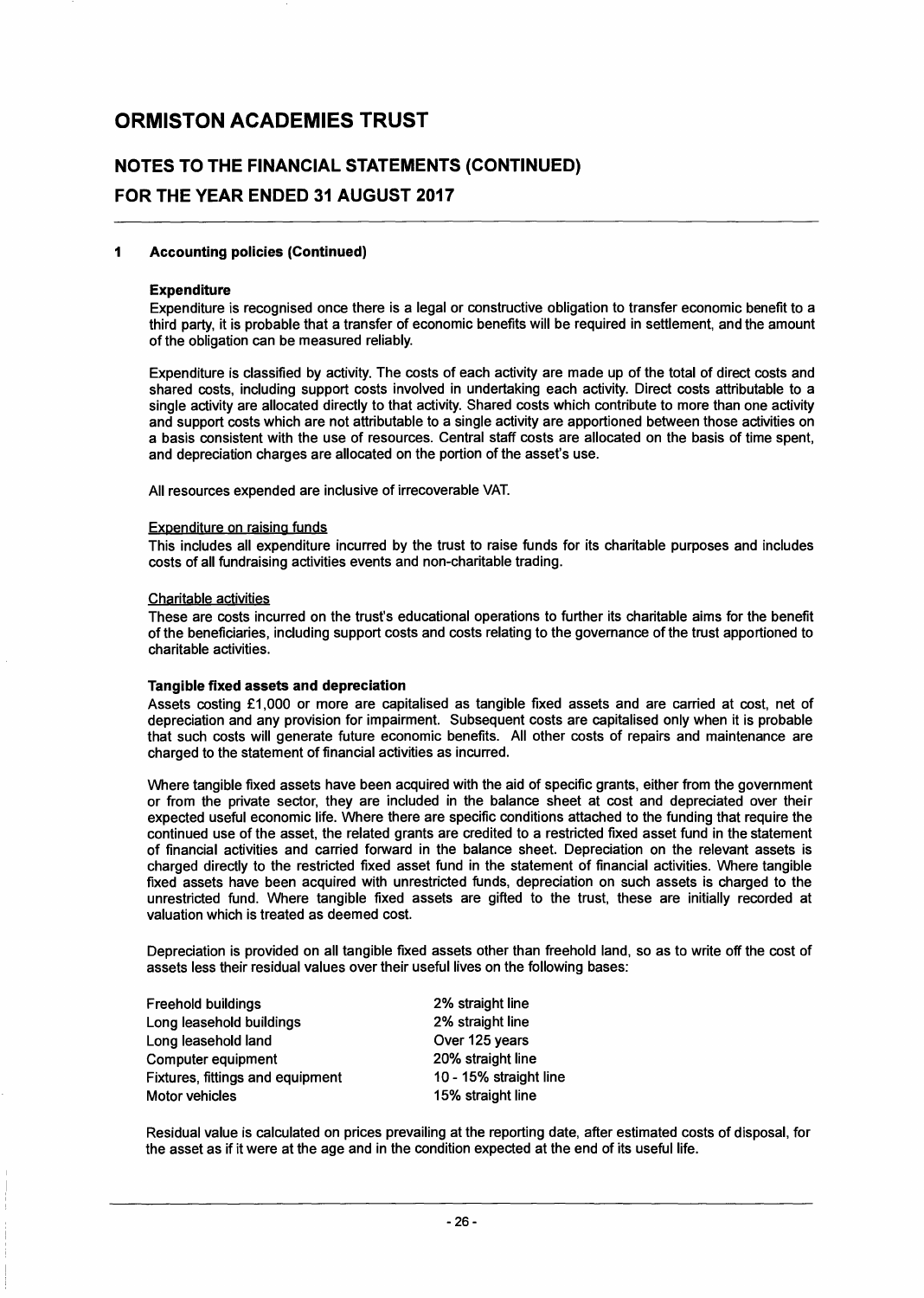### **NOTES TO THE FINANCIAL STATEMENTS (CONTINUED) FOR THE YEAR ENDED 31 AUGUST 2017**

#### **1 Accounting policies (Continued)**

#### **Tangible fixed assets and depreciation (continued)**

Assets in the course of construction are included at cost. Depreciation on these assets is not charged until they are brought into use. Leasehold land is depreciated over the term of the lease. Freehold land is not depreciated.

A review for impairment of a fixed asset is carried out if events or changes in circumstances indicate that the carrying value of any fixed asset may not be recoverable. Shortfalls between the carrying value of fixed assets and their recoverable amounts are recognised as impairments. Impairment losses are recognised in the statement of financial activities.

With respect to the buildings from which three of the academies operates, these are legally owned by the Stoke on Trent Local Authority and Walsall Local Authority and the relevant academies are able to use the buildings under the terms of a licence to occupy. The licence to occupy gives the right to use these buildings and the substance of the licence is that this will be on an ongoing basis reflecting the historic arrangements in place therefore substantially all the risks and rewards of ownership have been transferred to the academies and the assets have been recognised within tangible fixed assets as long leasehold property. The buildings have been recognised at their fair value, which the trustees consider the depreciated replacement cost valuation undertaken. A prior period adjustment has been made in the current year as set out in note 3.

#### **Liabilities**

Liabilities are recognised when there is an obligation at the balance sheet date as a result of a past event, it is probable that a transfer of economic benefit will be required in settlement, and the amount of the settlement can be estimated reliably. Liabilities are recognised at the amount that the trust anticipates it will pay to settle the debt or the amount it has received as advanced payments for the goods of services it must provide.

#### **Operating leases**

Rentals payable under operating leases are charged against income on a straight line basis over the period of the lease.

#### **Financial instruments**

The trust has chosen to adopt Sections 11 and 12 of FRS 102 in full in respect of financial instruments.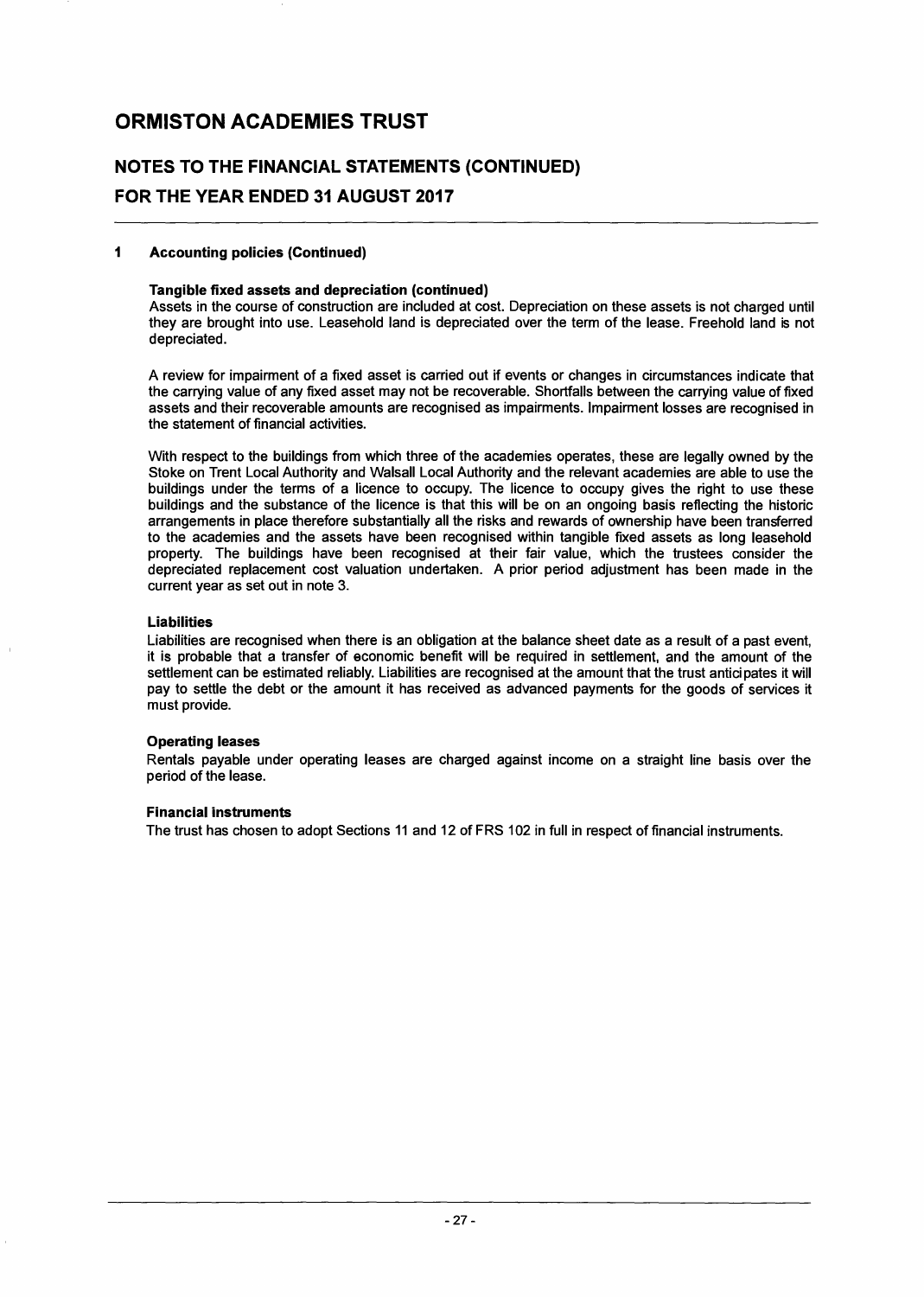### **NOTES TO THE FINANCIAL STATEMENTS (CONTINUED) FOR THE YEAR ENDED 31 AUGUST 2017**

#### **1 Accounting policies (Continued)**

#### Financial assets and liabilities

Financial assets and financial liabilities are recognised when the trust becomes a party to the contractual provisions of the instrument.

Financial liabilities are classified according to the substance of the financial instrument's contractual obligations, rather than the financial instrument's legal form.

All financial assets and liabilities are initially measured at transaction price (including transaction costs), unless the arrangement constitutes a financing transaction. A financial asset or financial liability that is payable or receivable in one year is measured at the undiscounted amount expected to be received or paid net of impairment, unless it is a financing transaction. If an agreement constitutes a financing transaction, the financial asset or financial liability is measured at the present value of the future payments discounted at a market rate of interest for a similar debt instrument.

Concessionary loans are initially measured at the amount received. In subsequent years, the carrying amount of concessionary loans is adjusted to reflect any interest payable, where relevant.

Financial assets and financial liabilities are offset only when there is a current legally enforceable right to set off the recognised amounts and the intention to either settle on a net basis, or to realise the asset and settle the liability simultaneously.

#### Derecognition of financial assets and liabilities

A financial asset is derecognised only when the contractual rights to cash flow expire or are settled, or substantially all the risks and the rewards of ownership are transferred to another party, or if some significant risks and rewards of ownership are retained but control of the asset has transferred to another party that is able to sell the asset in its entirety to an unrelated third party. A financial liability (or part thereof) is derecognised when the obligation specified in the contract is discharged, cancelled or expires.

#### **Taxation**

The trust is considered to pass the tests set out in Paragraph 1 Schedule 6 of the Finance Act 2010 and therefore it meets the definition of a charitable company for UK corporation tax purposes. Accordingly, the trust is potentially exempt from taxation in respect of income or capital gains received within categories covered by chapter 3 part 11 of the Corporation Tax Act 2010 or Section 256 of the Taxation of Chargeable Gains Act 1992, to the extent that such income or gains are applied exclusively to charitable purposes.

#### **Short term employment benefits**

Short term employment benefits such as salaries and compensated absences (holiday pay) are recognised as an expense in the year in which the employees render service to the trust. The cost of any unused holiday entitlement the trust expects to pay in future periods is recognised in the period the employees' services are rendered.

#### **Pensions**

Retirement benefits to employees of the trust are provided by the Teachers' Pension Scheme (TPS') and the Local Government Pension Scheme ('LGPS'), which are multi-employer defined benefit schemes. The various LGPS of which the trust is a member are administered by the relevant Local Authority.

The TPS is an unfunded scheme and contributions are calculated so as to spread the cost of pensions over employees' working lives with the trust in such a way that the pension cost is a substantially level percentage of current and future pensionable payroll. The contributions are determined by the government actuary on the basis of quadrennial valuations using a projected unit method. The TPS is a multi-employer scheme but there is insufficient information available to use defined benefit accounting. The TPS is therefore treated as a defined contribution scheme for accounting purposes and the contributions are recognised in the period to which they relate. Differences between contributions payable in the year and contributions actually paid are shown as either accruals or prepayments.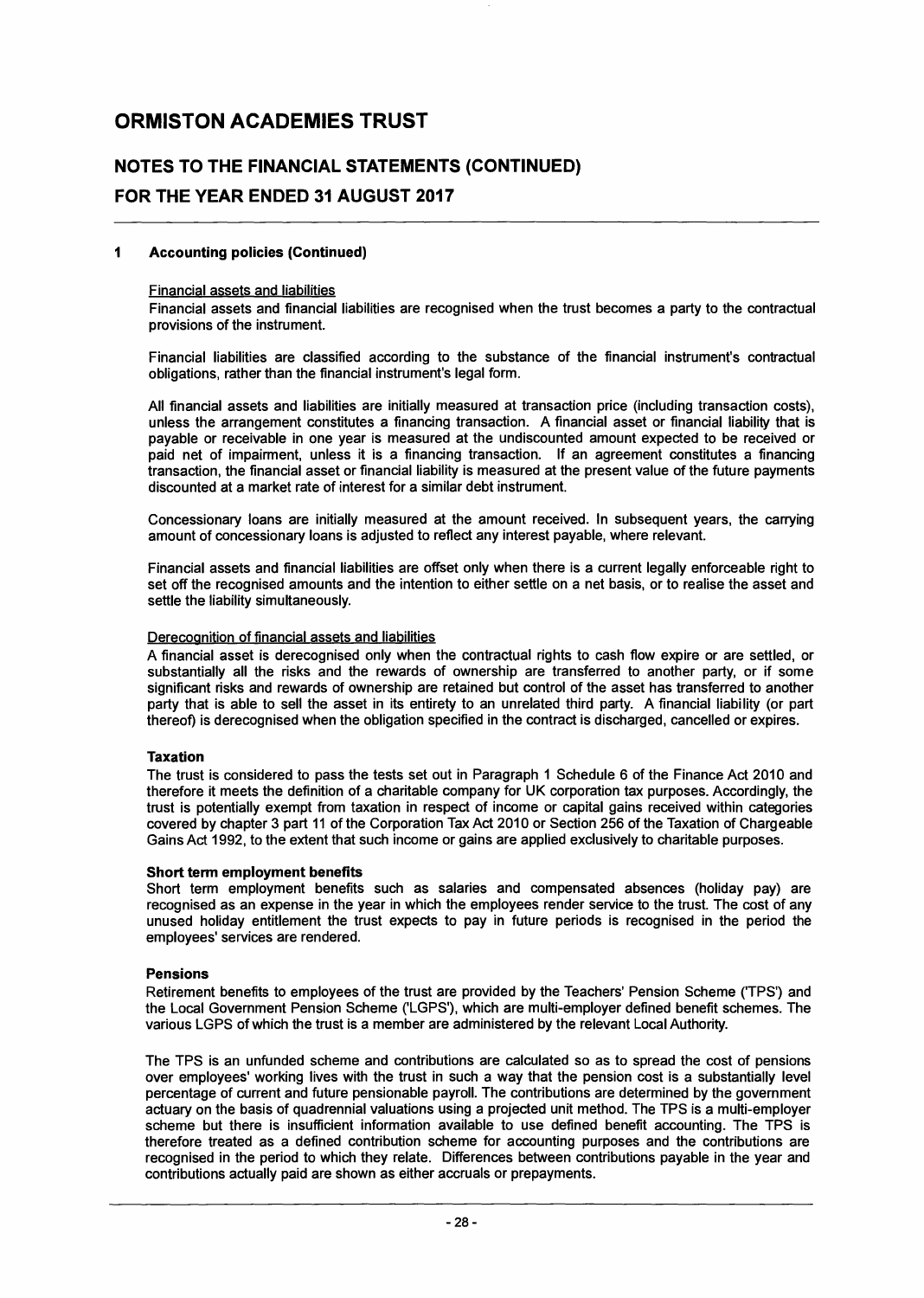### **NOTES TO THE FINANCIAL STATEMENTS (CONTINUED) FOR THE YEAR ENDED 31 AUGUST 2017**

#### **1 Accounting policies (Continued)**

The LGPS are funded schemes and the assets are held separately from those of the trust in separate trustee administered funds. Pension scheme assets are measured at fair value and liabilities are measured on an actuarial basis using the projected unit credit method and discounted at a rate equivalent to the current rate of return on a high quality corporate bond of equivalent term and currency to the liabilities. The actuarial valuations are obtained at least triennially and are updated at each reporting date. The amounts charged to net income are the current service costs and the costs of scheme introductions, benefit changes, settlements and curtailments. They are included as part of staff costs as incurred. Net interest on the net defined benefit liabilities/assets is also recognised in the statement of financial activities and comprises the interest cost on the defined benefit obligation and interest income on the scheme assets, calculated by multiplying the fair value of the scheme assets at the beginning of the period by the rate used to discount the benefit obligations. The difference between the interest income on the scheme assets and the actual return on the scheme assets is recognised in other recognised gains and losses. Actuarial gains and losses are recognised immediately in other recognised gains and losses.

#### **Fund accounting**

Unrestricted income funds represent those resources which may be used towards meeting any of the charitable objects of the trust at the discretion of the trustees.

Restricted fixed asset funds are resources which are to be applied to specific capital purposes imposed by funders where the asset acquired or created is held for a specific purpose.

Restricted general funds comprise all other restricted funds received with restrictions imposed by the funder/donor and include grants from the Education and Skills Funding Agency.

#### **Agency arrangements**

The trust acts as an agent in distributing 16-19 bursary funds from the ESFA. Payments received from the ESFA and subsequent disbursements to students are excluded from the statement of financial activities as the trust does not have control over charitable application of the funds. The trust can use up to 5% of the allocation towards its own administration costs and this is would be recognised in the statement of financial activities, however the trust does not retain this 5%. The funds received, paid and any balances held are disclosed in note 31.

#### **Investments**

The trust's investment in Ormiston Bolingbroke Academy Trust, in which it is sole member, is included in the balance sheet at the cost of acquisition, being £nil.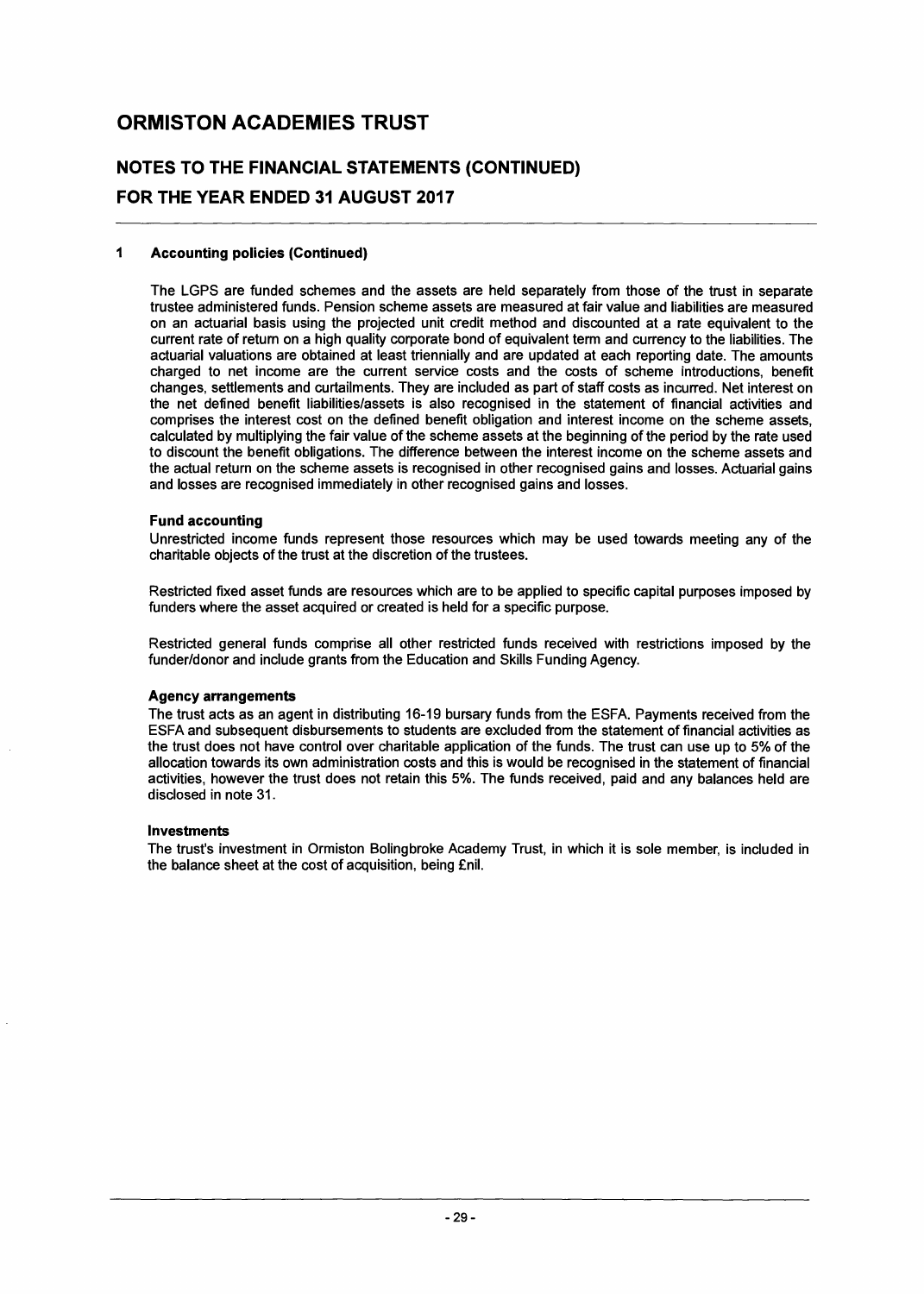### **NOTES TO THE FINANCIAL STATEMENTS (CONTINUED) FOR THE YEAR ENDED 31 AUGUST 2017**

#### **2 Critical accounting estimates and areas of judgement**

Accounting estimates and judgements are continually evaluated and are based on historical experience and other factors, including expectations of future events that are believed to be reasonable under the circumstances.

#### Critical accounting estimates and assumptions

The trust makes estimates and assumptions concerning the future. The resulting accounting estimates and assumptions will, by definition, seldom equal the related actual results. The estimates and assumptions that have a significant risk of causing a material adjustment to the carrying amounts of assets and liabilities within the next financial year are discussed below.

The present value of the Local Government Pension Scheme defined benefit liabilities depends on a number of factors that are determined on an actuarial basis using a variety of assumptions. The assumptions used in determining the net cost or income for pensions include the discount rate. Any changes in these assumptions, which are disclosed in note 28, will impact the carrying amount of the pension liabilities. Furthermore a roll forward approach which projects results from the latest full actuarial valuation performed at 31 March 2016 has been used by the actuaries in valuing the pensions liabilities at 31 August 2017. Any differences between the figures derived from the roll forward approach and a full actuarial valuation would impact on the carrying amount of the pension liabilities.

#### Critical areas of judgement

In some cases, the trust occupies buildings under PFI agreements with the local authority and has applied judgement in determining that these buildings should not be capitalised on the balance sheet. The trust does not believe that there are any other additional critical areas where judgement is used.

#### **3 Prior period adjustment**

| 1 September<br>2015 | 31 August<br>2016            |
|---------------------|------------------------------|
| £'000               | £'000                        |
| 242,122             | 224,694                      |
|                     | (2, 131)                     |
| 54,694              | 53,542                       |
| 296,816             | 276,105                      |
|                     |                              |
|                     | 2016<br>£'000                |
|                     | 3,177                        |
|                     |                              |
|                     | (2, 131)<br>(1, 152)         |
|                     | (106)                        |
|                     | <b>Notes</b><br><b>Notes</b> |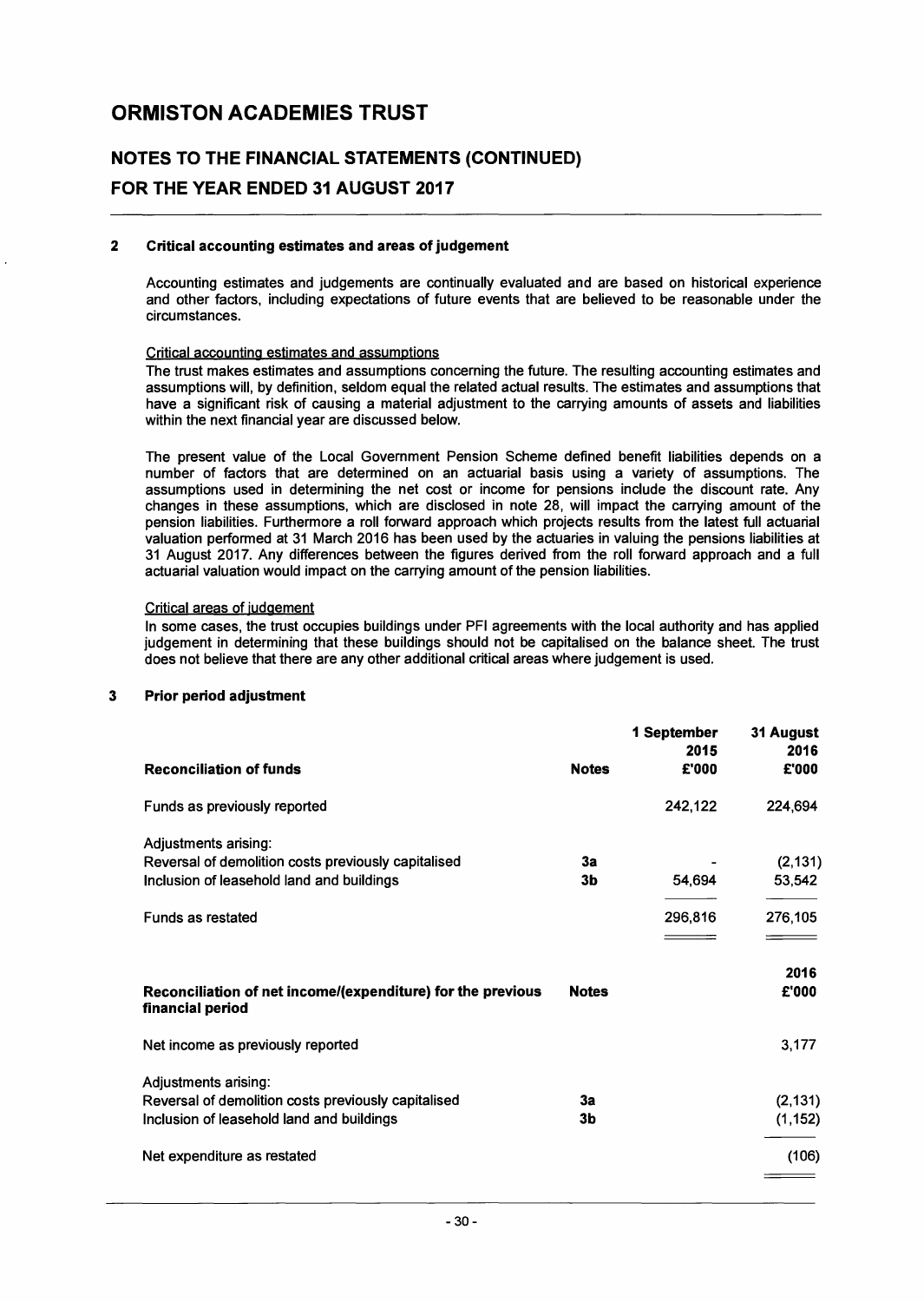### NOTES TO THE FINANCIAL STATEMENTS (CONTINUED) FOR THE YEAR ENDED 31 AUGUST 2017

#### 3 Prior period adjustment (Continued)

#### Notes to restatement

#### a - Demolition costs

The prior period adjustment has arisen as a result of capitalised demolition costs in respect of an academy. These costs were incorrectly capitalised and should have been written off to the Statement of Financial Activities when they were incurred. The demolition and associated costs were fully funded.

#### b - Inclusion of leasehold land and buildings

The prior period adjustment has arisen as a result of the inclusion of three of the academies leasehold land and buildings that had not been previously capitalised in the trust balance sheet when these academies were originally converted to the trust. These properties are held under a licence to occupy, however the substance of these arrangements is that the trust has control of the sites and therefore their value has now been capitalised.

|   |                               | 31 August 2016<br>As previously stated<br>£'000 | <b>31 August 2016</b><br>As restated<br>£'000 |              | <b>Prior period</b><br>adjustment<br>£'000 |
|---|-------------------------------|-------------------------------------------------|-----------------------------------------------|--------------|--------------------------------------------|
|   | <b>Charitable activities</b>  |                                                 |                                               |              |                                            |
|   | <b>Educational operations</b> | 158,598                                         | 161,881                                       |              | 3,283                                      |
|   | <b>Fixed assets</b>           |                                                 |                                               |              |                                            |
|   | Land and buildings            | 268,058                                         | 319,469                                       |              | 51,411                                     |
|   | <b>Funds</b>                  |                                                 |                                               |              |                                            |
|   | Restricted fixed asset fund   | 280,601                                         | 332,012                                       |              | 51,411                                     |
| 4 | Donations and capital grants  |                                                 |                                               |              |                                            |
|   |                               | <b>Unrestricted</b>                             | <b>Restricted</b>                             | <b>Total</b> | <b>Total</b>                               |
|   |                               | funds                                           | funds                                         | 2017         | 2016                                       |
|   |                               | £'000                                           | £'000                                         | £'000        | £'000                                      |
|   | Private sponsorship           | -                                               | 89                                            | 89           | 142                                        |
|   | Capital grants                |                                                 | 9.402                                         | 9,402        | 3.971                                      |
|   | Other donations               | 72                                              | 151                                           | 223          | 63                                         |
|   |                               |                                                 |                                               |              |                                            |
|   |                               | 72                                              | 9.642                                         | 9,714        | 4,176                                      |
|   |                               |                                                 |                                               |              |                                            |

The income from donations and capital grants was £9,714k (2016: £4,176k) of which £72k was unrestricted (2016: £205k), £240k was restricted (2016: £3,427k) and £9,402k was restricted fixed assets (2016: £544k).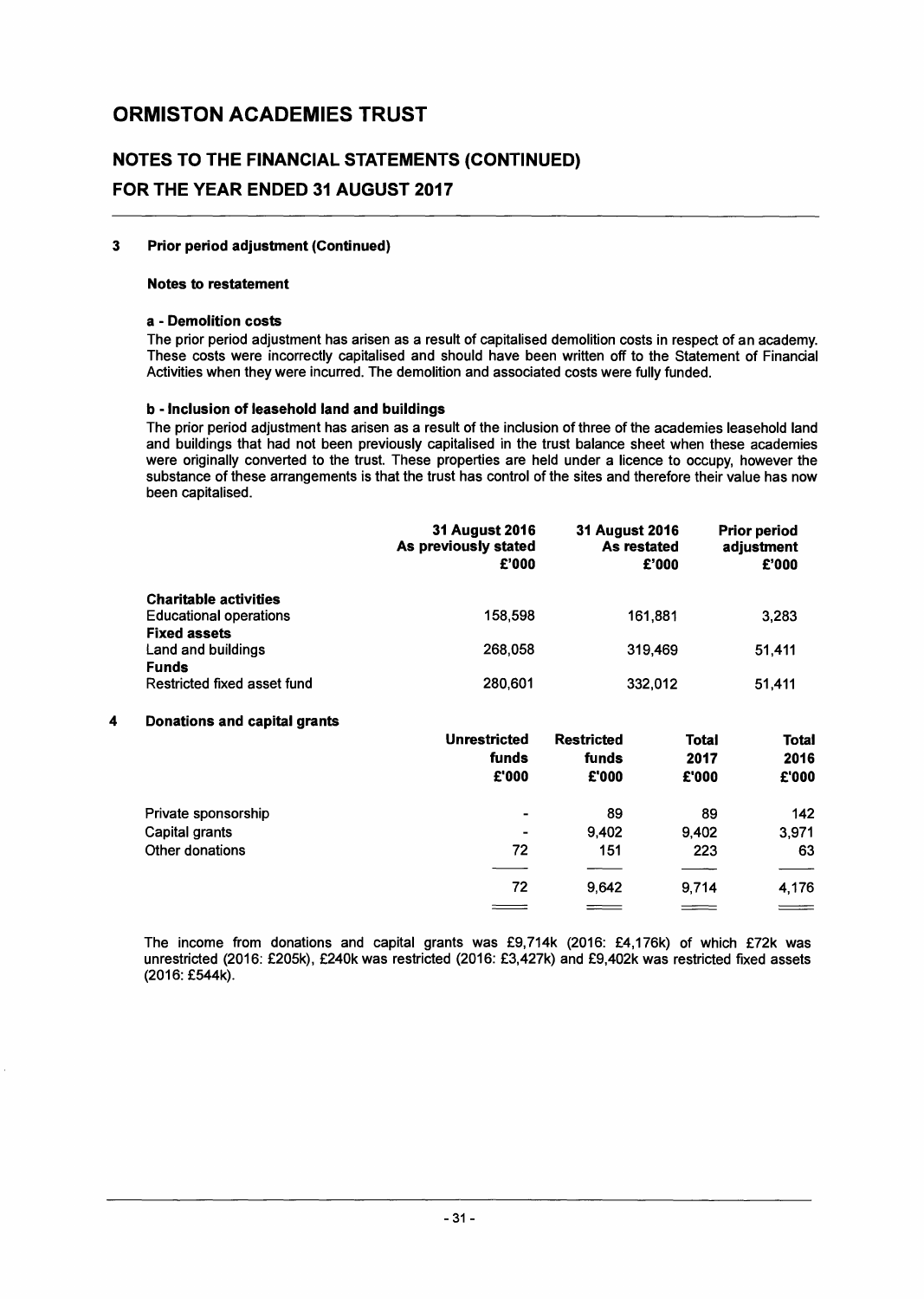### NOTES TO THE FINANCIAL STATEMENTS (CONTINUED) FOR THE YEAR ENDED 31 AUGUST 2017

#### 5 Funding for the trust"s educational operations

| <b>Unrestricted</b><br>funds<br>£'000 | <b>Restricted</b><br>funds<br>£'000 | <b>Total</b><br>2017<br>£'000 | <b>Total</b><br>2016<br>£'000 |
|---------------------------------------|-------------------------------------|-------------------------------|-------------------------------|
|                                       |                                     |                               |                               |
|                                       | 121,219                             | 121,219                       | 114,753                       |
|                                       | 210                                 | 210                           | 201                           |
|                                       | 11,500                              | 11,500                        | 13,989                        |
|                                       | 1,546                               | 1,546                         | 599                           |
|                                       | 134,475                             | 134,475                       | 129,542                       |
|                                       |                                     |                               |                               |
|                                       |                                     |                               |                               |
|                                       | 2,392                               | 2,392                         | 2,341                         |
|                                       | 1,254                               | 1,254                         | 626                           |
|                                       | 3,646                               | 3,646                         | 2,967                         |
|                                       |                                     |                               |                               |
| 1,908                                 | 1,123                               | 3,031                         | 2,932                         |
| 1,908                                 | 139,244                             | 141,152                       | 135,441                       |
|                                       |                                     |                               |                               |

The income from funding for educational operations was £141,152k (2016: £135,441k) of which £1,908k was unrestricted (2016: £683k) and £139,244k was restricted (2016: £134,758k).

#### 6 Other trading activities

|                    | <b>Unrestricted</b><br>funds<br>£'000 | <b>Restricted</b><br>funds<br>£'000 | <b>Total</b><br>2017<br>£'000 | Total<br>2016<br>£'000 |
|--------------------|---------------------------------------|-------------------------------------|-------------------------------|------------------------|
| Hire of facilities | 474                                   | 77                                  | 551                           | 503                    |
| Sundry income      | 1,978                                 | 2.148                               | 4,126                         | 3,746                  |
|                    | 2,452                                 | 2,225                               | 4.677                         | 4.249                  |
|                    |                                       |                                     |                               |                        |

The income from other trading activities was £4,677k (2016: £4,249k) of which £2,452k was unrestrided (2016: £3,965k) and £2,225k was restricted (2016: £284k).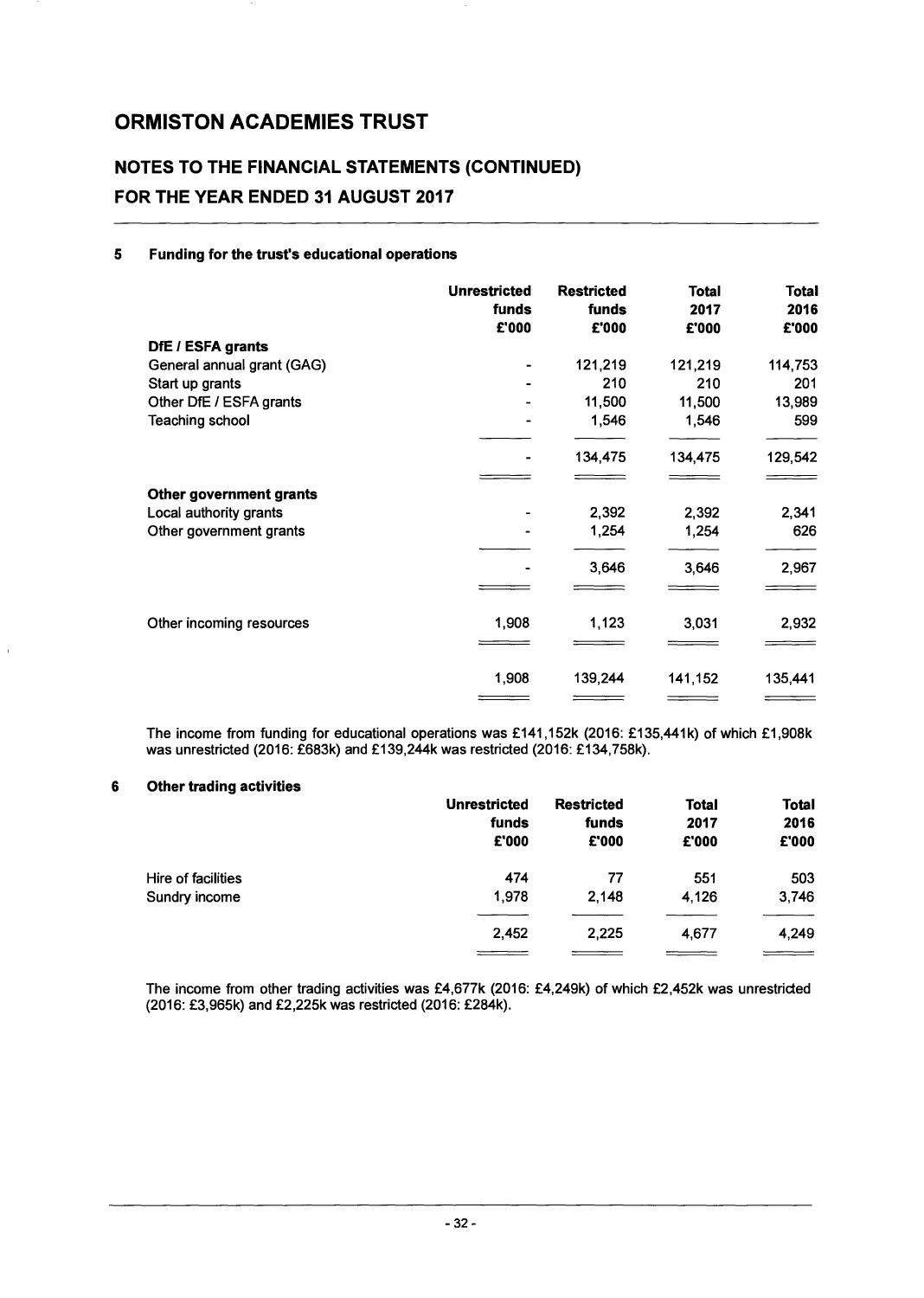### NOTES TO THE FINANCIAL STATEMENTS (CONTINUED) FOR THE YEAR ENDED 31 AUGUST 2017

#### 7 Investment income

|                                   | <b>Unrestricted</b> | <b>Restricted</b> | Total | Total |
|-----------------------------------|---------------------|-------------------|-------|-------|
|                                   | funds               | funds             | 2017  | 2016  |
|                                   | £'000               | £'000             | £'000 | £'000 |
| Interest from short term deposits | 25                  | $\blacksquare$    | 25    | 202   |

In 2016, the total investment income of £202k was to unrestricted funds.

#### 8 Expenditure

|                                                                | <b>Non Pay Expenditure</b>  |                          |                       | Total         | <b>Total</b>  |  |
|----------------------------------------------------------------|-----------------------------|--------------------------|-----------------------|---------------|---------------|--|
|                                                                | <b>Staff costs</b><br>£'000 | <b>Premises</b><br>£'000 | <b>Other</b><br>£'000 | 2017<br>£'000 | 2016<br>£'000 |  |
| Expenditure on raising funds<br>Trust's educational operations |                             | $\overline{\phantom{a}}$ | 685                   | 685           | 1.409         |  |
| - Direct costs                                                 | 94.367                      | $\blacksquare$           | 14.692                | 109,059       | 107,750       |  |
| - Allocated support costs                                      | 22.146                      | 23.413                   | 12.952                | 58.511        | 54.131        |  |
| Total support costs                                            | 116.513                     | 23.413                   | 28.329                | 168.255       | 163,290       |  |
|                                                                |                             |                          |                       |               |               |  |

The expenditure on raising funds was £685k (2016: £1,409k) of which £126k was unrestricted (2016: £1, 173k) and £559k was restricted (2016: £236k).

| Net income/(expenditure) for the year includes:                                                                             | 2017  | 2016  |
|-----------------------------------------------------------------------------------------------------------------------------|-------|-------|
|                                                                                                                             | £'000 | £'000 |
| Operating lease rentals                                                                                                     | 815   | 525   |
| Depreciation of tangible fixed assets                                                                                       | 9,014 | 9.267 |
| Loss on disposal of tangible assets                                                                                         |       | 12    |
| Net interest on defined benefit pension liability                                                                           | 1.911 | 1,343 |
| Fees payable to the Statutory Auditor and its associates in respect of both<br>audit and non-audit services are as follows: |       |       |
| - Audit                                                                                                                     | 47    | 49    |
| - Other assurance services                                                                                                  | 15    | 25    |
| - Taxation compliance services                                                                                              |       | 18    |
| - All other non-audit services                                                                                              | 19    | 46    |
|                                                                                                                             |       |       |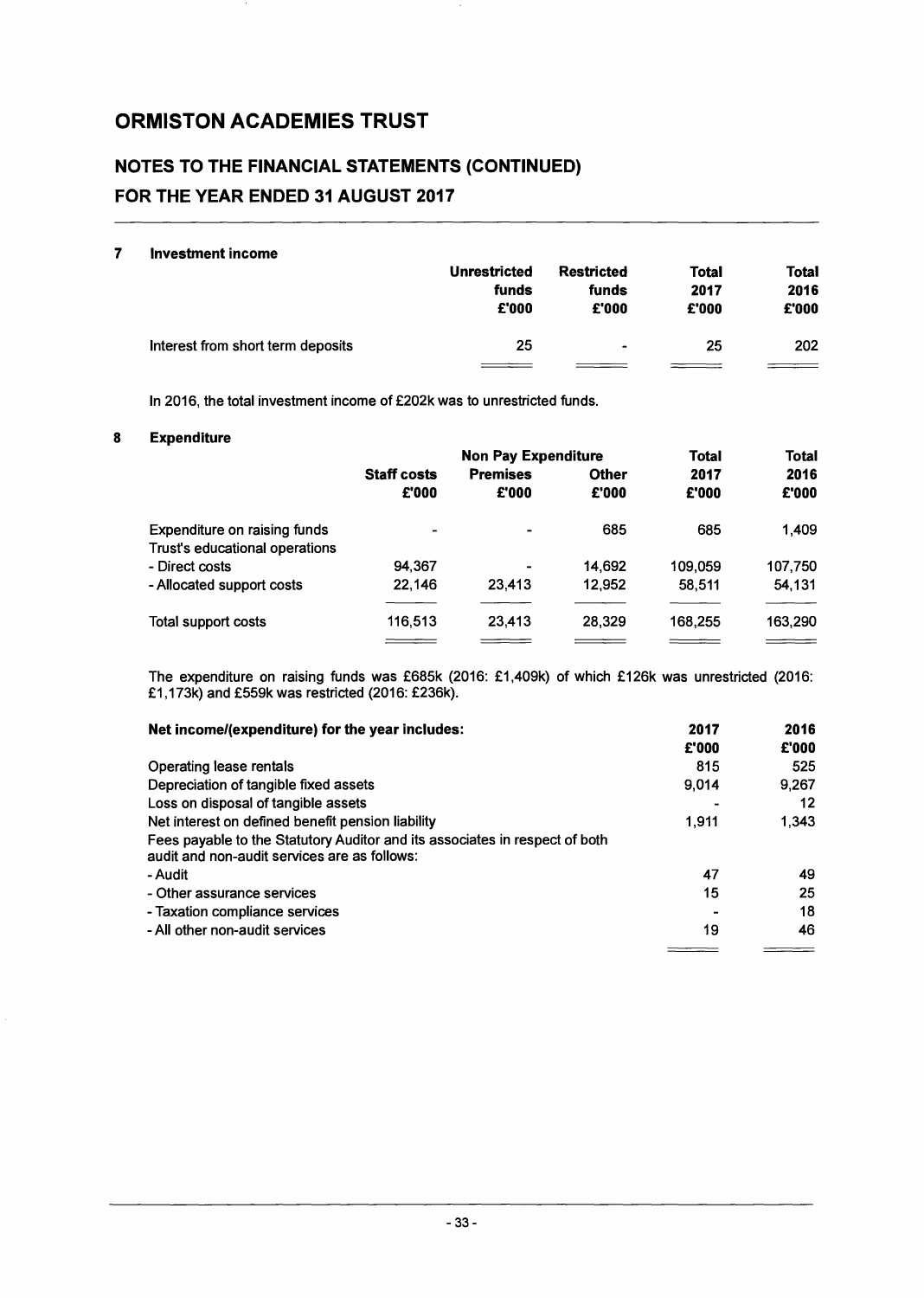### **NOTES TO THE FINANCIAL STATEMENTS (CONTINUED) FOR THE YEAR ENDED 31 AUGUST 2017**

#### **9 Charitable activities**

|                                        | <b>Unrestricted</b><br>funds<br>£'000 | <b>Restricted</b><br>funds<br>£'000 | <b>Total</b><br>2017<br>£'000 | <b>Total</b><br>2016<br>£'000 |
|----------------------------------------|---------------------------------------|-------------------------------------|-------------------------------|-------------------------------|
| Direct costs - educational operations  | 1.604                                 | 107.455                             | 109,059                       | 107,750                       |
| Support costs - educational operations | 2,308                                 | 56,203                              | 58.511                        | 54,131                        |
|                                        | 3.912                                 | 163,658                             | 167.570                       | 161.881                       |
|                                        |                                       |                                     |                               |                               |

The expenditure on educational operations was £167,570k (2016: £161,881k) of which £3,912k was unrestricted (2016: £6,032k), £146,948k was restricted (2016: £144,451k) and £16,710k was restricted fixed assets (2016: £11,398k).

|                               | 2017   | 2016   |
|-------------------------------|--------|--------|
|                               | £'000  | £'000  |
| Analysis of support costs     |        |        |
| Support staff costs           | 22,146 | 20,898 |
| Depreciation and amortisation | 9.014  | 9,267  |
| <b>Technology costs</b>       | 338    | 1,282  |
| <b>Premises costs</b>         | 12,990 | 10,895 |
| Other support costs           | 13.744 | 11,670 |
| Governance costs              | 279    | 119    |
|                               |        |        |
|                               | 58,511 | 54.131 |
|                               |        |        |

#### **10 Staff**

#### **Staff costs**

Staff costs during the year were:

|                                                     | 2017    | 2016    |
|-----------------------------------------------------|---------|---------|
|                                                     | £'000   | £'000   |
| Wages and salaries                                  | 86,605  | 86.467  |
| Social security costs                               | 9,247   | 7,768   |
| Operating costs for defined benefit pension schemes | 17.514  | 14,600  |
| Total staff costs                                   | 113,366 | 108,835 |
| Supply staff costs                                  | 2,621   | 2,415   |
| Staff restructuring costs                           | 526     | 1,423   |
|                                                     | 116,513 | 112,673 |
|                                                     |         |         |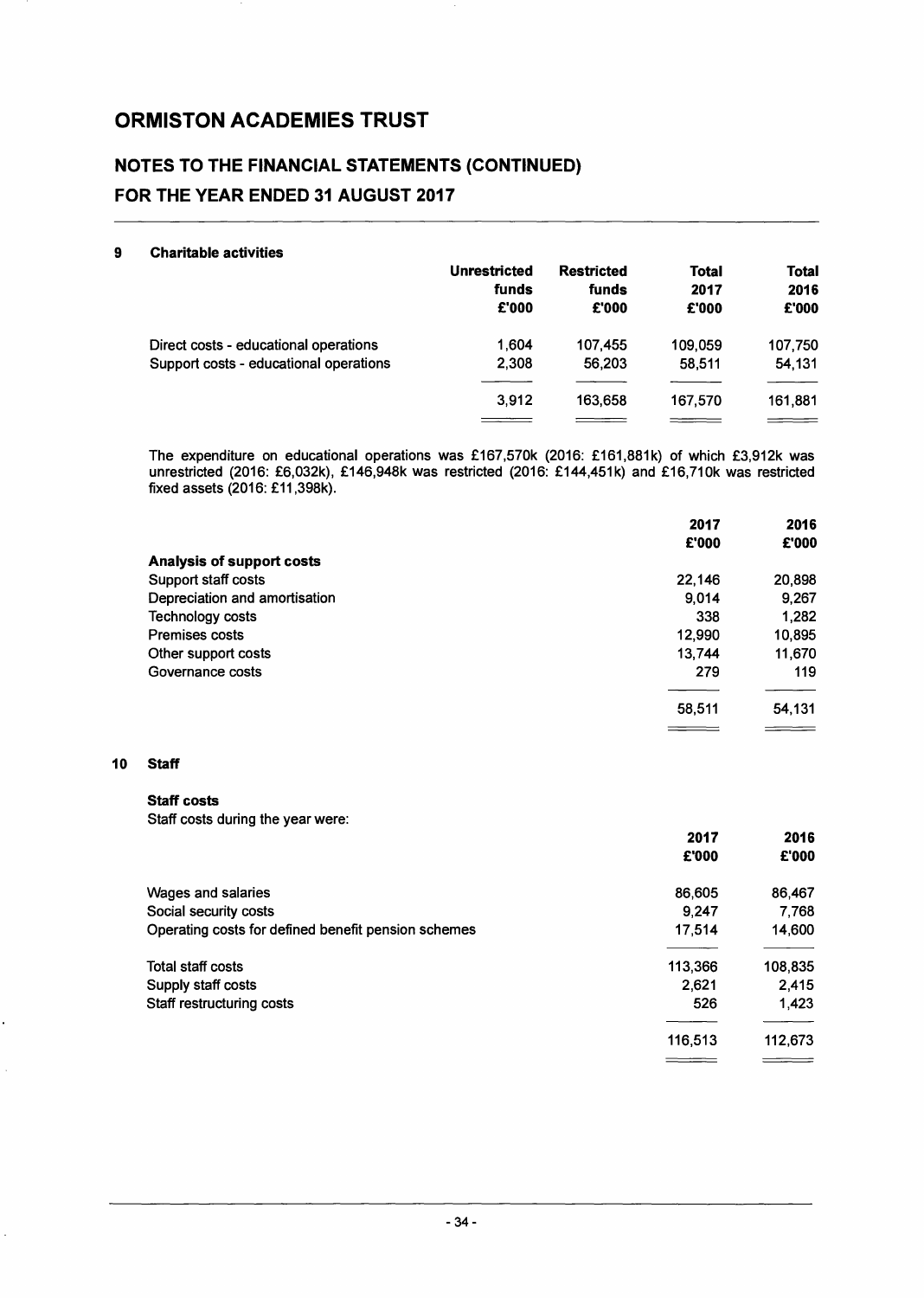### **NOTES TO THE FINANCIAL STATEMENTS (CONTINUED)**

### **FOR THE YEAR ENDED 31 AUGUST 2017**

#### **10 Staff (Continued)**

#### **Non statutory/non-contractual staff severance payments**

Included in staff restructuring costs are non-statutory/non-contractual severance payments totalling £259,091 (2016: £444,442). The ESFA provides the trust with delegated authority to approve individual staff severance payments, provided that any non-statutory/non-contractual elements are less than £50,000. All of the payments made by the trust were in accordance with these requirements. Individually the payments were:

| £95    | £2.194 | £7,489  | £10,000 | £16,689 |
|--------|--------|---------|---------|---------|
| £1.062 | £2.215 | £7,600  | £10,000 | £17.500 |
| £1,081 | £2.957 | £7.700  | £10.610 | £17.792 |
| £1.411 | £4,365 | £8.000  | £11,000 | £25,000 |
| £2.194 | £5.929 | £9.127  | £15,000 | £28,255 |
| £2,194 | £6.632 | £10,000 | £15,000 |         |

#### **Staff numbers**

The average number of persons employed by the trust during the year was as follows:

|                            | 2017<br><b>Headcount</b><br><b>Number</b> | 2016<br><b>Headcount</b><br><b>Number</b> |
|----------------------------|-------------------------------------------|-------------------------------------------|
| <b>Teachers</b>            | 1,589                                     | 1,519                                     |
| Administration and support | 2,004                                     | 1,825                                     |
| Management                 | 211                                       | 198                                       |
|                            |                                           |                                           |
|                            | 3,804                                     | 3,542                                     |
|                            |                                           | ===                                       |

These staffing numbers are based on headcount and not full time equivalent employees. Of the total staff numbers 39 were employed at head office (2016: 37). All other staff worked in the academies.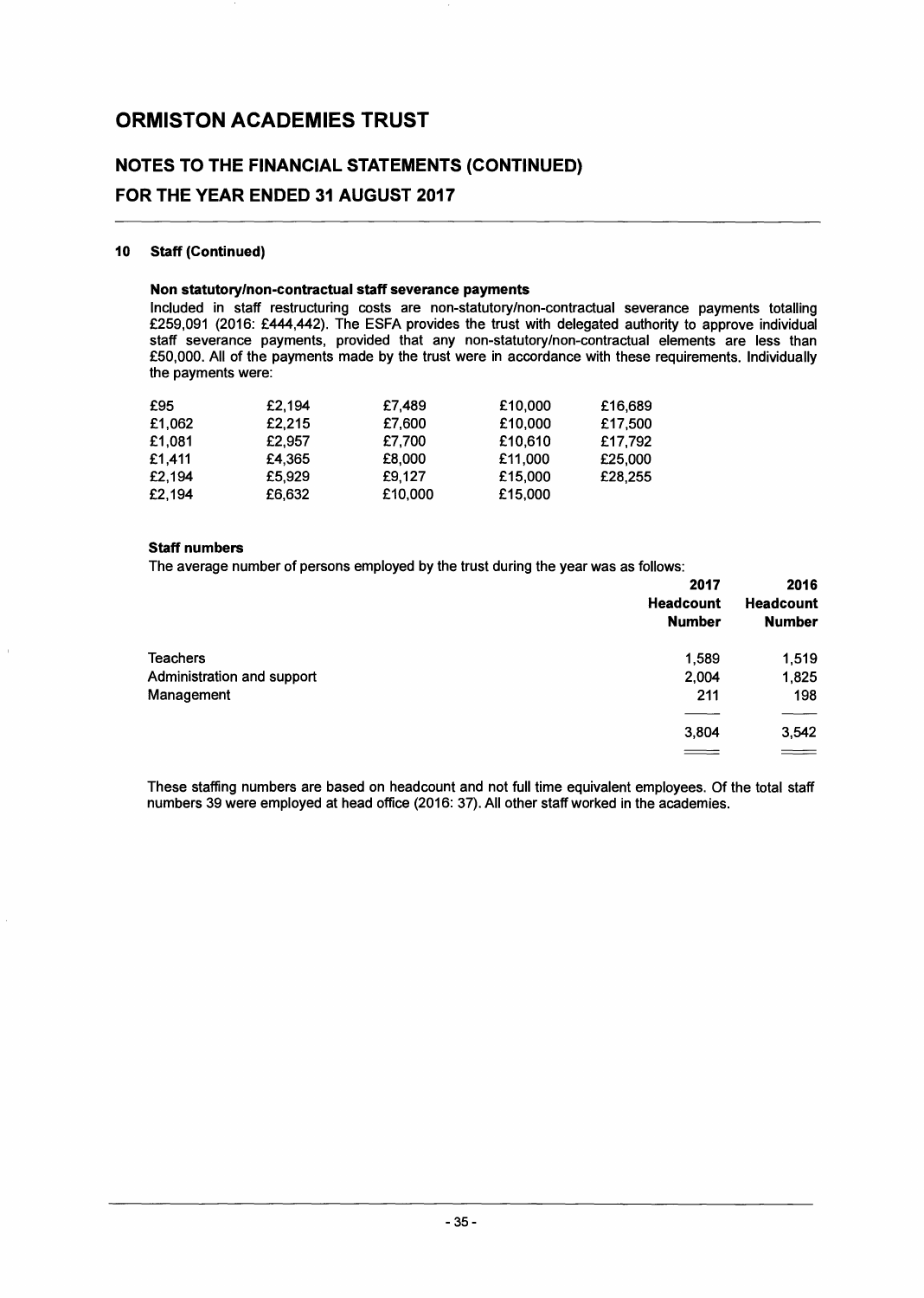## NOTES TO THE FINANCIAL STATEMENTS (CONTINUED)

### FOR THE YEAR ENDED 31 AUGUST 2017

#### 10 Staff (Continued)

#### Higher paid staff

The number of employees whose employee benefits (excluding employer pension costs) exceeded £60,000 was:

|                     | 2017           | 2016          |
|---------------------|----------------|---------------|
|                     | <b>Number</b>  | <b>Number</b> |
| £60,001 - £70,000   | 33             | 43            |
| £70,001 - £80,000   | 19             | 8             |
| £80,001 - £90,000   | 14             | 13            |
| £90,001 - £100,000  | 8              | 5             |
| £100,001 - £110,000 | $\overline{2}$ | 3             |
| £110,001 - £120,000 |                | 4             |
| £120.001 - £130,000 |                | 2             |
| £130.001 - £140.000 | $\mathbf{2}$   |               |
| £150.001 - £160.000 |                |               |
| £160.001 - £170.000 |                |               |
| £200,001 - £210,000 |                |               |
|                     |                |               |

#### Key management personnel

The key management personnel of the trust comprise the senior management team. The total amount of employee benefits (including employer pension contributions and employers national insurance contributions) received by key management personnel for their services to the trust was £905,581 (2016: £948,584).

#### 11 Central services

All academies which are part of Ormiston Academies Trust pay a partnership fee to the trust for the central services which it provides. The services which the trust currently provides to its academies include school improvement, governance, human resources, marketing, finance, information technology, legal, PR and media, estates and compliance.

The academies which joined the trust prior to 2013 pay a flat rate fee of £140,000 for each secondary academy. This rate has not increased since 2010. During 2013, the basis of charging for new schools joining changed to a flat fee plus a variable element. The flat fee is £60,000 for each secondary academy and £25,000 for each primary academy. The variable charge is up to 3.5% of each academy's income (excluding pupil premium and SEN funding), depending on its latest Ofsted ranking and its needs. The trust seeks to further improve year on year the quality and scope of the services it provides without increasing the partnership fee payable by each academy.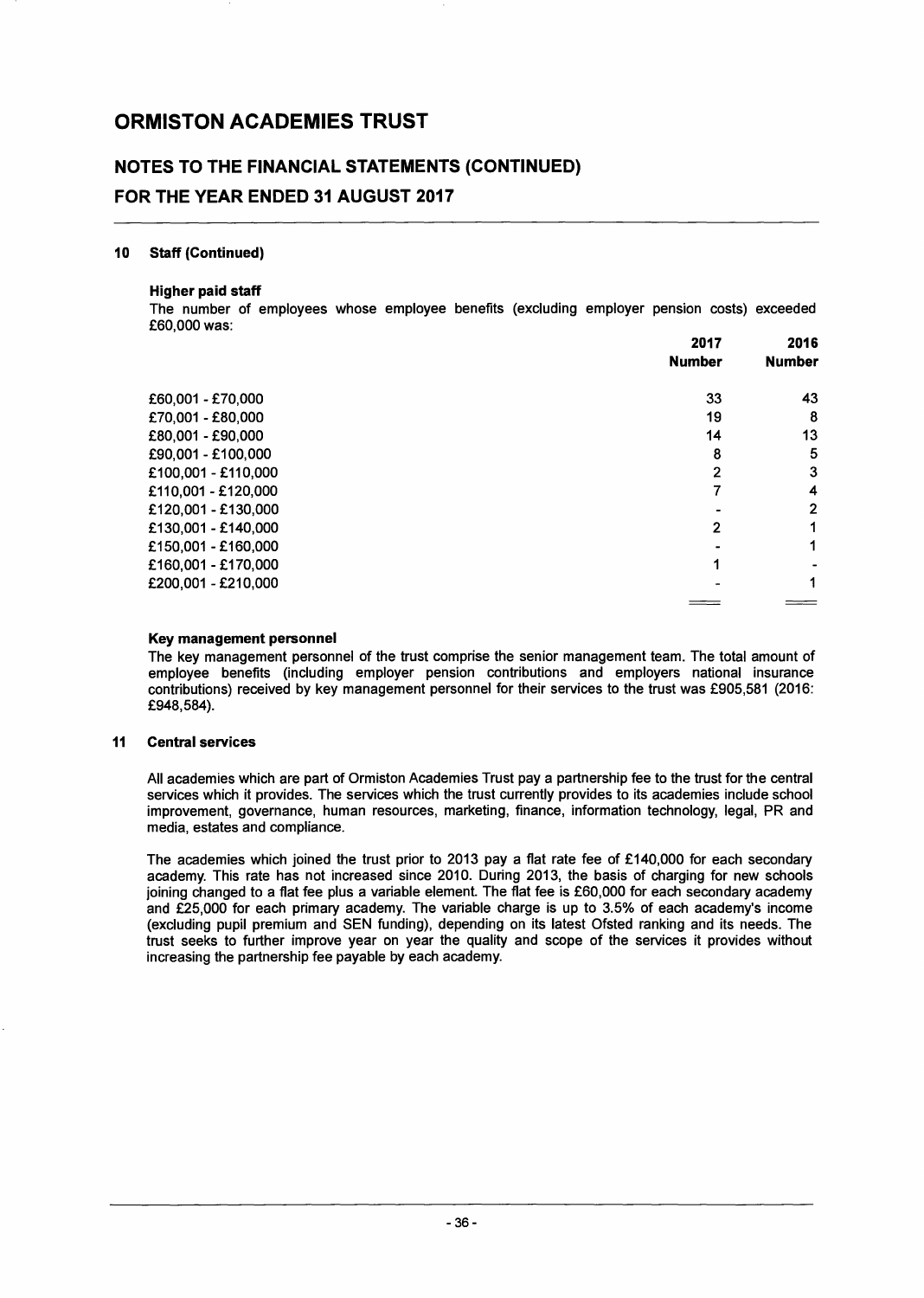### **NOTES TO THE FINANCIAL STATEMENTS (CONTINUED) FOR THE YEAR ENDED 31 AUGUST 2017**

### 11 Central services (Continued)

| The amounts charged during the year were as follows: | 2017       | 2016  |
|------------------------------------------------------|------------|-------|
|                                                      | £'000      | £'000 |
| <b>Ormiston Bushfield Academy</b>                    | 140        | 140   |
| <b>Ormiston Chadwick Academy</b>                     | 194        | 184   |
| City of Norwich School, an                           |            |       |
| <b>Ormiston Academy</b>                              | 221        | 218   |
| Cliff Park - Ormiston Academy                        | 187        | 188   |
| Cowes Enterprise College an                          |            |       |
| <b>Ormiston Academy</b>                              | 197        | 192   |
| <b>Ormiston Denes Academy</b>                        | 202        | 192   |
| <b>Edward Worlledge Ormiston</b>                     |            |       |
| Academy                                              | 31         |       |
| <b>Ormiston Endeavour Academy</b>                    | 140        | 140   |
| <b>Ormiston Forge Academy</b>                        | 140        | 140   |
| George Salter Academy                                | 140        | 140   |
| Ormiston Herman Academy                              | 56         | 57    |
| <b>Ormiston Horizon Academy</b>                      | 140        | 140   |
| <b>Ormiston Ilkeston Enterprise</b>                  |            |       |
| Academy                                              | 140        | 140   |
| <b>Ormiston Maritime Academy</b>                     | 140        | 140   |
| <b>Ormiston Meadows Academy</b>                      | 50         | 48    |
| <b>Packmoor Ormiston Academy</b>                     | 63         | 5     |
| <b>Ormiston Park Academy</b>                         | 140<br>140 | 140   |
| <b>Ormiston Rivers Academy</b>                       |            | 140   |
| <b>Ormiston Sandwell</b><br><b>Community Academy</b> | 140        | 140   |
| <b>Ormiston Shelfield Community</b>                  |            |       |
| Academy                                              | 140        | 140   |
| <b>Ormiston Sir Stanley</b>                          |            |       |
| <b>Matthews Academy</b>                              | 140        | 140   |
| <b>Ormiston Six Villages</b>                         |            |       |
| Academy                                              | 143        | 134   |
| <b>Ormiston South Parade</b>                         |            |       |
| Academy                                              | 40         | 40    |
| Stoke High School - Ormiston                         |            |       |
| Academy                                              | 152        | 155   |
| <b>Ormiston Sudbury Academy</b>                      | 140        | 140   |
| Ormiston SWB Academy                                 | 39         |       |
| Tenbury High Ormiston                                |            |       |
| Academy                                              | 113        | 114   |
| Ormiston Venture Academy                             | 140        | 140   |
| <b>Ormiston Victory Academy</b>                      | 140        | 140   |
| <b>Wodensborough Ormiston</b>                        |            |       |
| Academy                                              | 210        | 215   |
|                                                      | 3,998      | 3,842 |
|                                                      |            |       |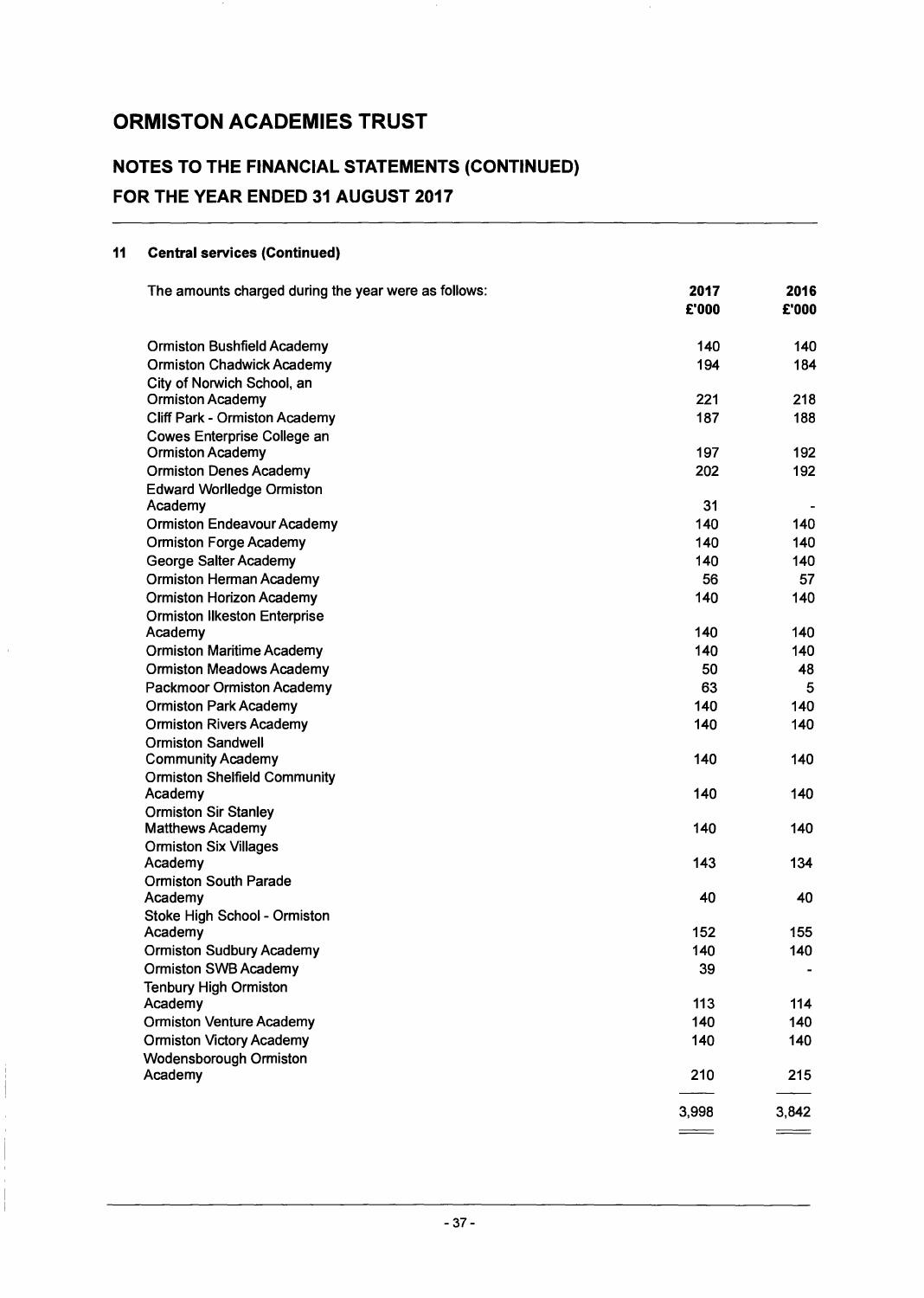### **NOTES TO THE FINANCIAL STATEMENTS (CONTINUED) FOR THE YEAR ENDED 31 AUGUST 2017**

#### **12 Trustees' remuneration and expenses**

One or more of the trustees has been paid remuneration or has received other benefits from an employment with the trust. The other staff trustees only receive remuneration in respect of services they provide undertaking the roles as staff members under their contracts of employment, and not in respect of their services as trustees.

The value of trustees' remuneration and other benefits was as follows:

Professor Toby Salt received remuneration of £163,716 (2016: £207,570) and pension contributions paid by the trust in the year of £14,686 (2016: £14,836).

Nicole McCartney received remuneration of £140,634 (2016: £150,448) and pension contributions paid by the trust in the year of £25,113 (2016: £22,496).

Nick Hudson (appointed trustee on 16 June 2017) received remuneration of £31,511 (2016: £nil) and pension contributions paid by the trust in the year of £4,601 (2016: £nil).

Mark Stanyer received remuneration of £117,240 (2016: £121,010) and pension contributions paid by the trust in the year of £18,458 (2016: £18,458).

The number of trustees to whom retirements benefits are accruing under Teachers Pension Scheme are 2 (2016: 2) and Local Government Pension Scheme are 2 (2016: 1).

During the year travel and subsistence expenses totalling £4,575 (2016: £13,469) were reimbursed to 8 trustees (2016: 8 trustees). This included expense reimbursements to staff trustees in connection with their employment.

Professor Toby Salt was the highest paid trustee during the year ended 31 August 2017.

Other related party transactions involving the trustees are set out in note 29 to the financial statements.

#### **13 Trustees and officers insurance**

In accordance with normal commercial practice, the trust has purchased insurance to protect trustees and officers from claims arising from negligent acts, errors or omissions occurring whilst on trust business. The insurance provides cover up to £2,000,000 on anyone claim. It is not possible to quantify the trustees and officers indemnity element from the overall costs of the Academy's insurance premium paid.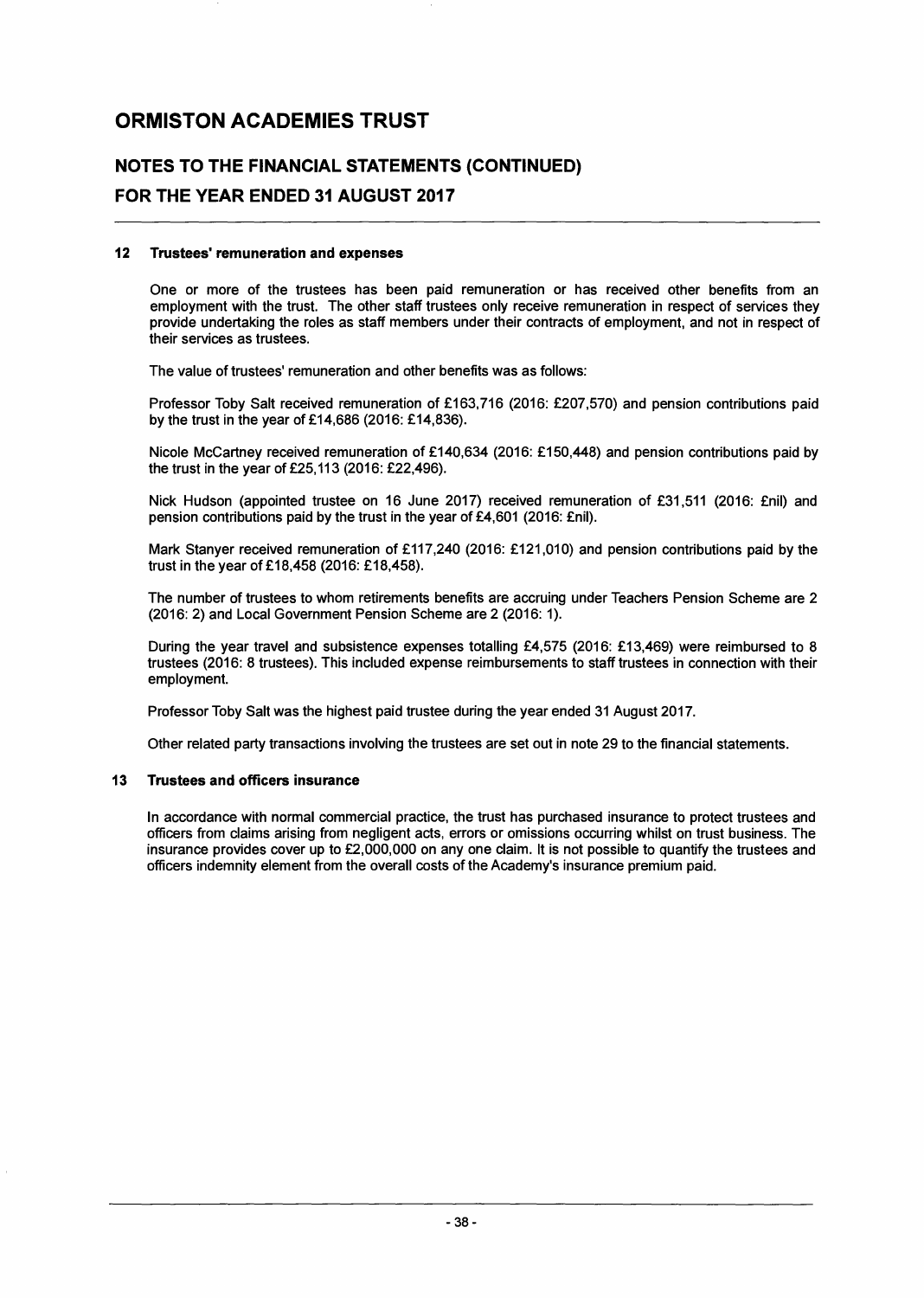### NOTES TO THE FINANCIAL STATEMENTS (CONTINUED)

### FOR THE YEAR ENDED 31 AUGUST 2017

#### 14 Tangible fixed assets

|                        | buildings | Land and Assets in the<br>course of<br>construction | Computer | Fixtures,<br>equipment fittings and<br>equipment | <b>Motor</b><br>vehicles | <b>Total</b> |
|------------------------|-----------|-----------------------------------------------------|----------|--------------------------------------------------|--------------------------|--------------|
|                        | £'000     | £'000                                               | £'000    | £'000                                            | £'000                    | £'000        |
| Cost                   |           |                                                     |          |                                                  |                          |              |
| At 1 September 2016    | 337,560   | 2,944                                               | 10,578   | 3,699                                            | 321                      | 355,102      |
| <b>Transfers</b>       | 2,772     | (2,944)                                             | 172      |                                                  |                          |              |
| Transfer on conversion | 23,103    |                                                     |          |                                                  |                          | 23,103       |
| <b>Additions</b>       | 256       | 61                                                  | 234      | 283                                              | 3                        | 837          |
| Disposals              |           |                                                     | (4)      |                                                  |                          | (4)          |
| At 31 August 2017      | 363,691   | 61                                                  | 10,980   | 3,982                                            | 324                      | 379,038      |
| <b>Depreciation</b>    |           |                                                     |          |                                                  |                          |              |
| At 1 September 2016    | 18,091    |                                                     | 6,419    | 2,400                                            | 177                      | 27,087       |
| On disposals           |           |                                                     | (4)      |                                                  |                          | (4)          |
| Charge for the year    | 6,813     |                                                     | 1,527    | 624                                              | 50                       | 9,014        |
| At 31 August 2017      | 24,904    |                                                     | 7,942    | 3,024                                            | 227                      | 36,097       |
| Net book value         |           |                                                     |          |                                                  |                          |              |
| At 31 August 2017      | 338,787   | 61                                                  | 3,038    | 958                                              | 97                       | 342,941      |
| At 31 August 2016      | 319,469   | 2,944                                               | 4,159    | 1,299                                            | 144                      | 328,015      |
|                        |           |                                                     |          |                                                  |                          |              |

The net book value of the land and buildings at 31 August 2016 has been restated from £268,058k as previously reported to £319,469k, due to the prior period adjustment of £51,411k, as explained further in note 3.

Included in the land and buildings above is freehold land and buildings with a net book value at 31 August 2017 of £32,238k (2016: £37,022k) and long leasehold land and buildings with a net book value at 31 August 2017 of £306,549k (2016: £282,447k).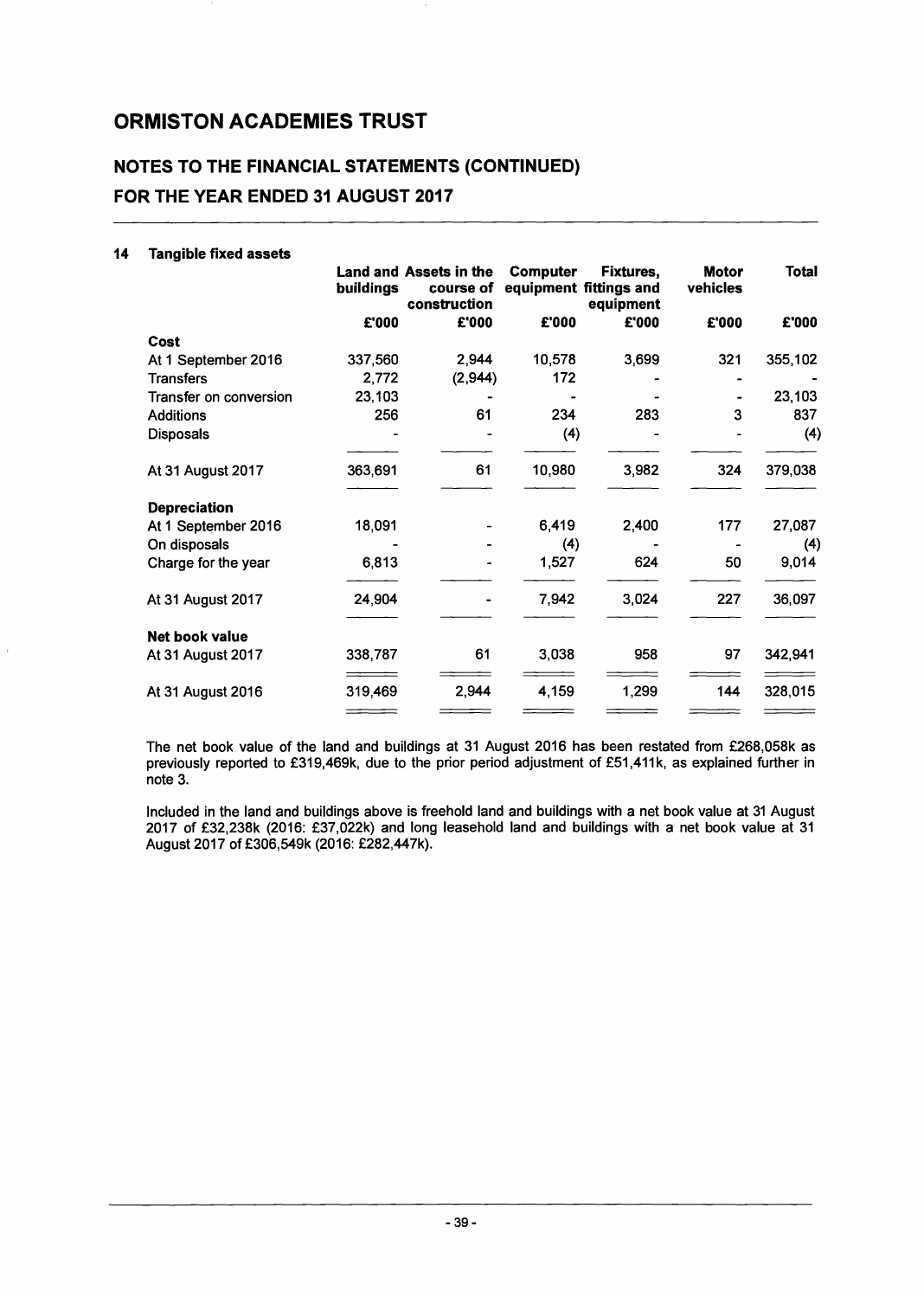### **NOTES TO THE FINANCIAL STATEMENTS (CONTINUED)**

### **FOR THE YEAR ENDED 31 AUGUST 2017**

#### **15 Fixed asset investments**

The charitable company is the sole member of Ormiston Bolingbroke Academy Trust, a company limited by guarantee, registered in England and Wales, the Trust is an academy for pupils aged 11 to 18 serving a catchment area in Cheshire. The registered address is Barnfield Avenue, Cheshire WA7 6EP.

These financial statements show information about the charitable company only as the group is consolidated at a higher level. The subsidiary has the following activity during the year ended 31 August 2017 and the following balances at the balance sheet date:

| <b>Statement of financial activities</b>           | 2017<br>£'000  | 2016<br>£'000 |
|----------------------------------------------------|----------------|---------------|
| Total incoming resources                           | 7,239          | 7,299         |
| Total resources expended                           | (8,054)        | (8, 160)      |
| Actuarial gains and losses                         | 454            | (472)         |
| Retained deficit for the year ended 31 August 2017 | (361)          | (1, 333)      |
|                                                    |                |               |
| <b>Balance sheet</b>                               | 2017           | 2016          |
|                                                    | £'000          | £'000         |
| Intangible assets                                  | $\overline{2}$ |               |
| Tangible assets                                    | 13,546         | 14,370        |
| <b>Current assets</b>                              | 1,335          | 974           |
| Creditors: due within one year                     | (460)          | (197)         |
| Defined benefit pension scheme liability           | (555)          | (925)         |
| <b>Net assets</b>                                  | 13,868         | 14,229        |
|                                                    |                |               |

Net assets are represented by total funds of £13,868k (2016: £14,299k) of which £13,123k (2016: £13,579k) are restricted. The subsidiary operates an academy school, being the same activity as the charitable company.

| 16 | <b>Debtors</b>                 | 2017<br>£'000 | 2016<br>£'000 |
|----|--------------------------------|---------------|---------------|
|    | Trade debtors                  | 369           | 501           |
|    | VAT recoverable                | 1,381         | 1,185         |
|    | Other debtors                  | 666           | 320           |
|    | Prepayments and accrued income | 4,820         | 5,159         |
|    |                                | 7,236         | 7,165         |
|    |                                | ————          | ___           |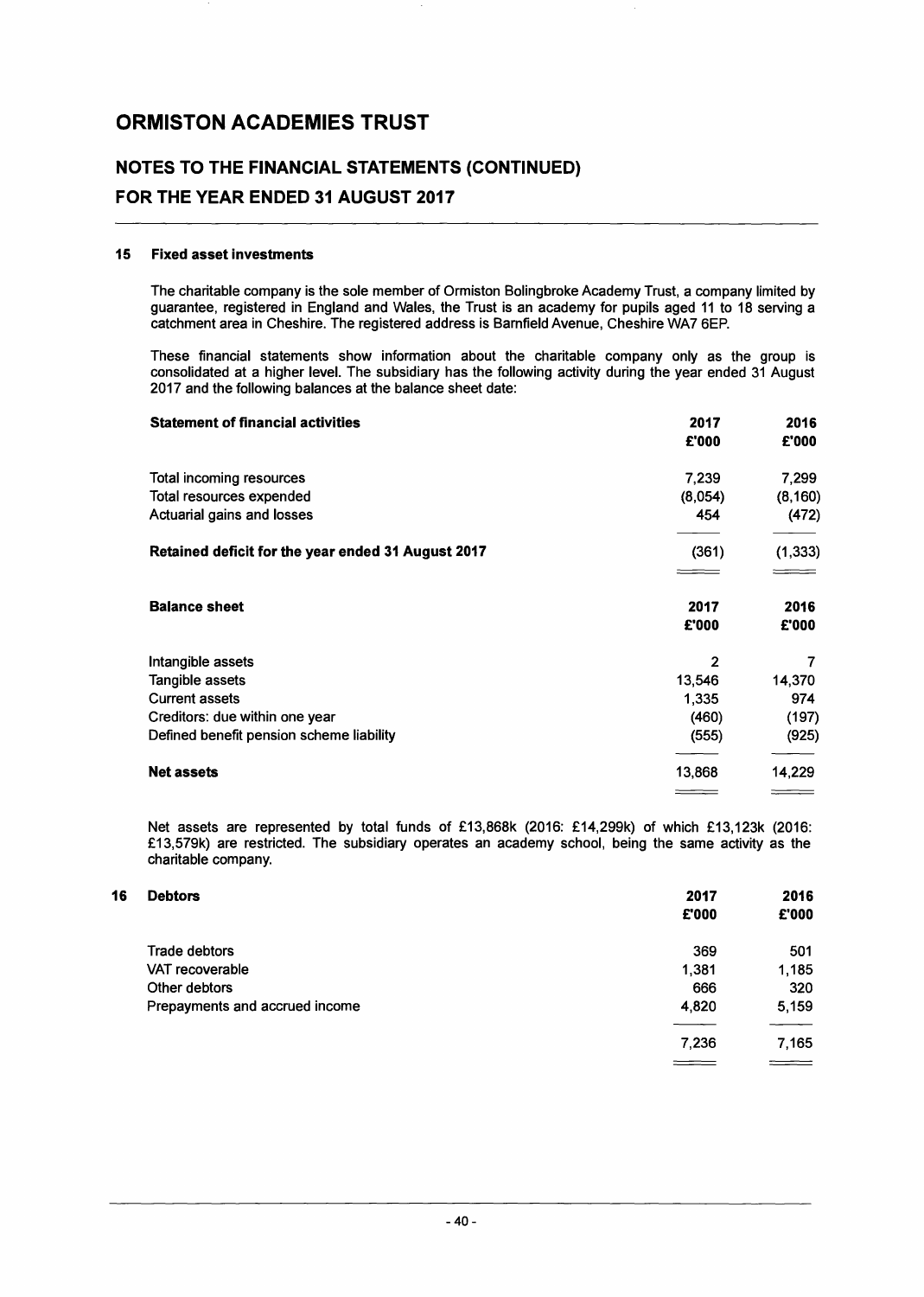### **NOTES TO THE FINANCIAL STATEMENTS (CONTINUED) FOR THE YEAR ENDED 31 AUGUST 2017**

| 17 | Creditors: amounts falling due within one year          | 2017<br>£'000 | 2016<br>£'000 |
|----|---------------------------------------------------------|---------------|---------------|
|    | <b>Trade creditors</b>                                  | 4,128         | 3,463         |
|    | Other taxation and social security                      | 1,808         | 2,685         |
|    | Other creditors                                         | 2,332         | 1,445         |
|    | Accruals and deferred income (see note 19)              | 3,657         | 4,750         |
|    | Loan from Education and Skills Funding Agency           | 116           |               |
|    | Salix Ioan                                              | 79            |               |
|    |                                                         | 12,120        | 12,343        |
|    |                                                         |               |               |
| 18 | Creditors: amounts falling due after more than one year | 2017          | 2016          |
|    |                                                         | £'000         | £'000         |
|    | Loan from Education and Skills Funding Agency           | 682           | 320           |
|    | Salix Ioan                                              | 858           |               |
|    |                                                         | 1,540         | 320           |
|    |                                                         |               |               |
|    | Loan maturity                                           |               |               |
|    | Debt due in one year or less                            | 195           |               |
|    | Due in more than one year but not more than two years   | 318           | 80            |
|    | Due in more than two years but not more than five years | 874           | 240           |
|    | Due in more than five years                             | 348           |               |
|    |                                                         | 1,735         | 320           |
|    |                                                         |               |               |

At the year end the trust has a Salix loan amounting to £937k (2016: £nil). The loan terms are 9 years at an interest rate of 0%.

At the year end, the trust owes the Education & Skills Funding Agency £320k (2016: £320k) with agreed payment terms of 4 years at interest rates of 0% and a further loan of £478k (2016: £nil) with agreed payment terms of 9 years at interest rate of 1.83%.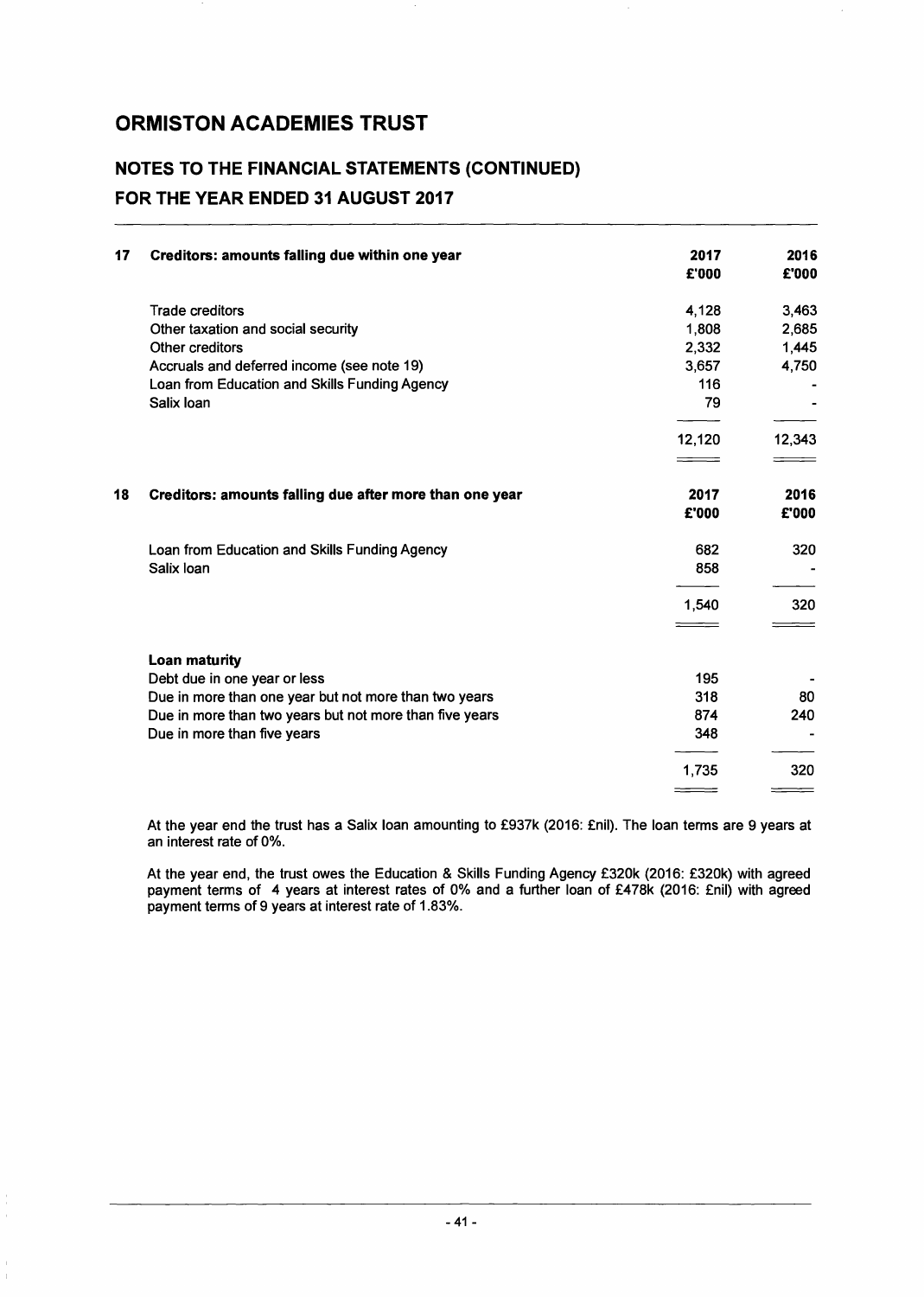### **NOTES TO THE FINANCIAL STATEMENTS (CONTINUED) FOR THE YEAR ENDED 31 AUGUST 2017**

| 19 | Deferred income                     | 2017<br>£'000 | 2016<br>£'000 |
|----|-------------------------------------|---------------|---------------|
|    | Deferred income is included within: |               |               |
|    | Creditors due within one year       | 1.989         | 1,144         |
|    |                                     |               |               |
|    |                                     |               |               |
|    | Deferred income at 1 September 2016 | 1.144         | 724           |
|    | Released from previous years        | (1, 144)      | (724)         |
|    | Amounts deferred in the year        | 1.989         | 1,144         |
|    |                                     |               |               |
|    | Deferred income at 31 August 2017   | 1.989         | 1,144         |
|    |                                     |               |               |
|    |                                     |               |               |

Deferred income relates to project income, grant and trip income received in advance specifically for future periods.

#### **20 Financial instruments**

|                                             | 2017  | 2016  |
|---------------------------------------------|-------|-------|
|                                             | £'000 | £'000 |
| Carrying amount of financial assets         |       |       |
| Debt instruments measured at amortised cost | 4.209 | 5.980 |
|                                             |       | ----  |
| Carrying amount of financial liabilities    |       |       |
| Measured at amortised cost                  | 9.863 | 8.834 |
|                                             |       |       |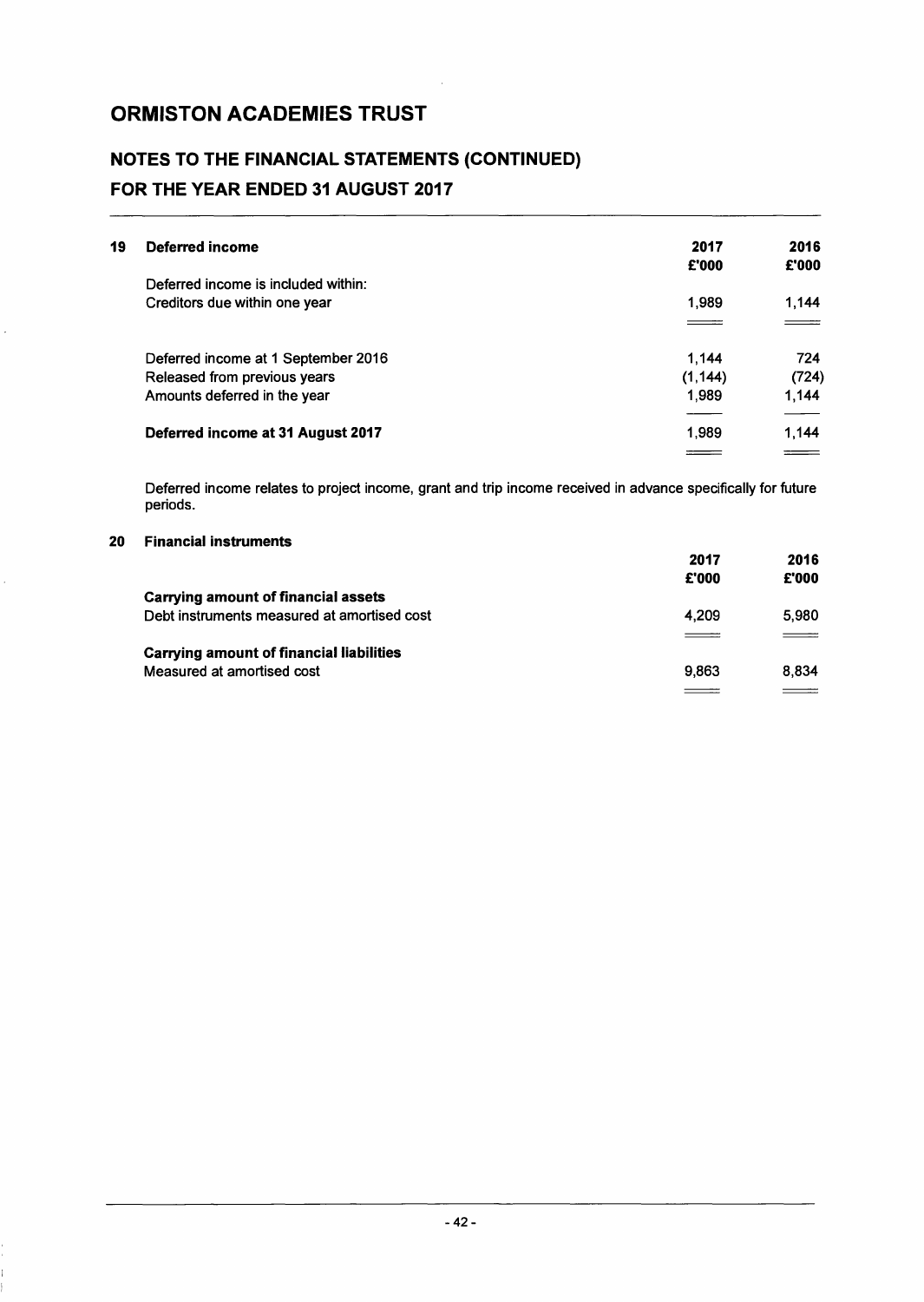### **NOTES TO THE FINANCIAL STATEMENTS (CONTINUED) FOR THE YEAR ENDED 31 AUGUST 2017**

| 21 | <b>Funds</b>                        |                                                               |                        |                             |                                            |                                                 |
|----|-------------------------------------|---------------------------------------------------------------|------------------------|-----------------------------|--------------------------------------------|-------------------------------------------------|
|    |                                     | <b>Restated</b><br>balance at<br>1 September<br>2016<br>£'000 | <b>Income</b><br>£'000 | <b>Expenditure</b><br>£'000 | Gains,<br>losses and<br>transfers<br>£'000 | <b>Balance at</b><br>31 August<br>2017<br>£'000 |
|    | <b>Restricted general funds</b>     |                                                               |                        |                             |                                            |                                                 |
|    | <b>General Annual Grant</b>         |                                                               | 121,219                | (121, 194)                  |                                            | 25                                              |
|    | Start up grants                     |                                                               | 210                    | (210)                       |                                            |                                                 |
|    | Other DfE / ESFA grants             | 2,168                                                         | 13,046                 | (14, 562)                   |                                            | 652                                             |
|    | Other government grants             |                                                               | 3,646                  | (3, 565)                    |                                            | 81                                              |
|    | Other restricted funds              |                                                               | 3,955                  | (2, 345)                    |                                            | 1,610                                           |
|    | <b>Pension reserve</b>              | (58, 484)                                                     | (3, 840)               | (5,631)                     | 13,649                                     | (54, 306)                                       |
|    |                                     | (56, 316)                                                     | 138,236                | (147, 507)                  | 13,649                                     | (51, 938)<br>$\hspace{1.5cm} =$                 |
|    | <b>Restricted fixed asset funds</b> |                                                               |                        |                             |                                            |                                                 |
|    | Restricted fixed asset funds        | 332,012                                                       | 32.505                 | (16, 710)                   | (244)                                      | 347,563                                         |
|    | <b>Total restricted funds</b>       | 275,696                                                       | 170,741                | (164, 217)                  | 13,405                                     | 295,625                                         |
|    | <b>Unrestricted funds</b>           |                                                               |                        |                             |                                            |                                                 |
|    | General funds                       | 409                                                           | 4,744                  | (4,038)                     | 244                                        | 1,359                                           |
|    |                                     |                                                               |                        |                             |                                            |                                                 |
|    | <b>Total funds</b>                  | 276,105                                                       | 175,485                | (168, 255)                  | 13,649                                     | 296,984                                         |
|    |                                     |                                                               |                        |                             |                                            |                                                 |

The specific purposes for which the funds are to be applied are as follows:

Unrestricted income funds represent those resources which may be used towards meeting any of the charitable objectives of the academy at the discretion of the trustees, although these are designated for use by the academy from which the funds have been generated.

Restricted fixed asset funds are resources which are to be applied to specific capital purposes imposed by the Department for Education where the asset acquired or created is held for a specific purpose. Restricted fixed asset funds include life cycling and capital maintenance funds.

Restricted general funds comprise all other restricted funds received and include grants from the Department for Education. Restricted general funds shown above comprise a pension reserve of £54,306k in deficit.

Under the funding agreement with the Secretary of State the academy trust was not subject to a limit on the amount of GAG that it could carry forward at the 31 August 2017.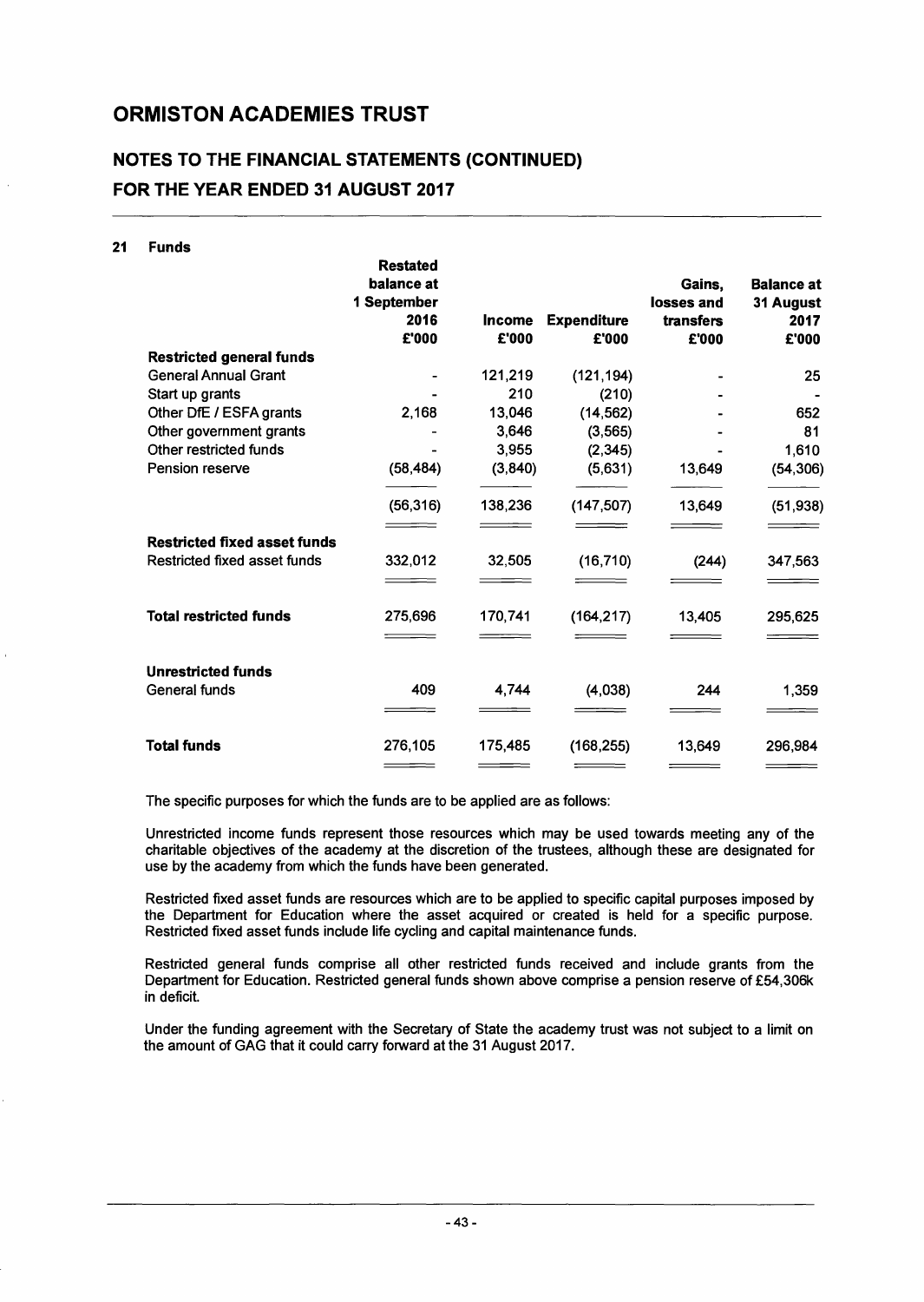### **NOTES TO THE FINANCIAL STATEMENTS (CONTINUED) FOR THE YEAR ENDED 31 AUGUST 2017**

#### **21 Funds (Continued)**

**Funds prior year** 

|                                     | <b>Balance at</b><br>1 September<br>2015<br>£'000 | <b>Income</b><br>£'000 | <b>Expenditure</b><br>£'000 | Gains,<br>losses and<br>transfers<br>£'000 | <b>Restated</b><br>balance at<br>31 August<br>2016<br>£'000 |
|-------------------------------------|---------------------------------------------------|------------------------|-----------------------------|--------------------------------------------|-------------------------------------------------------------|
| <b>Restricted general funds</b>     |                                                   |                        |                             |                                            |                                                             |
| <b>General Annual Grant</b>         | 2,732                                             | 112,373                | (115, 388)                  | 283                                        |                                                             |
| Start up grants                     | 319                                               | 389                    | (932)                       | 224                                        |                                                             |
| Other DfE / ESFA grants             | 2,821                                             | 25,194                 | (24, 523)                   | (1, 324)                                   | 2,168                                                       |
| Pension reserve                     | (35, 390)                                         |                        | (2, 489)                    | (20, 605)                                  | (58, 484)                                                   |
|                                     | (29, 518)                                         | 137,956                | (143, 332)                  | (21, 422)                                  | (56, 316)                                                   |
| <b>Restricted fixed asset funds</b> |                                                   |                        |                             |                                            |                                                             |
| Restricted fixed asset funds        | 324,008                                           | 19,704                 | (12, 517)                   | 817                                        | 332,012                                                     |
|                                     |                                                   |                        |                             |                                            |                                                             |
| <b>Total restricted funds</b>       | 294,490                                           | 157,660                | (155, 849)                  | (20, 605)                                  | 275,696                                                     |
|                                     |                                                   |                        |                             |                                            |                                                             |
| <b>Unrestricted funds</b>           |                                                   |                        |                             |                                            |                                                             |
| General funds                       | 2,326                                             | 5,524                  | (7, 441)                    |                                            | 409                                                         |
|                                     |                                                   |                        |                             |                                            |                                                             |
| <b>Total funds</b>                  | 296,816                                           | 163,184                | (163, 290)                  | (20, 605)                                  | 276,105                                                     |
|                                     |                                                   |                        |                             |                                            |                                                             |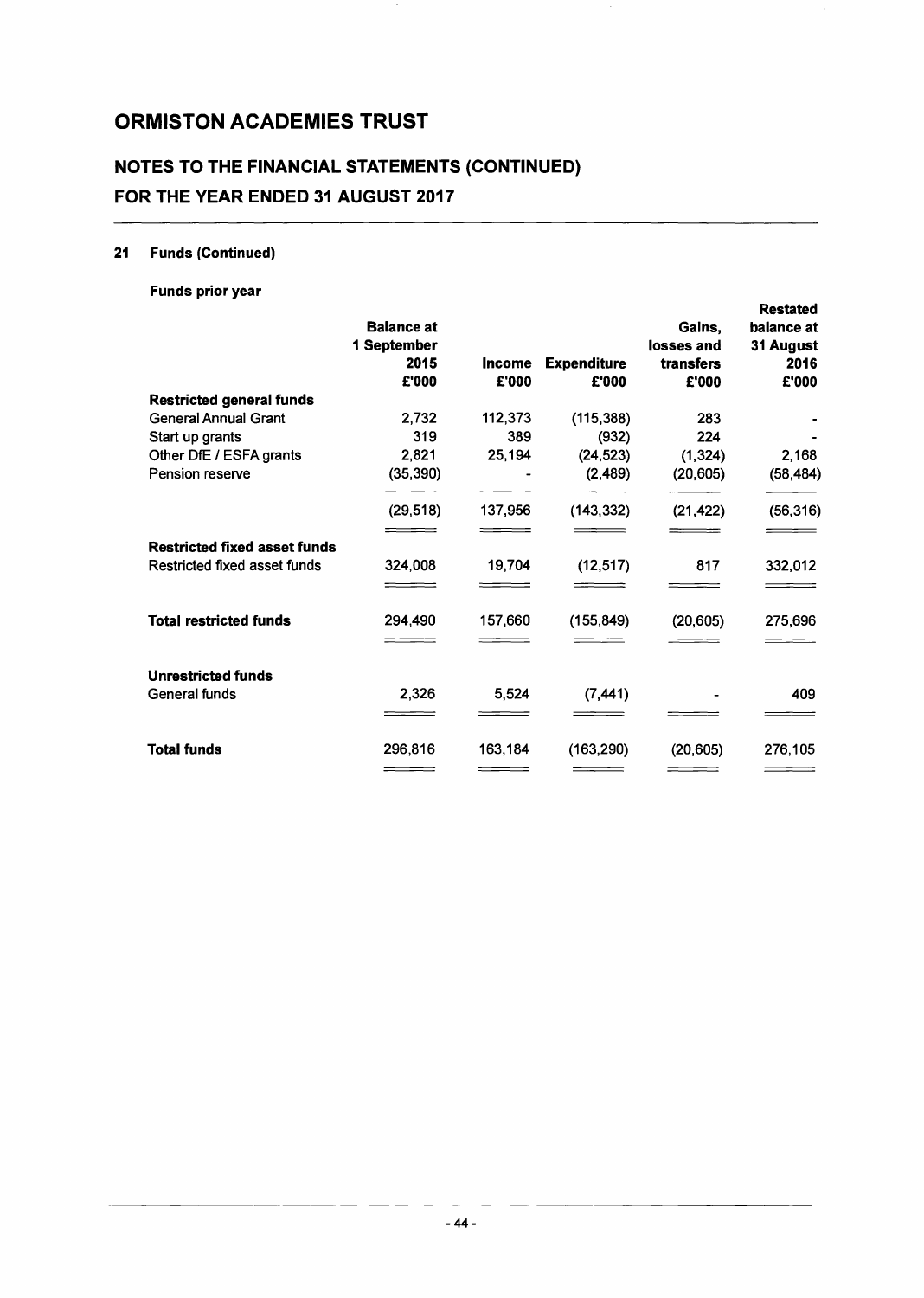### **NOTES TO THE FINANCIAL STATEMENTS (CONTINUED) FOR THE YEAR ENDED 31 AUGUST 2017**

#### **21 Funds (Continued)**

| Total funds analysis by academy                       |                               |                        |
|-------------------------------------------------------|-------------------------------|------------------------|
| Fund balances at 31 August were allocated as follows: | <b>Total</b><br>2017<br>£'000 | Total<br>2016<br>£'000 |
| <b>Ormiston Bushfield Academy</b>                     |                               |                        |
| <b>Ormiston Chadwick Academy</b>                      | 726                           | 917                    |
| City of Norwich School, an Ormiston Academy           | 85                            | 49                     |
| Cliff Park - Ormiston Academy                         | 560                           | 599                    |
| <b>Cowes Enterprise College an Ormiston</b>           |                               |                        |
| Academy                                               | (84)                          | (156)                  |
| <b>Ormiston Denes Academy</b>                         | 189                           | (261)                  |
| <b>Edward Worlledge Ormiston Academy</b>              | 212                           |                        |
| <b>Ormiston Endeavour Academy</b>                     | (312)                         | (223)                  |
| <b>Ormiston Forge Academy</b>                         | (527)                         | (578)                  |
| George Salter Academy                                 | 350                           | 86                     |
| <b>Ormiston Herman Academy</b>                        | 304                           | 246                    |
| <b>Ormiston Horizon Academy</b>                       | 155                           | 199                    |
| Ormiston likeston Enterprise Academy                  | 54                            | 101                    |
| <b>Ormiston Maritime Academy</b>                      | 436                           | 236                    |
| <b>Ormiston Meadows Academy</b>                       | 166                           | 139                    |
| <b>Packmoor Ormiston Academy</b>                      | 30                            | (39)                   |
| <b>Ormiston Park Academy</b>                          | (228)                         | (408)                  |
| <b>Ormiston Rivers Academy</b>                        | (196)                         | (239)                  |
| <b>Ormiston Sandwell Community Academy</b>            | 710                           | 706                    |
| <b>Ormiston Shelfield Community Academy</b>           | 39                            | (177)                  |
| <b>Ormiston Sir Stanley Matthews Academy</b>          | 484                           | 340                    |
| <b>Ormiston Six Villages Academy</b>                  | 175                           | 178                    |
| Ormiston South Parade Academy                         | 202                           | 114                    |
| Stoke High School - Ormiston Academy                  | 968                           | 785                    |
| <b>Ormiston Sudbury Academy</b>                       | (212)                         | (359)                  |
| <b>Ormiston SWB Academy</b>                           | 76                            |                        |
| <b>Tenbury High Ormiston Academy</b>                  | (182)                         | 20                     |
| <b>Ormiston Venture Academy</b>                       | 326                           | 170                    |
| <b>Ormiston Victory Academy</b>                       | (166)                         | (118)                  |
| <b>Wodensborough Ormiston Academy</b>                 | (887)                         | (48)                   |
| <b>Central services</b>                               | 274                           | 298                    |
| Total before fixed assets fund and pension reserve    | 3,727                         | 2,577                  |
| Restricted fixed asset fund                           | 347,563                       | 332,012                |
| Pension reserve                                       | (54, 306)                     | (58, 484)              |
| <b>Total funds</b>                                    | 296,984                       | 276,105                |
|                                                       |                               |                        |

Academies which are in a deficit position are being closely monitored, and detailed plans are in place to return these academies to a surplus position in the short to medium term.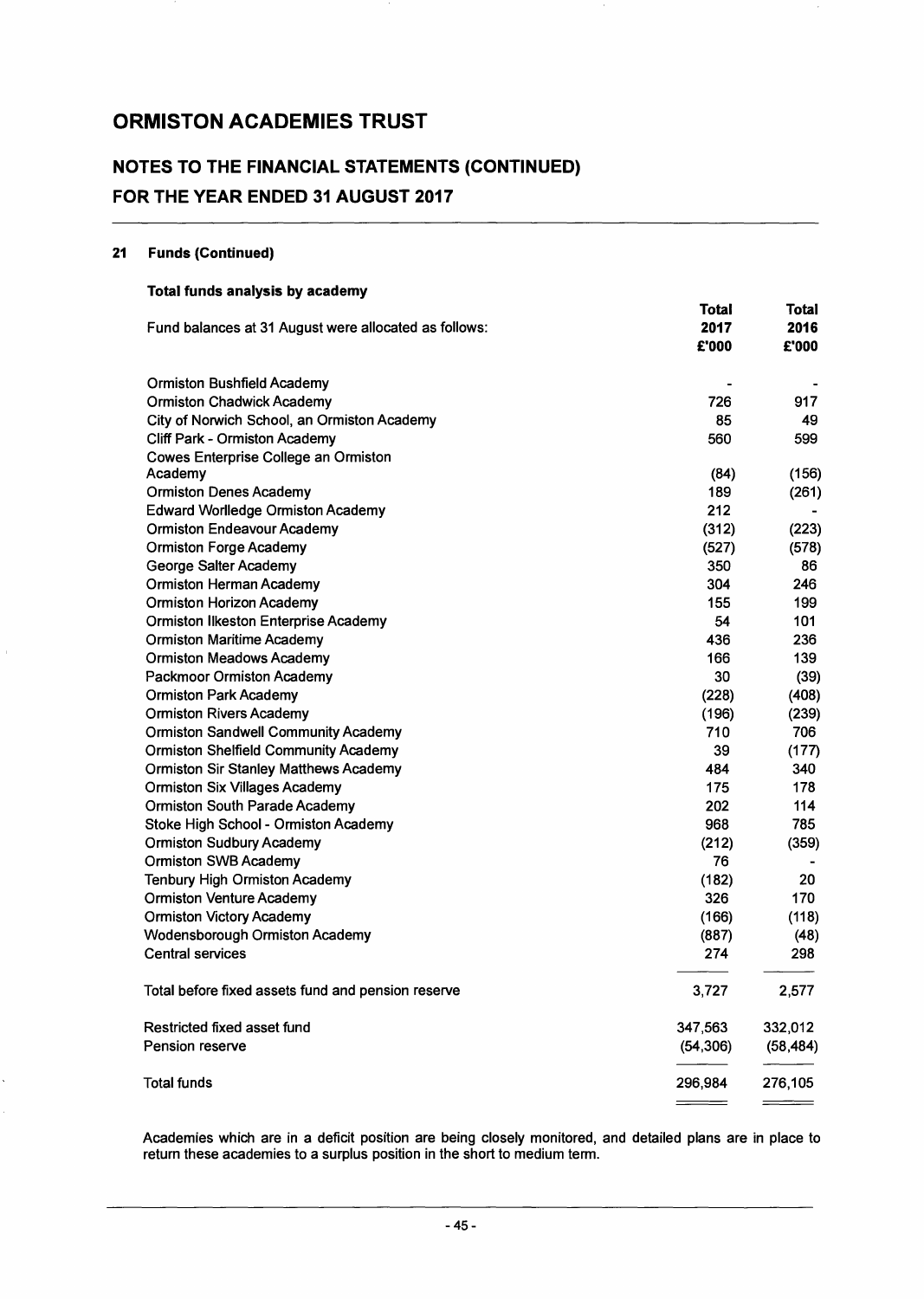### **NOTES TO THE FINANCIAL STATEMENTS (CONTINUED) FOR THE YEAR ENDED 31 AUGUST 2017**

#### **21 Funds (Continued)**

#### **Total cost analysis by academy**

Expenditure incurred by each academy during the year was as follows:

|                                                              | <b>Teaching and</b><br>support staff<br>costs | <b>Other</b><br>educational support staff<br>costs | <b>Educational</b><br>supplies | <b>Other costs</b><br>excluding<br>depreciation | <b>Total</b><br>2017 | Total<br>2016 |
|--------------------------------------------------------------|-----------------------------------------------|----------------------------------------------------|--------------------------------|-------------------------------------------------|----------------------|---------------|
|                                                              | £'000                                         | £'000                                              | £'000                          | £'000                                           | £'000                | £'000         |
| Ormiston<br><b>Bushfield</b><br>Academy                      | 4,215                                         | 753                                                | 12                             | 1,269                                           | 6,249                | 6,932         |
| Ormiston<br>Chadwick                                         |                                               |                                                    |                                |                                                 |                      |               |
| Academy<br><b>City of Norwich</b><br>School, an<br>Ormiston  | 3,134                                         | 353                                                | 125                            | 1,384                                           | 4,996                | 4,496         |
| Academy<br>Cliff Park -<br>Ormiston                          | 5,914                                         | 633                                                | 212                            | 1,541                                           | 8,300                | 8,507         |
| Academy<br><b>Cowes Enterprise</b><br>College an<br>Ormiston | 3,617                                         | 548                                                | 162                            | 1,075                                           | 5,402                | 5,533         |
| Academy<br><b>Ormiston Denes</b>                             | 3,884                                         | 405                                                | 111                            | 995                                             | 5,395                | 5,694         |
| Academy<br>Edward<br>Worlledge<br>Ormiston                   | 3,399                                         | 1,343                                              | 214                            | 1,072                                           | 6,028                | 6,481         |
| Academy<br>Ormiston<br>Endeavour                             | 700                                           | 92                                                 | 9                              | 149                                             | 950                  |               |
| Academy<br><b>Ormiston Forge</b>                             | 1,970                                         | 348                                                | 50                             | 515                                             | 2,883                | 2,948         |
| Academy<br>George Salter                                     | 5,928                                         | 727                                                | 293                            | 973                                             | 7,921                | 7,732         |
| Academy<br>Ormiston Herman                                   | 5,141                                         | 955                                                | 157                            | 1,601                                           | 7,854                | 8,644         |
| Academy<br><b>Ormiston Horizon</b>                           | 1,079                                         | 79                                                 | 50                             | 403                                             | 1,611                | 1,636         |
| Academy<br><b>Ormiston Ilkeston</b><br>Enterprise            | 3,622                                         | 908                                                | 176                            | 1,411                                           | 6,117                | 5,425         |
| Academy<br>Ormiston<br>Maritime                              | 3,040                                         | 616                                                | 115                            | 867                                             | 4,638                | 5,462         |
| Academy<br>Ormiston<br><b>Meadows</b>                        | 3,148                                         | 689                                                | 280                            | 1,197                                           | 5,314                | 6,002         |
| Academy                                                      | 942                                           | 240                                                | 91                             | 203                                             | 1,476                | 1,756         |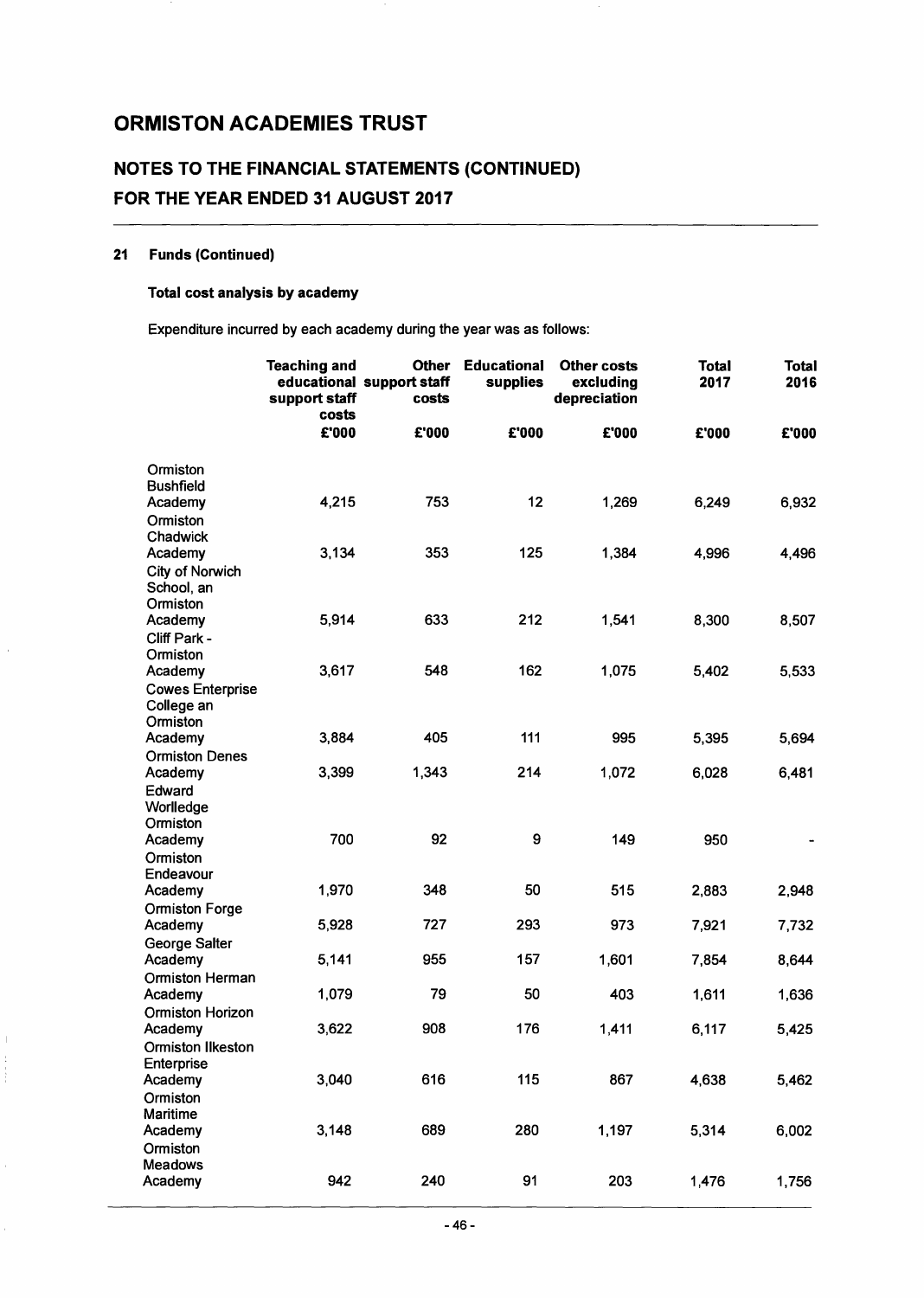### **NOTES TO THE FINANCIAL STATEMENTS (CONTINUED)**

#### **FOR THE YEAR ENDED 31 AUGUST 2017**

#### 21 Funds (Continued)

|                                                                 | <b>Teaching and Other support</b><br>educational<br>support staff<br>costs | staff costs | <b>Educational</b><br>supplies | <b>Other costs</b><br>excluding<br>depreciation | Total<br>2017 | <b>Total</b><br>2016 |
|-----------------------------------------------------------------|----------------------------------------------------------------------------|-------------|--------------------------------|-------------------------------------------------|---------------|----------------------|
|                                                                 | £'000                                                                      | £'000       | £'000                          | £'000                                           | £'000         | £'000                |
| Packmoor<br>Ormiston                                            |                                                                            |             |                                |                                                 |               |                      |
| Academy<br><b>Ormiston Park</b>                                 | 1,304                                                                      | 202         | 41                             | 405                                             | 1,952         | 139                  |
| Academy<br><b>Ormiston Rivers</b>                               | 2,817                                                                      | 479         |                                | 900                                             | 4,196         | 4,172                |
| Academy<br>Ormiston<br>Sandwell<br>Community                    | 3,518                                                                      | 717         | 153                            | 1,187                                           | 5,575         | 5,623                |
| Academy<br><b>Ormiston Shelfield</b><br>Community<br>Academy    | 4,116                                                                      | 745         | 111                            | 1,227                                           | 6,199         | 5.969                |
|                                                                 | 5,584                                                                      | 909         | 77                             | 1,571                                           | 8,141         | 9,208                |
| <b>Ormiston Sir</b><br><b>Stanley Matthews</b><br>Academy       | 5,460                                                                      | 1,037       | 146                            | 1,531                                           | 8,174         | 7,369                |
| Ormiston Six<br>Villages Academy                                | 1,950                                                                      | 501         | 210                            | 542                                             | 3,203         | 3,453                |
| <b>Ormiston South</b><br>Parade Academy<br>Stoke High School    | 1,606                                                                      | 381         | 94                             | 465                                             | 2,546         | 2,418                |
| - Ormiston<br>Academy                                           | 2,795                                                                      | 337         | 94                             | 948                                             | 4,174         | 4.599                |
| <b>Ormiston Sudbury</b><br>Academy                              | 2.764                                                                      | 466         | 216                            | 552                                             | 3,998         | 4,111                |
| <b>Ormiston SWB</b><br>Academy<br>Tenbury High                  | 1,071                                                                      | 174         | 153                            | 328                                             | 1,726         |                      |
| Ormiston<br>Academy                                             | 1,409                                                                      | 239         | 31                             | 481                                             | 2.160         | 2.154                |
| Ormiston Venture<br>Academy                                     | 3,987                                                                      | 690         | 215                            | 904                                             | 5,796         | 5,379                |
| <b>Ormiston Victory</b><br>Academy<br>Wodensborough<br>Ormiston | 3,741                                                                      | 634         | 151                            | 1,023                                           | 5,549         | 5.362                |
| Academy                                                         | 4,508                                                                      | 517         | 71                             | 1,880                                           | 6,976         | 6,772                |
| Central services                                                |                                                                            | 3,806       | ٠                              | 1,566                                           | 5,372         | 4,310                |
|                                                                 | 96,363                                                                     | 20,523      | 3,820                          | 30,165                                          | 150,871       | 148,286              |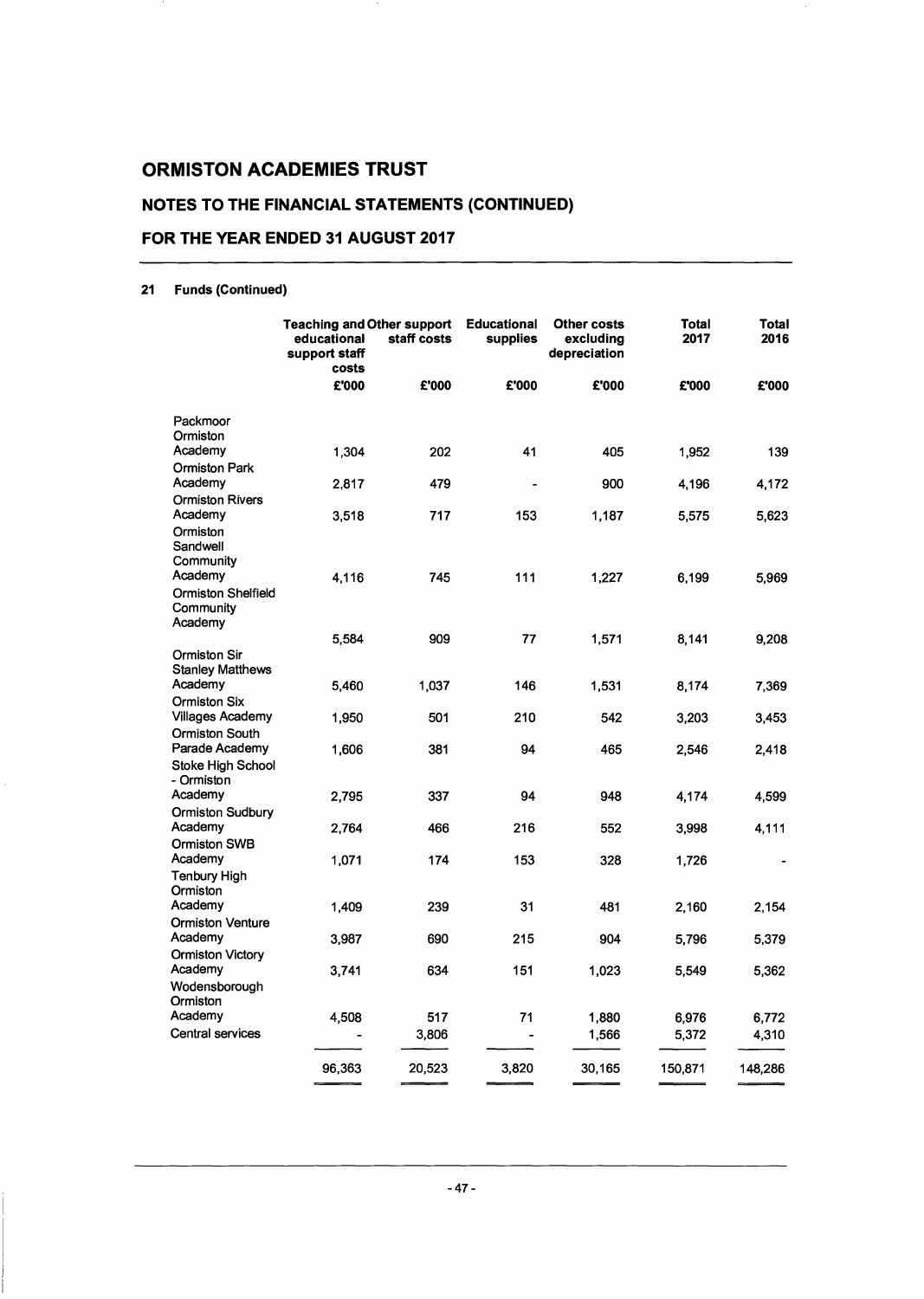### NOTES TO THE FINANCIAL STATEMENTS (CONTINUED) FOR THE YEAR ENDED 31 AUGUST 2017

|                                                                                               |  | Analysis of net assets between funds                   |
|-----------------------------------------------------------------------------------------------|--|--------------------------------------------------------|
| <b>Unrestricted</b><br><b>Total</b><br><b>Restricted</b><br><b>Restricted</b>                 |  |                                                        |
| <b>Funds</b><br><b>Fixed Asset</b><br><b>Funds</b><br>General                                 |  |                                                        |
| <b>Funds</b><br><b>Funds</b>                                                                  |  |                                                        |
| £'000<br>£'000<br>£'000<br>£'000                                                              |  |                                                        |
|                                                                                               |  | Fund balances at 31 August 2017 are<br>represented by: |
| 342,941<br>342,941                                                                            |  | Tangible fixed assets                                  |
| 1,359<br>4,622<br>22,009<br>16,028                                                            |  | <b>Current assets</b>                                  |
| (12, 120)<br>(12, 120)                                                                        |  | Creditors falling due within one year                  |
| (1,540)<br>(1,540)                                                                            |  | Creditors falling due after one year                   |
| (54, 306)<br>(54, 306)                                                                        |  | Defined benefit pension scheme liability               |
| 1,359<br>(51, 938)<br>347,563<br>296,984                                                      |  | <b>Total net assets</b>                                |
|                                                                                               |  |                                                        |
| <b>Unrestricted</b><br><b>Restricted</b><br><b>Restricted</b><br><b>Total</b>                 |  |                                                        |
| <b>Funds</b><br><b>Fixed Asset</b><br><b>Funds</b><br>General<br><b>Funds</b><br><b>Funds</b> |  |                                                        |
| £'000<br>£'000<br>£'000<br>£'000                                                              |  |                                                        |
|                                                                                               |  | Fund balances at 31 August 2016 are<br>represented by: |
| 328,015<br>328,015                                                                            |  | <b>Tangible fixed assets</b>                           |
| 409<br>14,831<br>3,997<br>19,237                                                              |  | <b>Current assets</b>                                  |
| (12, 343)<br>(12, 343)                                                                        |  | Creditors falling due within one year                  |
| (320)<br>(320)                                                                                |  | Creditors falling due after one year                   |
| (58, 484)<br>(58, 484)                                                                        |  | Defined benefit pension scheme liability               |
| (56, 316)<br>409<br>332,012<br>276,105                                                        |  | <b>Total net assets</b>                                |
|                                                                                               |  |                                                        |
|                                                                                               |  |                                                        |

#### 23 Contingent liabilities

During the period of the Funding Agreement, in the event of the sale or disposal by other means of any asset for which a Government capital grant was received, the Academy is required either to re-invest the proceeds or to repay the Secretary for Education the same proportion of the proceeds of the sale or disposal as equates with the proportion of the original cost met by the Secretary of State.

Upon termination of the Funding Agreement, whether as a result of the Secretary of State or the academy serving notice, the academy shall repay to the Secretary of State sums determined by reference to:

(a) the value at the time of the academy's site and premises and other assets held for the purpose of the academy; and

(b) the extent to which expenditure incurred in providing those assets was met by payments by the Secretary of State under the Funding Agreement.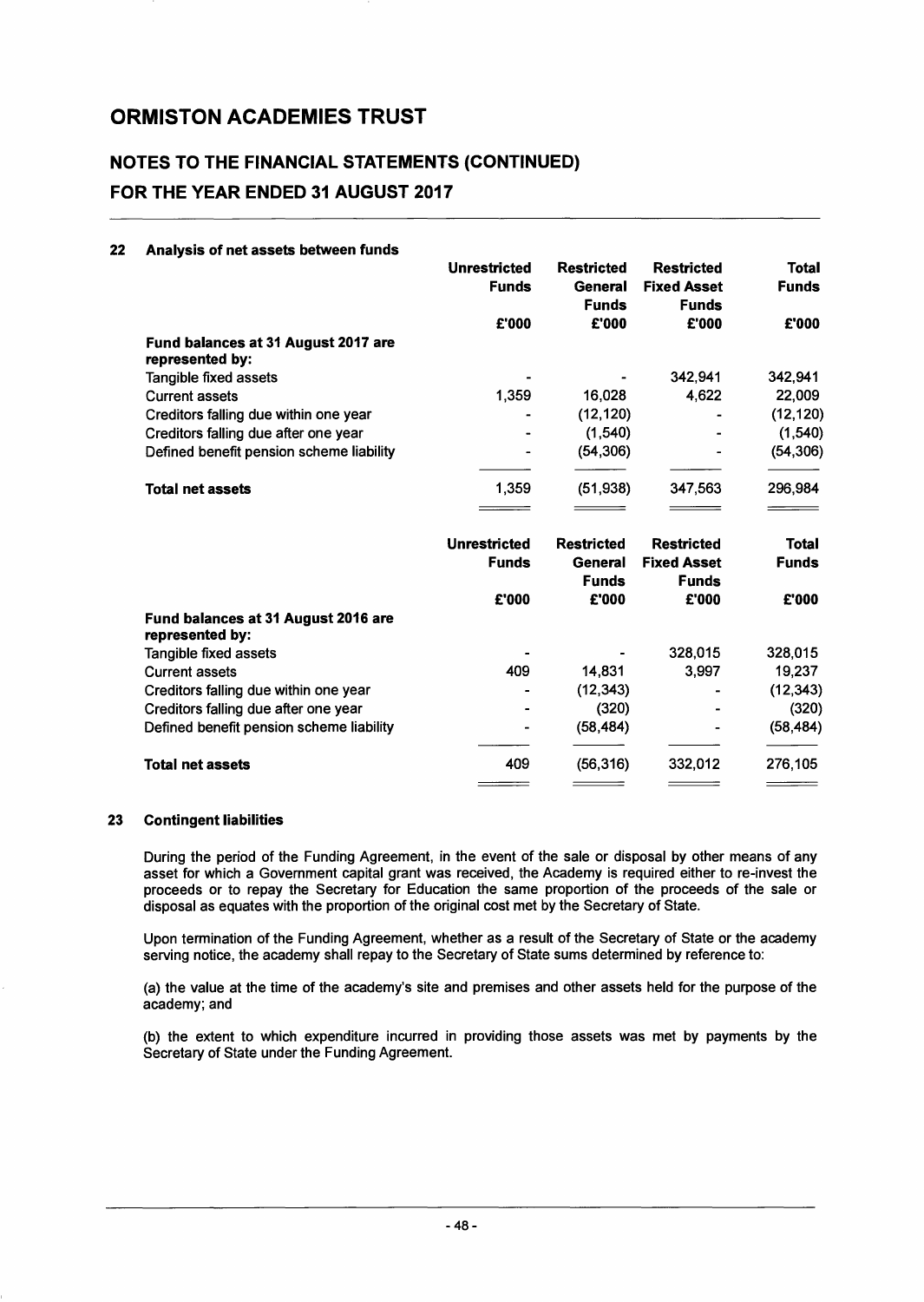### NOTES TO THE FINANCIAL STATEMENTS (CONTINUED) FOR THE YEAR ENDED 31 AUGUST 2017

#### 24 Capital commitments

|                                                                         | 2017<br>£'000                     | 2016<br>£'000 |
|-------------------------------------------------------------------------|-----------------------------------|---------------|
| Expenditure contracted for but not provided in the financial statements | 841                               | 199           |
|                                                                         | and the control of the control of | $  -$         |

#### 25 Commitments under operating leases

At 31 August 2017 the total of the trust's future minimum lease payments under non-cancellable operating leases was:

|                                        | 2017<br>£'000 | 2016<br>£'000            |
|----------------------------------------|---------------|--------------------------|
| Amounts due within one year            | 515           | 530                      |
| Amounts due between one and five years | 654           | 252                      |
| Amounts due after five years           | 223           | $\overline{\phantom{a}}$ |
|                                        |               |                          |
|                                        | 1,392         | 782                      |
|                                        |               |                          |

The trust is also party to a facilities management contract under a PFI scheme. Total commitments under the contract are £125k within 1 year, £500k between 1 and 5 years and £375k in greater than 5 years.

#### 26 Reconciliation of net income/(expenditure) to net cash flow from operating activities

|                                                                            | 2017      | 2016                     |  |
|----------------------------------------------------------------------------|-----------|--------------------------|--|
|                                                                            | £'000     | <b>Restated</b><br>£'000 |  |
| Net income/(expenditure) for the reporting period (as per the statement of |           |                          |  |
| financial activities)                                                      | 7,230     | (106)                    |  |
| <b>Adjusted for:</b>                                                       |           |                          |  |
| Net surplus on conversion to academy                                       | (19, 917) | (19, 116)                |  |
| Capital grants from DfE/ESFA and other capital income                      | (9, 402)  | (3,971)                  |  |
| Interest receivable                                                        | (25)      | (202)                    |  |
| Defined benefit pension scheme cost less contributions payable             | 3,720     | 1,146                    |  |
| Defined benefit pension scheme finance cost                                | 1,911     | 1,343                    |  |
| Depreciation of tangible fixed assets                                      | 9,014     | 9.267                    |  |
| Loss on sale of tangible fixed assets                                      |           | $12 \,$                  |  |
| <b>Movements in working capital:</b>                                       |           |                          |  |
| (Increase)/decrease in debtors                                             | (71)      | 1,219                    |  |
| (Decrease)/increase in creditors                                           | (418)     | 669                      |  |
| Stocks, debtors and creditors transferred on conversion                    | 469       |                          |  |
| Net cash used in operating activities                                      | (7, 489)  | (9,739)                  |  |
|                                                                            |           |                          |  |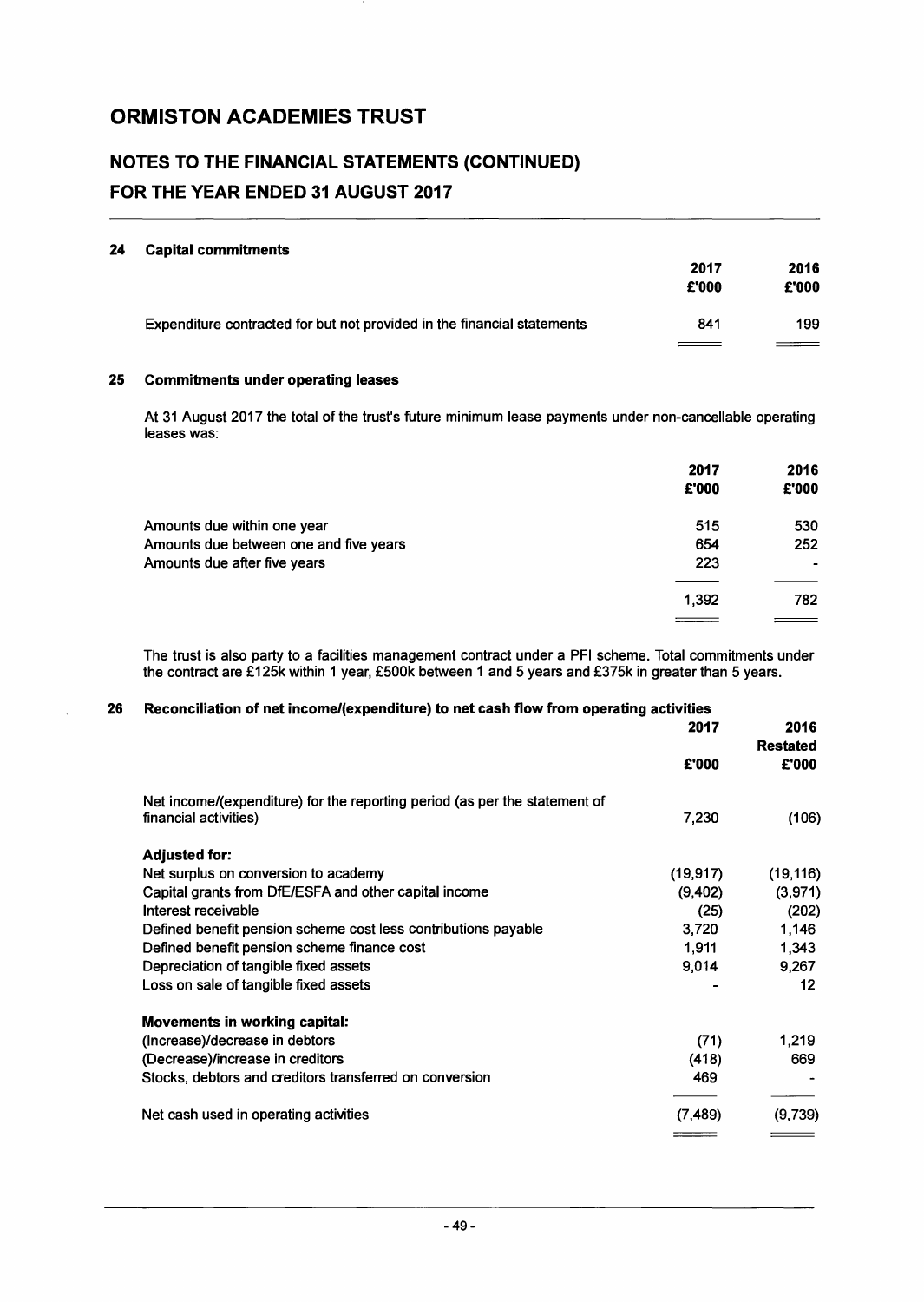### NOTES TO THE FINANCIAL STATEMENTS (CONTINUED)

#### FOR THE YEAR ENDED 31 AUGUST 2017

#### - 27 Members" liability

Each member of the charitable company undertakes to contribute to the assets of the company in the event of it being wound up while he or she is a member, or within one year after he or she ceases to be a member, such amount as may be required, not exceeding £10 for the debts and liabilities contracted before he or she ceases to be a member.

#### 28 Pension and similar obligations

The trust's employees belong to two principal pension schemes: the Teachers' Pension Scheme England and Wales (TPS) for academic and related staff; and the Local Government Pension Scheme (LGPS) for non-teaching staff, which is managed by the relevant local authorities. Each Local Authority runs a separate pension fund. Both are multi-employer defined benefit schemes.

The latest actuarial valuation of the TPS related to the period ended 31 March 2012, and of the LGPS 31 March 2016.

Contributions amounting to £1,390,000 (2016: £nil) were payable to the schemes at 31 August 2017 and are included within creditors.

#### Teachers" Pension Scheme

#### Introduction

The Teachers' Pension Scheme (TPS) is a statutory, contributory, defined benefit scheme, governed by the Teachers' Pensions 2014.

The TPS is an unfunded scheme and members contribute on a 'pay as you go' basis - these contributions along with those made by employers are credited to the Exchequer.

#### Valuation of the Teachers' Pension Scheme

The Government Actuary, using normal actuarial principles, conducts a formal actuarial review of the TPS in accordance with the Public Service Pensions (Valuations and Employer Cost Cap) Directions 2014 published by HM Treasury. The aim of the review is to specify the level of future contributions. Actuarial scheme valuations are dependent on assumptions about the value of future costs, design of benefits and many other factors. The latest actuarial valuation of the TPS was carried out as at 31 March 2012 and in accordance with the Public Service Pensions (Valuations and Employer Cost Cap) Directions 2014. The valuation report was published in June 2014.

The key elements of the valuation and subsequent consultation are:

- employer contribution rates set at 16.48% of pensionable pay (including a 0.08% employer administration charge (currently 14.1 %)
- total scheme liabilities (pensions currently in payment and the estimated cost of future benefits) for service to the effective date of £191,500 million, and notional assets (estimated future contributions together with the notional investments held at the valuation date) of £176,600 million giving a notional past service deficit of £14,900 million
- an employer cost cap of 10.9% of pensionable pay will be applied to future valuations
- the assumed real rate of return is 3.0% in excess of prices and 2% in excess of earnings. The rate of real earnings growth is assumed to be 2.75%. The assumed nominal rate of return is 5.06%

The TPS valuation for 2012 determined an employer rate of 16.48% (including a 0.08% administration fee), which was payable from September 2015. The next valuation of the TPS is currently underway based on March 2016 data, whereupon the employer contribution rate is expected to be reassessed and will be payable from 1 April 2019.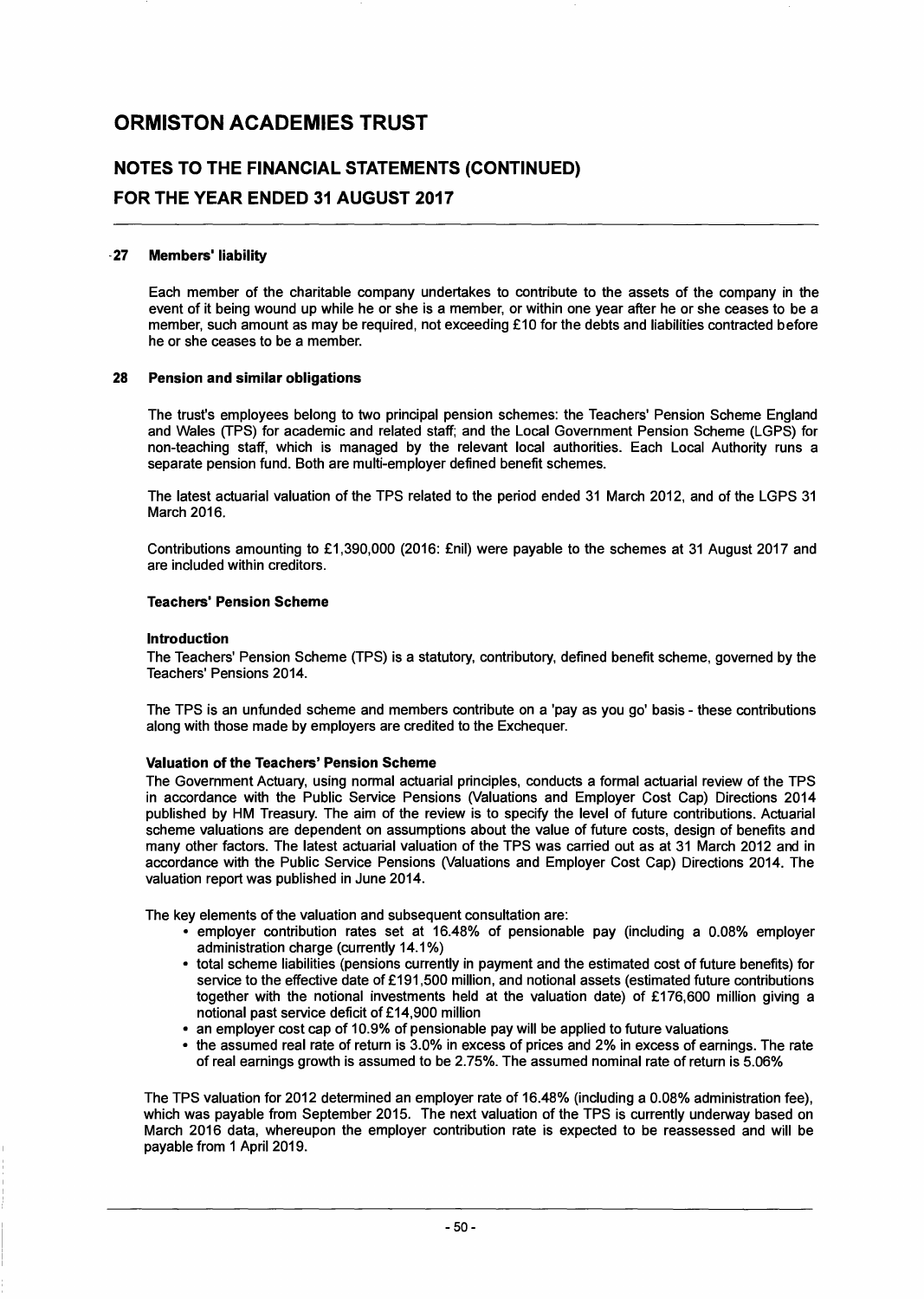### **NOTES TO THE FINANCIAL STATEMENTS (CONTINUED) FOR THE YEAR ENDED 31 AUGUST 2017**

#### **28 Pension and similar obligations (Continued)**

The employer's pension costs paid to the TPS in the period amounted to £8,996,472 (2016: £8,641,000).

A copy of the valuation report and supporting documentation is on the Teachers' Pensions website.

The TPS is a multi-employer pension plan and there is insufficient information to account for the scheme as a defined benefit plan so it is accounted for as a defined contribution plan.

#### **Local Government Pension Scheme**

Ormiston Academy Trust is a member of the Cambridgeshire, Cheshire, Norfolk, Isle of Wight Council, Suffolk, West Midlands, Staffordshire, Derbyshire, East Riding, Essex, West Sussex County Council and Worcestershire Pension Fund.

The LGPS is a funded defined benefit scheme, with the assets held in separate trustee-administered funds. The total contributions are as noted below. The agreed contribution rates for future years are 14.6 - 27.3% for employers and 5.5 - 12.5% for employees.

The LGPS obligation relates to the employees of the trust who were employees transferred as part of the conversion from the maintained school and transfer from another academy trust (as described in note 32) together with new employees who joined the scheme in the period. The obligation in respect of employees who transferred on conversion represents their cumulative service at both the predecessor school and the trust at the balance sheet date.

Parliament has agreed, at the request of the Secretary of State for Education, to a guarantee that, in the event of academy closure, outstanding Local Government Pension Scheme liabilities would be met by the Department for Education. The guarantee came into force on 18 July 2013.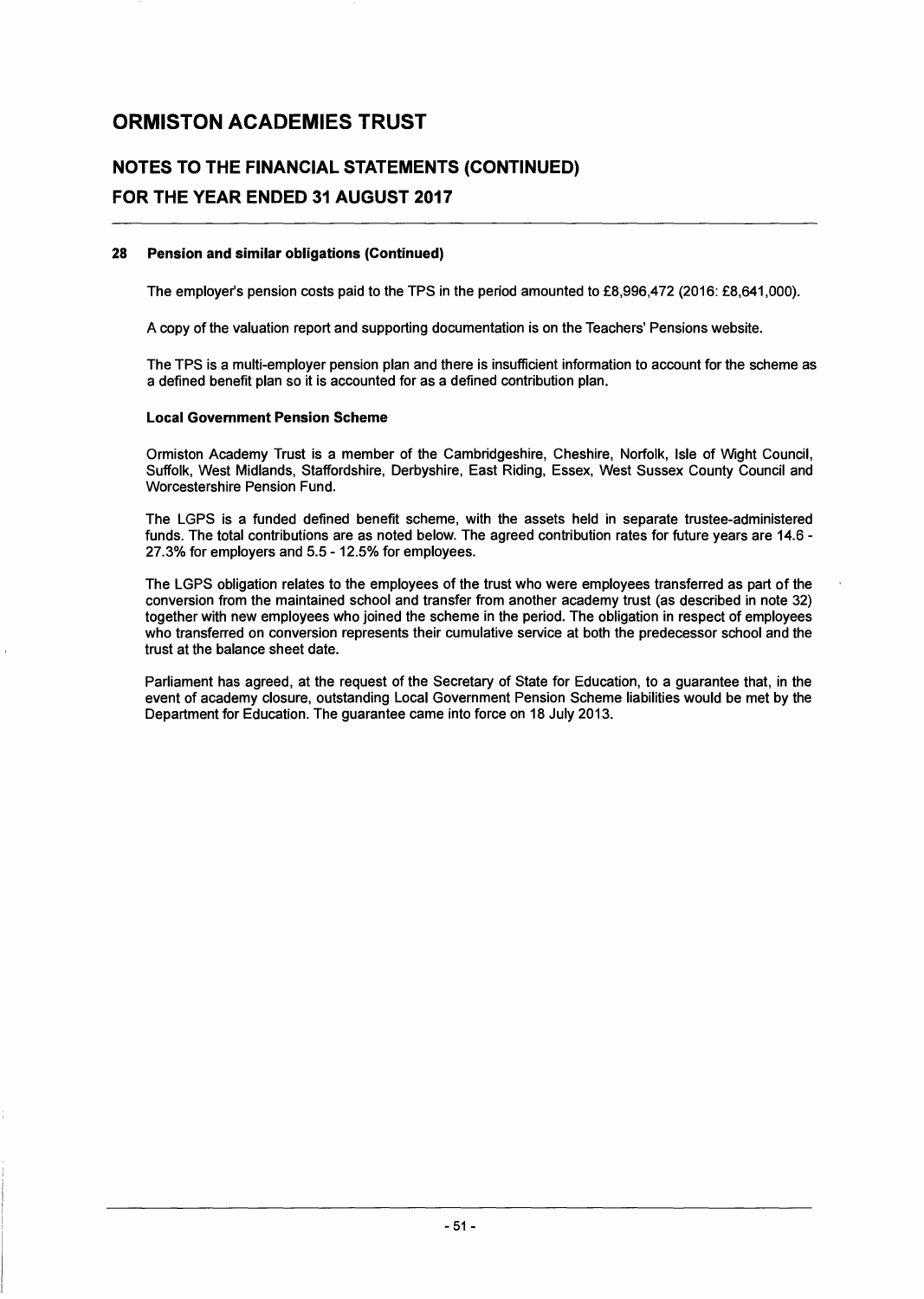### **NOTES TO THE FINANCIAL STATEMENTS (CONTINUED) FOR THE YEAR ENDED 31 AUGUST 2017**

### **28 Pension and similar obligations (Continued)**

#### **Principal actuarial assumptions:**

The following information is based upon a full actuarial valuation of the funds at 31 March 2016 updated to 31 August 2017 by the qualified independent actuaries.

|                                                     | <b>Discount rate</b><br>for scheme<br><b>liabilities</b> |      | Rate of<br>increase in<br>salaries |      | Rate of<br>increase for<br>pensions in<br>payment /<br>inflation |      |
|-----------------------------------------------------|----------------------------------------------------------|------|------------------------------------|------|------------------------------------------------------------------|------|
|                                                     | 2017                                                     | 2016 | 2017                               | 2016 | 2017                                                             | 2016 |
|                                                     | %                                                        | %    | %                                  | %    | %                                                                | %    |
| <b>Ormiston Bushfield Academy</b>                   | 2.4                                                      | 2.1  | 2.7                                | 4.1  | 2.5                                                              | 2.1  |
| <b>Ormiston Chadwick Academy</b>                    | 2.4                                                      | 2.1  | 2.7                                | 3.1  | 2.5                                                              | 2.1  |
| City of Norwich, An Ormiston Academy                | 2.4                                                      | 2.1  | 2.7                                | 3.1  | 2.5                                                              | 2.0  |
| Cliff Park - Ormiston Academy                       | 2.4                                                      | 2.1  | 2.7                                | 3.1  | 2.5                                                              | 2.0  |
| <b>Cowes Enterprise College an Ormiston Academy</b> | 2.4                                                      | 2.1  | 2.8                                | 4.1  | 2.5                                                              | 2.1  |
| <b>Ormiston Denes Academy</b>                       | 2.4                                                      | 2.1  | 2.7                                | 3.1  | 2.5                                                              | 2.0  |
| <b>Edward Worlledge Ormiston Academy</b>            | 2.4                                                      | 2.5  | 2.7                                | 2.8  | 2.5                                                              | 2.7  |
| <b>Ormiston Endeavour Academy</b>                   | 2.4                                                      | 2.1  | 2.7                                | 4.1  | 2.5                                                              | 2.0  |
| <b>Ormiston Forge Academy</b>                       | 2.6                                                      | 2.2  | 4.2                                | 3.8  | 2.7                                                              | 2.0  |
| George Salter Academy                               | 2.6                                                      | 2.2  | 4.2                                | 3.8  | 2.7                                                              | 2.0  |
| <b>Ormiston Herman Academy</b>                      | 2.4                                                      | 2.1  | 2.7                                | 3.1  | 2.5                                                              | 2.1  |
| <b>Ormiston Horizon Academy</b>                     | 2.4                                                      | 2.1  | 2.8                                | 2.5  | 2.5                                                              | 2.1  |
| <b>Ormiston Ilkeston Enterprise Academy</b>         | 2.4                                                      | 2.1  | 2.9                                | 3.1  | 2.5                                                              | 2.1  |
| <b>Ormiston Maritime Academy</b>                    | 2.4                                                      | 2.1  | 2.6                                | 2.3  | 2.5                                                              | 2.1  |
| <b>Ormiston Meadows Academy</b>                     | 2.4                                                      | 2.1  | 2.7                                | 4.1  | 2.5                                                              | 2.0  |
| <b>Packmoor Ormiston Academy</b>                    | 2.4                                                      | 1.9  | 2.8                                | 2.3  | 2.5                                                              | 2.5  |
| <b>Ormiston Park Academy</b>                        | 2.6                                                      | 2.2  | 2.7                                | 2.3  | 4.2                                                              | 4.1  |
| <b>Ormiston Rivers Academy</b>                      | 2.6                                                      | 2.2  | 2.7                                | 2.3  | 4.2                                                              | 4.1  |
| <b>Ormiston Sandwell Community Academy</b>          | 2.6                                                      | 2.2  | 4.2                                | 3.8  | 2.7                                                              | 2.0  |
| <b>Ormiston Shelfield Community Academy</b>         | 2.6                                                      | 2.2  | 4.2                                | 3.8  | 2.7                                                              | 2.0  |
| <b>Ormiston Sir Stanley Matthews Academy</b>        | 2.4                                                      | 2.1  | 2.8                                | 2.5  | 2.5                                                              | 2.1  |
| <b>Ormiston Six Villages Academy</b>                | 2.4                                                      | 2.1  | 3.1                                | 3.6  | 2.5                                                              | 2.1  |
| Ormiston South Parade Academy                       | 2.4                                                      | 2.1  | 2.6                                | 2.3  | 2.5                                                              | 2.1  |
| Stoke High School - Ormiston Academy                | 2.4                                                      | 2.1  | 2.7                                | 4.1  | 2.5                                                              | 2.0  |
| <b>Ormiston Sudbury Academy</b>                     | 2.4                                                      | 2.1  | 2.7                                | 4.1  | 2.5                                                              | 2.1  |
| <b>Ormiston SWB Academy</b>                         | 2.2                                                      | 2.2  | 3.8                                | 3.8  | 2.0                                                              | 2.0  |
| <b>Tenbury High Ormiston Academy</b>                | 2.4                                                      | 2.0  | 3.7                                | 3.3  | 2.2                                                              | 1.9  |
| <b>Ormiston Venture Academy</b>                     | 2.4                                                      | 2.1  | 2.7                                | 3.1  | 2.5                                                              | 2.1  |
| <b>Ormiston Victory Academy</b>                     | 2.4                                                      | 2.1  | 2.7                                | 3.1  | 2.5                                                              | 2.1  |
| <b>Wodensborough Ormiston Academy</b>               | 2.2                                                      | 4.0  | 3.8                                | 4.2  | 2.0                                                              | 2.4  |
| <b>Central Services</b>                             | 2.6                                                      | 2.2  | 4.2                                | 3.8  | 2.7                                                              | 2.0  |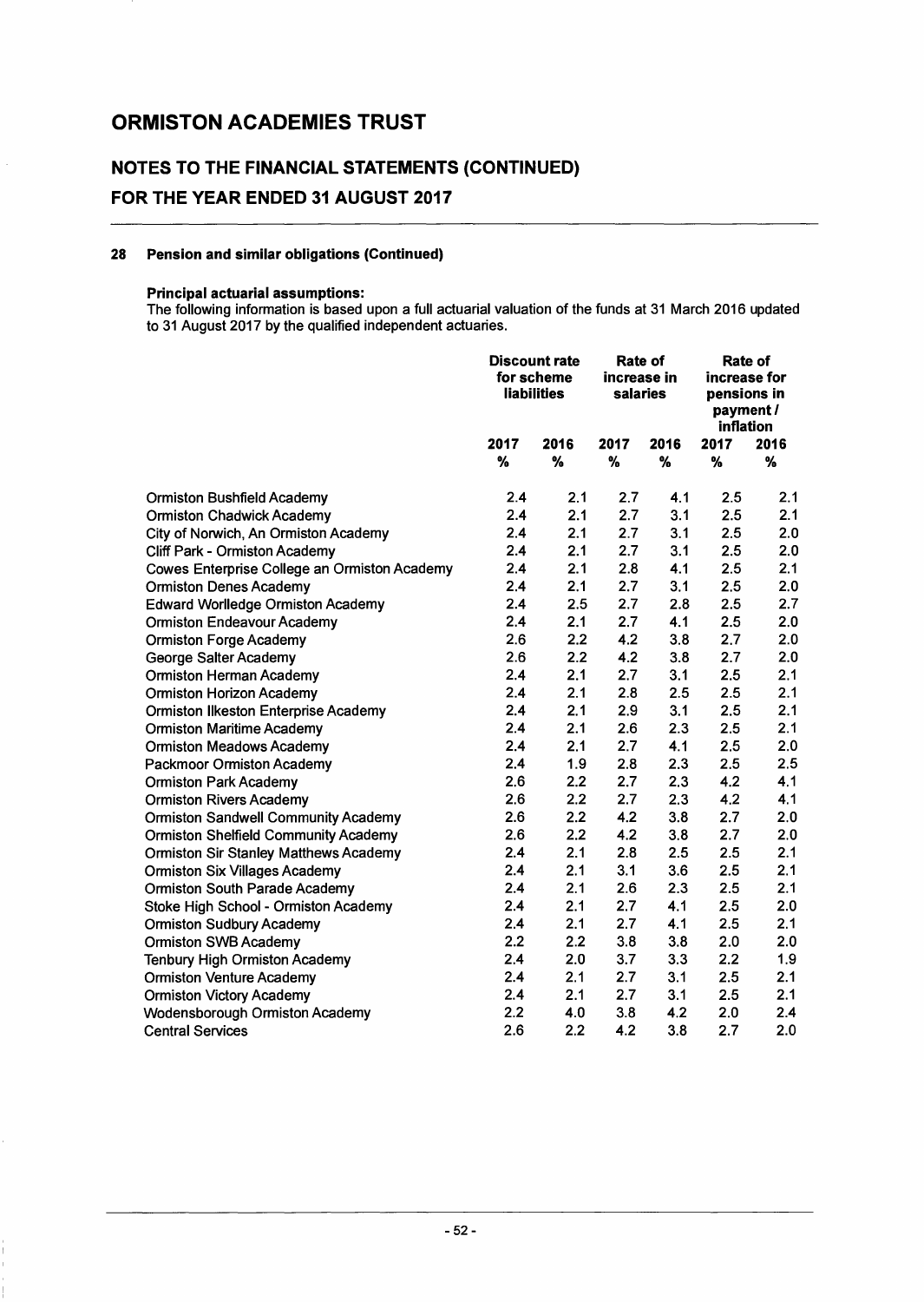### **NOTES TO THE FINANCIAL STATEMENTS (CONTINUED) FOR THE YEAR ENDED 31 AUGUST 2017**

#### **28 Pension and similar obligations (Continued)**

#### **Mortality**

The assumed life expectations are:

|                                                     | <b>Males</b>             |                            | <b>Females</b>    |                                   |  |
|-----------------------------------------------------|--------------------------|----------------------------|-------------------|-----------------------------------|--|
|                                                     | <b>Retiring</b><br>today | Retiring<br>in 20<br>years | Retiring<br>today | <b>Retiring</b><br>in 20<br>years |  |
|                                                     | 2017                     | 2017                       | 2017              | 2017                              |  |
| <b>Ormiston Bushfield Academy</b>                   | 22.4                     | 24.0                       | 24.4              | 26.3                              |  |
| <b>Ormiston Chadwick Academy</b>                    | 22.3                     | 23.9                       | 24.5              | 26.5                              |  |
| City of Norwich, An Ormiston Academy                | 22.1                     | 24.1                       | 24.4              | 26.4                              |  |
| <b>Cliff Park - Ormiston Academy</b>                | 22.1                     | 24.1                       | 24.4              | 26.4                              |  |
| <b>Cowes Enterprise College an Ormiston Academy</b> | 22.3                     | 23.9                       | 24.7              | 26.5                              |  |
| <b>Ormiston Denes Academy</b>                       | 21.9                     | 23.9                       | 24.4              | 26.4                              |  |
| <b>Edward Worlledge Ormiston Academy</b>            | 22.1                     | 24.1                       | 24.4              | 26.4                              |  |
| <b>Ormiston Endeavour Academy</b>                   | 21.9                     | 23.9                       | 24.4              | 26.4                              |  |
| <b>Ormiston Forge Academy</b>                       | 21.8                     | 24.0                       | 24.3              | 26.6                              |  |
| George Salter Academy                               | 21.8                     | 24.0                       | 24.3              | 26.6                              |  |
| <b>Ormiston Herman Academy</b>                      | 22.1                     | 24.1                       | 24.4              | 26.4                              |  |
| <b>Ormiston Horizon Academy</b>                     | 22.1                     | 24.1                       | 24.4              | 26.4                              |  |
| <b>Ormiston Ilkeston Enterprise Academy</b>         | 21.9                     | 23.9                       | 24.4              | 26.5                              |  |
| <b>Ormiston Maritime Academy</b>                    | 21.7                     | 23.7                       | 24.2              | 26.4                              |  |
| <b>Ormiston Meadows Academy</b>                     | 22.4                     | 24.0                       | 24.4              | 26.3                              |  |
| <b>Packmoor Ormiston Academy</b>                    | 22.1                     | 24.1                       | 24.4              | 26.4                              |  |
| <b>Ormiston Park Academy</b>                        | 22.2                     | 24.3                       | 24.7              | 27.0                              |  |
| <b>Ormiston Rivers Academy</b>                      | 22.2                     | 24.3                       | 24.7              | 27.0                              |  |
| <b>Ormiston Sandwell Community Academy</b>          | 21.8                     | 24.0                       | 24.3              | 26.6                              |  |
| <b>Ormiston Shelfield Community Academy</b>         | 21.8                     | 24.0                       | 24.3              | 26.6                              |  |
| <b>Ormiston Sir Stanley Matthews Academy</b>        | 22.1                     | 24.1                       | 24.4              | 26.4                              |  |
| <b>Ormiston Six Villages Academy</b>                | 23.6                     | 26.0                       | 25.0              | 27.8                              |  |
| Ormiston South Parade Academy                       | 21.7                     | 23.7                       | 24.2              | 26.4                              |  |
| Stoke High School - Ormiston Academy                | 21.9                     | 23.9                       | 24.4              | 26.4                              |  |
| <b>Ormiston Sudbury Academy</b>                     | 21.9                     | 23.9                       | 24.4              | 26.4                              |  |
| <b>Ormiston SWB Academy</b>                         | 23.1                     | 25.3                       | 25.8              | 28.1                              |  |
| Tenbury High Ormiston Academy                       | 22.6                     | 24.8                       | 25.6              | 27.9                              |  |
| Ormiston Venture Academy                            | 22.1                     | 24.1                       | 24.4              | 26.4                              |  |
| <b>Ormiston Victory Academy</b>                     | 22.1                     | 24.1                       | 24.4              | 26.4                              |  |
| <b>Wodensborough Ormiston Academy</b>               | 23.1                     | 25.3                       | 25.8              | 28.1                              |  |
| <b>Central Services</b>                             | 21.8                     | 24.0                       | 24.3              | 26.6                              |  |
| <b>Total contributions made</b>                     |                          |                            | 2017<br>£'000     | 2016<br>£'000                     |  |
| <b>Employer's contributions</b>                     |                          |                            | 4,719             | 4,720                             |  |
| <b>Employees' contributions</b>                     |                          |                            | 1,435             | 1,409                             |  |
| <b>Total contributions</b>                          |                          |                            | 6,154             | 6,129                             |  |
|                                                     |                          |                            |                   |                                   |  |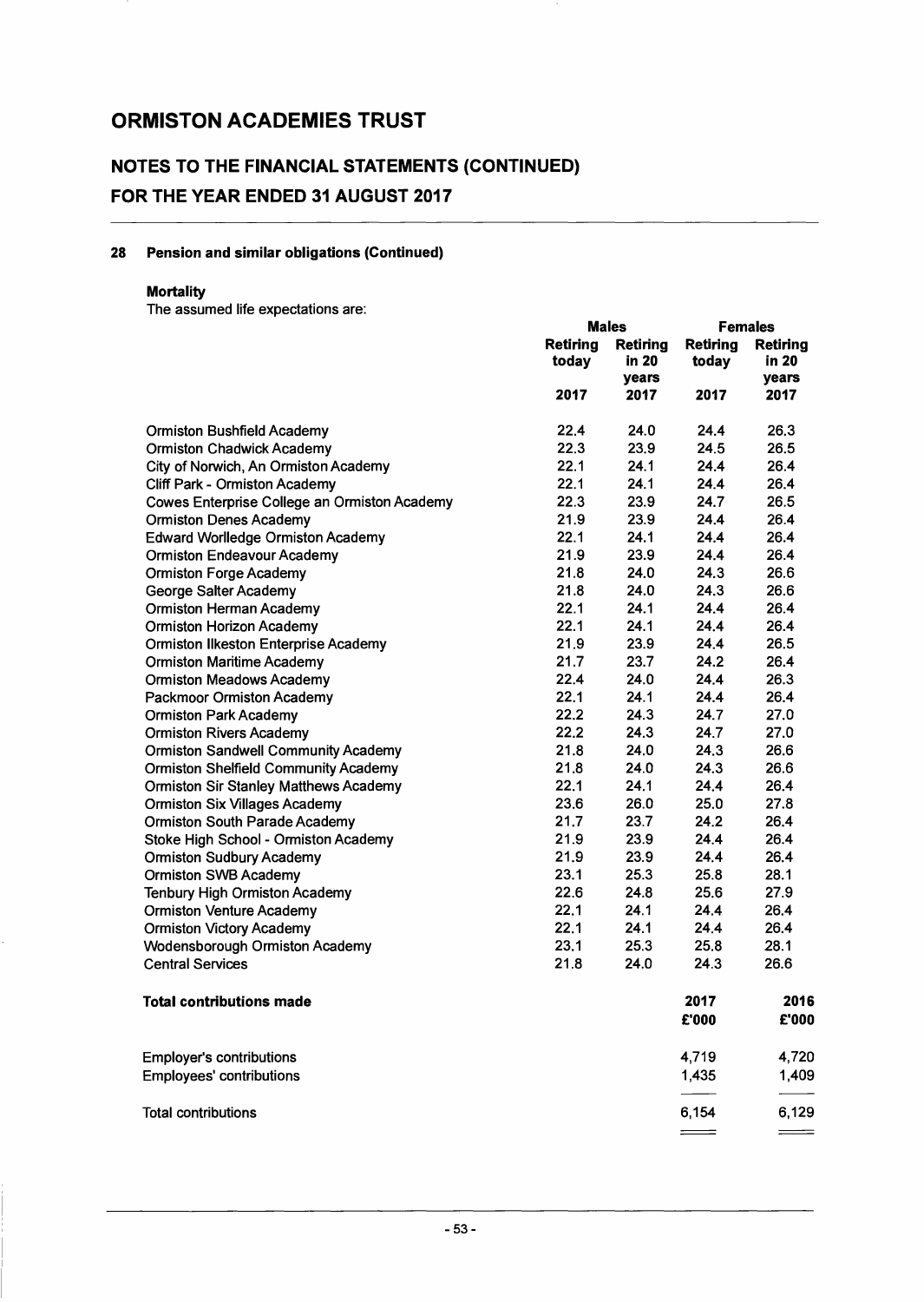### **NOTES TO THE FINANCIAL STATEMENTS (CONTINUED) FOR THE YEAR ENDED 31 AUGUST 2017**

#### **28 Pension and similar obligations (Continued)**

| The trust's share of the assets in the scheme                                             | 2017<br><b>Fair value</b><br>£'000 | 2016<br><b>Fair value</b><br>£'000 |
|-------------------------------------------------------------------------------------------|------------------------------------|------------------------------------|
| <b>Equities</b>                                                                           | 45,758                             | 37,002                             |
| <b>Bonds</b>                                                                              | 11,928                             | 10,163                             |
| Property                                                                                  | 5,774                              | 5,053                              |
| Cash and other                                                                            | 5,715                              | 3,931                              |
| Total fair value of assets                                                                | 69,175                             | 56,149                             |
| The actual return on scheme assets was £3,986,000 (2016: £8,204,000).                     |                                    |                                    |
| Amount recognised in the statement of financial activities                                | 2017<br>£'000                      | 2016<br>£'000                      |
| <b>Current service cost</b>                                                               | 8,368                              | 5,807                              |
| Net interest cost                                                                         | 1,911                              | 1,343                              |
| Plan introductions, changes, gain/(loss) on curtailment and gain/(loss) on<br>settlement  | 71                                 | 59                                 |
| Total operating charge                                                                    | 10,350                             | 7,209                              |
|                                                                                           |                                    |                                    |
| Changes in the present value of defined benefit obligations                               |                                    | 2017<br>£'000                      |
| At 1 September 2016                                                                       |                                    | 114,810                            |
| Obligations acquired on conversion                                                        |                                    | 7,393                              |
| <b>Current service cost</b>                                                               |                                    | 8,368                              |
| Interest cost                                                                             |                                    | 3,139                              |
| <b>Employee contributions</b>                                                             |                                    | 1,435                              |
| Actuarial gain                                                                            |                                    | (10, 891)                          |
| <b>Benefits paid</b><br>Plan introductions, benefit changes, curtailments and settlements |                                    | (844)<br>71                        |
| At 31 August 2017                                                                         |                                    | 123,481                            |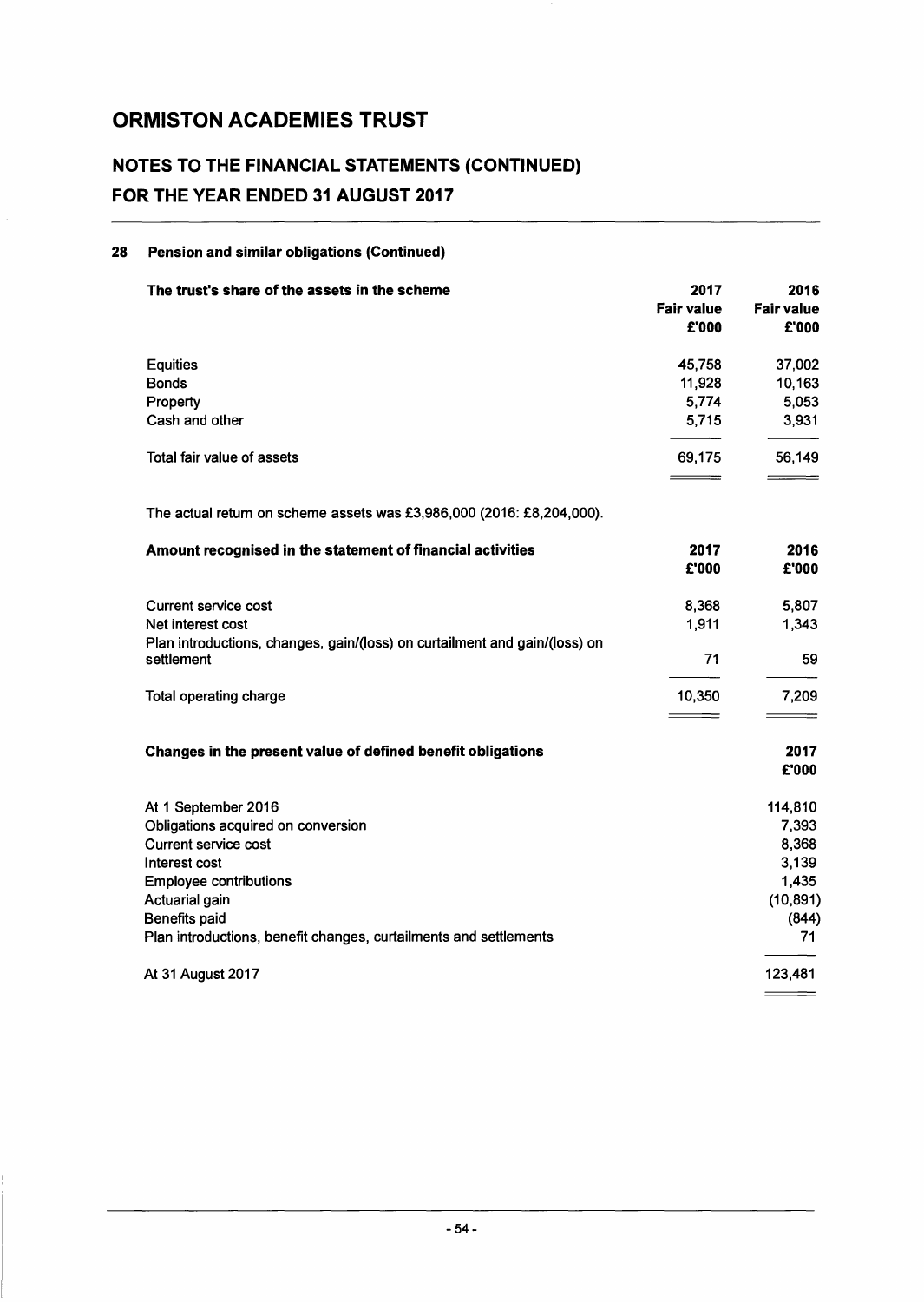### **NOTES TO THE FINANCIAL STATEMENTS (CONTINUED) FOR THE YEAR ENDED 31 AUGUST 2017**

#### **28 Pension and similar obligations (Continued)**

| Changes in the fair value of the trust's share of scheme assets          | 2017<br>£'000 |
|--------------------------------------------------------------------------|---------------|
| At 1 September 2016                                                      | 56.326        |
| Assets acquired on conversion                                            | 3.553         |
| Interest income                                                          | 1,228         |
| Return on plan assets (excluding net interest on the net defined pension |               |
| liability)                                                               | 2.758         |
| <b>Employer contributions</b>                                            | 4.719         |
| <b>Employee contributions</b>                                            | 1.435         |
| Benefits paid                                                            | (844)         |
| At 31 August 2017                                                        | 69.175        |
|                                                                          | ____          |

#### **29 Related party transactions**

The following related party tranactions took place during the year ended 31 August 2017. All transactions involving such organisations are conducted at arms length and in accordance with the trust's financial regulations and normal procurement procedures.

The charitable company is related to The Ormiston Trust, The Gateway Learning Community, Ormiston Bolingbroke Academy, Birmingham Ormiston Academy, Birmingham Ormiston Academy Theatre Limited and Ormiston Families by virtue of PG Murray's common directorships and trusteeships.

During the year The Gateway Learning Community received services at cost from Ormiston Academies Trust amounting to £102k (2016: £100k) and at the year end £nil (2016: £10k) was outstanding.

During the year Birmingham Ormiston Academy received services at cost from Ormiston Academies Trust amounting to £120k (2016: £140k) and at the year end £5k (2016: £28k) was outstanding.

During the year Ormiston Bolingbroke Academy Trust received services at cost from Ormiston Academies Trust amounting to £229k (2016: £140k) and at the year end £49k (2016: £27k) was outstanding. Ormiston Academies Trusts purchased services from Ormiston Bolingbroke Academy Trust amounting to £54k (2016: £10k).

During the year academies within the Ormiston Academies Trust purchased services from Ormiston Families amounting to £3k (2016: £19k). These services were provided to the Trust at, or below cost.

During the year academies within Ormiston Academies Trust received grants of £100k (2016: £309k) from The Ormiston Trust. £98k (2016: £11k) was due from The Ormiston Trust at the year end.

During the year ended 31 August 2016, the trust sub-let a room in a property to a relative of Professor Toby Salt, a trustee, for three months at a market rate of £1k.

#### **30 Post balance sheet events**

Ormiston Meridian Academy and Ormiston NEW Academy joined the trust on 1 September 2017.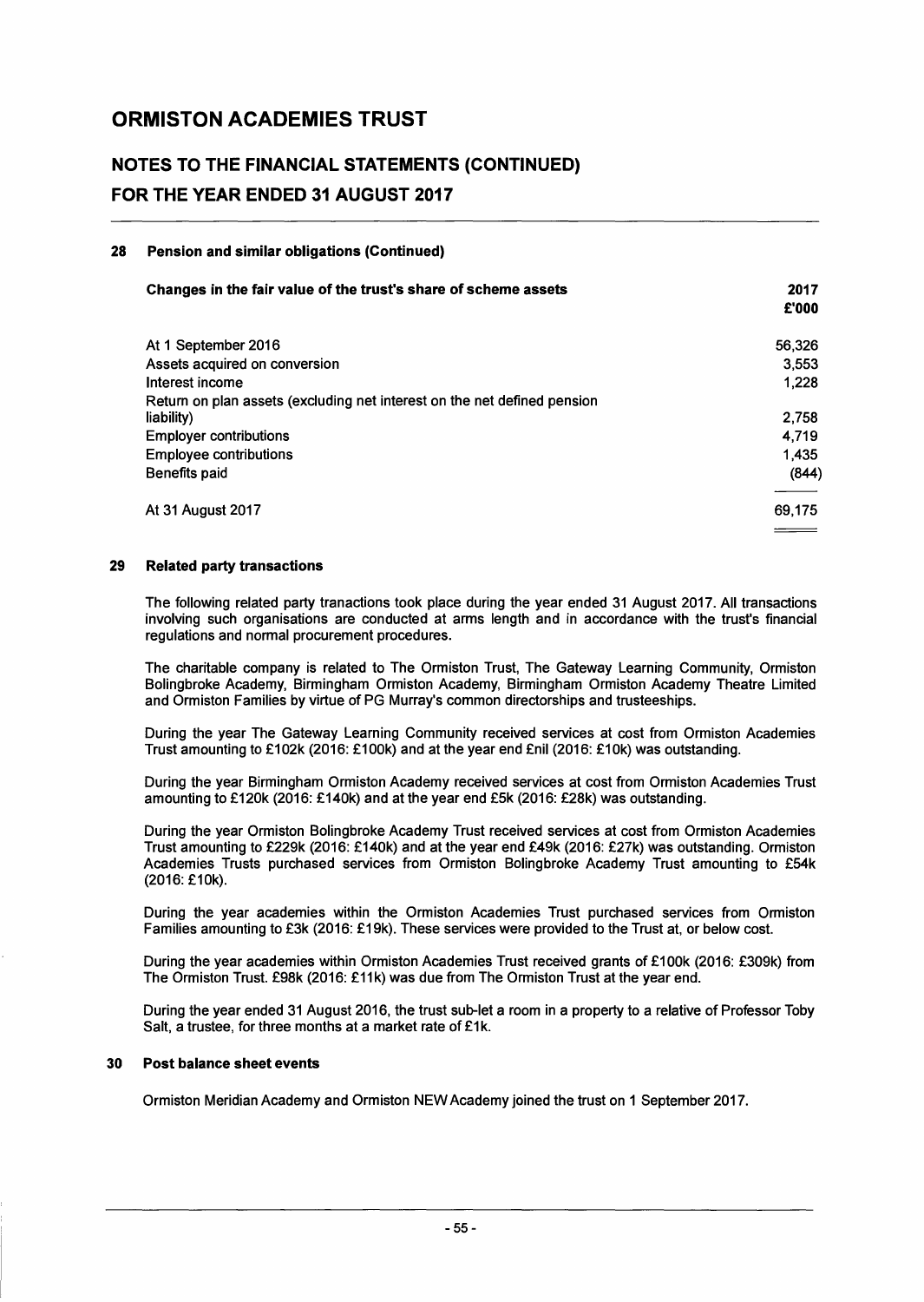### NOTES TO THE FINANCIAL STATEMENTS (CONTINUED)

#### FOR THE YEAR ENDED 31 AUGUST 2017

#### 31 Agency arrangements

The trust distributes 16 - 19 bursary funds to students as agent for the ESFA. In the accounting period ending 31 August 2017, the trust received £221k and disbursed £203k (2016 received and disbursed: £194k) from the fund.

#### 32 Conversion to an academy

On 1 March 2017 the Edward Worlledge Ormiston Academy converted to academy trust status under the Academies Act 2010 and all the operations and assets and liabilities were transferred to Ormiston Academies Trust from the Norfolk County Council Local Authority for £nil consideration.

| Academy                           | Local Authority       | Date of conversion |
|-----------------------------------|-----------------------|--------------------|
| Edward Worlledge Ormiston Academy | <b>Great Yarmouth</b> | 1 March 2017       |

On 1 July 2017 the following academy transferred into the academy trust and all of its operations, assets and liabilities were transferred to Ormiston Academies Trust.

#### Academy

| . |                                         |  |
|---|-----------------------------------------|--|
|   | South Wolverhampton and Bilston Academy |  |

Previous Trust Date of transfer City of Wolverhampton 1 July 2017 Academy Trust

The transfer has been accounted for as a combination that is in substance a gift. The assets and liabilities transferred were valued at their fair values and recognised in the balance sheet under the appropriate headings with a corresponding net amount recognised as a net gain in the statement of financial activities as donations - conversion and transfer into trust. The transfer was for £nil consideration.

The following table sets out the fair values of the identifiable assets and liabilities transferred and an analysis of their recognition in the statement of financial activities.

|                                      |                     | <b>Donated on</b><br>Donated on<br>conversion to conversion to<br>the Trust the Academy |                    | Total 2017 |
|--------------------------------------|---------------------|-----------------------------------------------------------------------------------------|--------------------|------------|
|                                      |                     |                                                                                         |                    |            |
| <b>Net assets transferred:</b>       |                     | £'000                                                                                   | £'000              | £'000      |
| Freehold land and buildings          |                     | 18,838                                                                                  | 4,265              | 23,103     |
| Other funds                          |                     | 469                                                                                     |                    | 469        |
| Cash                                 |                     |                                                                                         | 185                | 185        |
| <b>LGPS pension deficit</b>          |                     | (2, 816)                                                                                | (1,024)            | (3,840)    |
|                                      |                     | 16,491                                                                                  | 3,426              | 19,917     |
|                                      |                     |                                                                                         |                    |            |
|                                      | <b>Unrestricted</b> | <b>Restricted funds:</b>                                                                |                    | Total      |
|                                      | <b>Funds</b>        | General                                                                                 | <b>Fixed asset</b> | 2017       |
| Funds surplus/(deficit) transferred: | £'000               | £'000                                                                                   | £'000              | £'000      |
| <b>Fixed assets funds</b>            |                     |                                                                                         | 23,103             | 23,103     |
| Other funds                          | 287                 | 367                                                                                     |                    | 654        |
| <b>LGPS pension funds</b>            |                     | (3, 840)                                                                                |                    | (3, 840)   |
|                                      | 287                 | (3, 473)                                                                                | 23,103             | 19,917     |
|                                      |                     |                                                                                         |                    |            |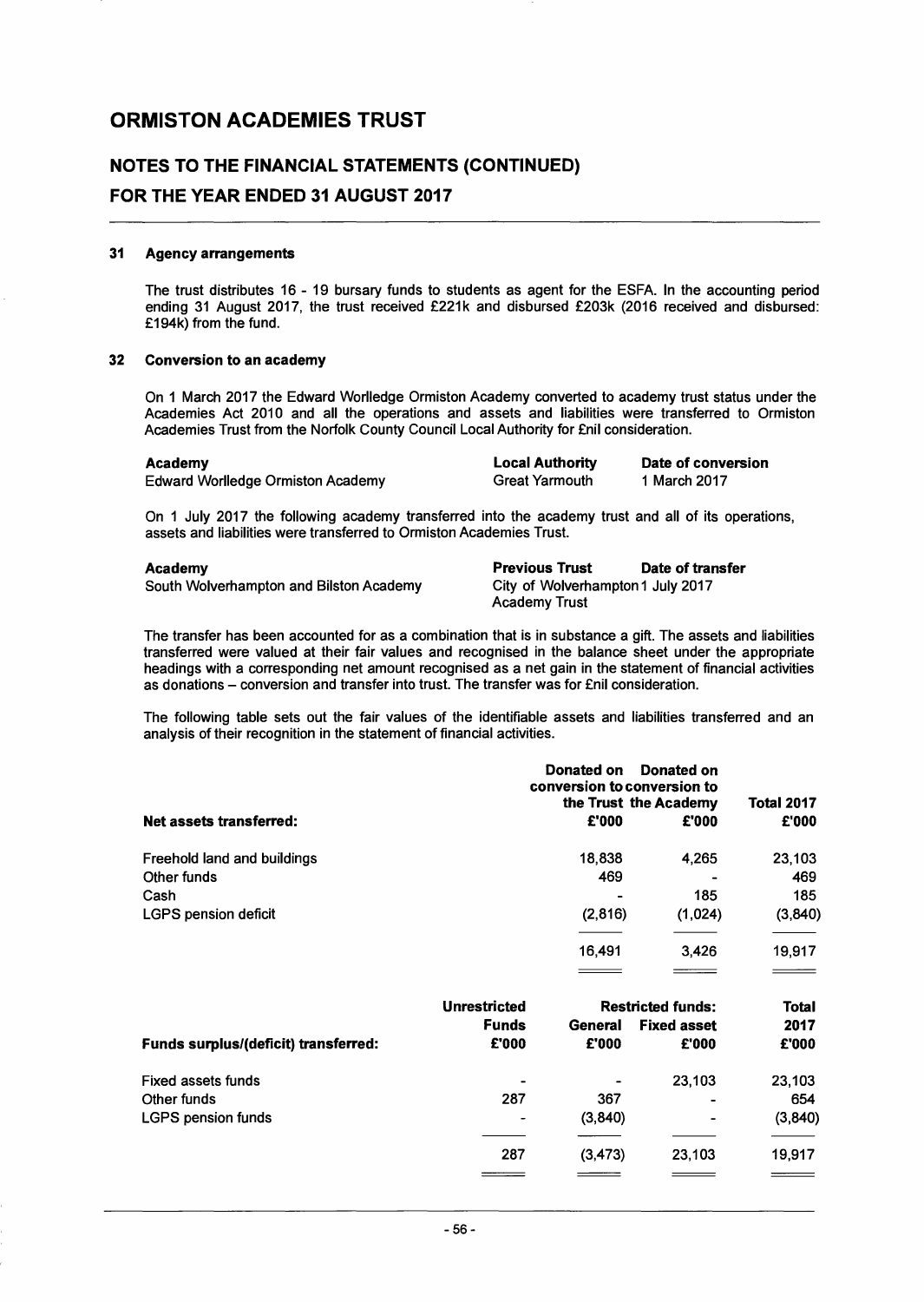### **NOTES TO THE FINANCIAL STATEMENTS (CONTINUED) FOR THE YEAR ENDED 31 AUGUST 2017**

#### **32 Conversion to an academy (Continued)**

Included in the LGPS pension funds transferred amounting to £3,840k is £481k that relates to the LGPS pension funds valuation on the conversion of Packmoor Ormiston Academy. Packmoor Ormiston Academy converted in the year ended 31 August 2016, but no value was available for inclusion in those accounts.

#### **33 Controlling party**

The trustees consider the Ormiston Trust, a grant making trust that chiefly assists schools and organisations supporting children and young people (company number: 09648958 and charity registration number: 1164358) to be the ultimate controlling party due to that organisation's right to appoint a majority of the trustees.

The Ormiston Trust prepares consolidated financial statements which incorporates the results and positions of the trust and its subsidiary. Copies of the consolidated financial statements of Ormiston Trust can be obtained from its registered office: 1 Bell Yard, London, WC2A 2JR.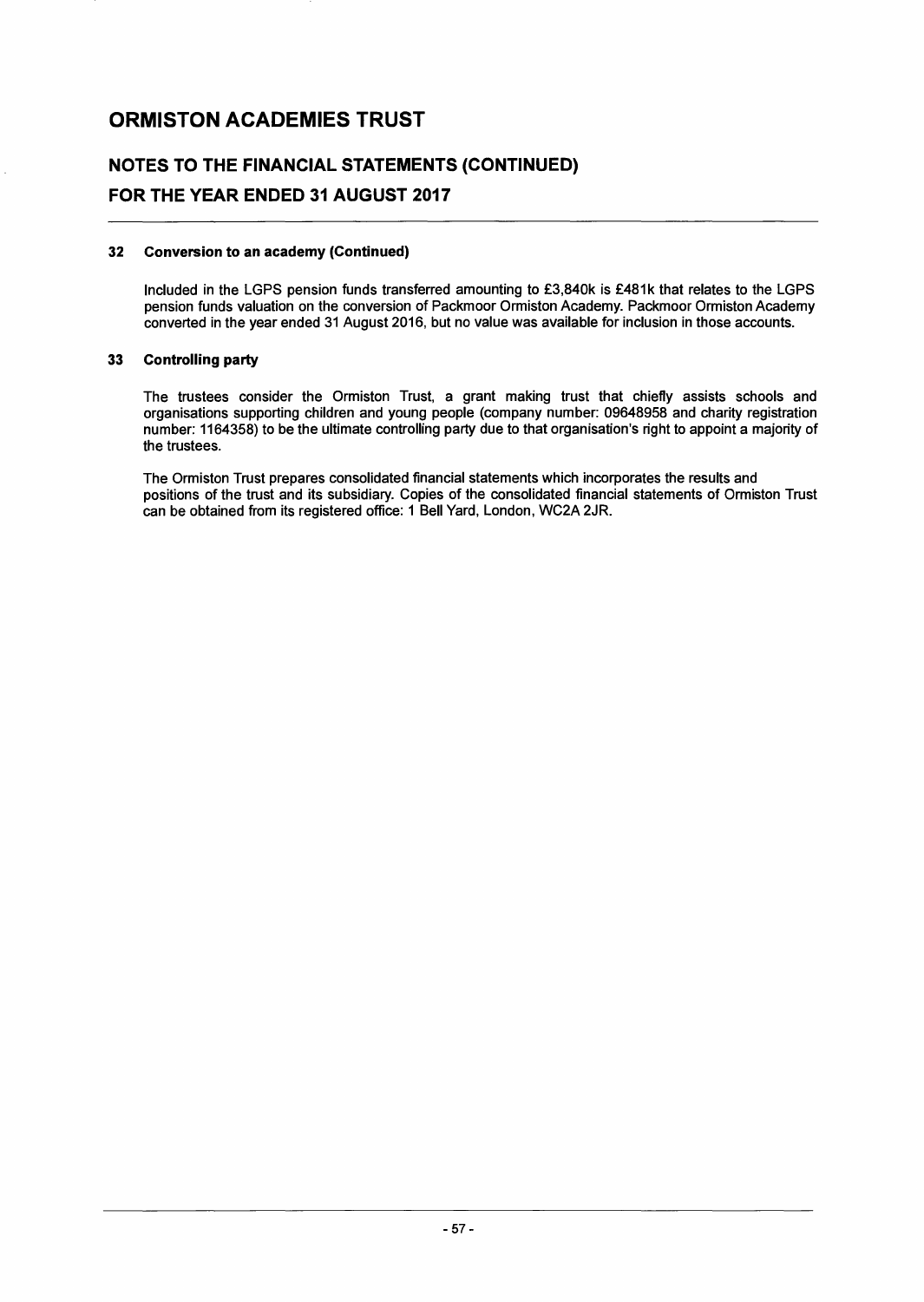#### **INDEPENDENT REPORTING ACCOUNTANT'S ASSURANCE REPORT ON REGULARITY TO ORMISTON ACADEMIES TRUST AND THE EDUCATION AND SKILLS FUNDING AGENCY**

#### **Conclusion**

We have carried out an engagement in accordance with the terms of our engagement letter dated 25 August 2017 and further to the requirements of the Education and Skills Funding Agency ("ESFA") as included in the Academies Accounts Direction 2016 to 2017, to obtain limited assurance about whether the expenditure disbursed and income received by Ormiston Academies Trust during the period 1 September 2016 to 31 August 2017 have been applied to the purposes identified by Parliament and the financial transactions conform to the authorities which govern them.

In the course of our work, nothing has come to our attention which suggests that in all material respects the expenditure disbursed and income received during the period 1 September 2016 to 31 August 2017 has not been applied to purposes intended by Parliament and the financial transactions do not conform to the authorities which govern them.

#### **Basis for conclusion**

The framework that has been applied is set out in the Academies Accounts Direction 2016 to 2017 Part 9: Regularity Reporting. We are independent of Ormiston Academies Trust in accordance with the ethical requirements that are applicable to this engagement and we have fulfilled our ethical requirements in accordance with these requirements. We believe the assurance evidence we have obtained is sufficient to provide a basis for our conclusion.

#### **Responsibilities of Ormiston Academies Trust's accounting officer and trustees**

The accounting officer is responsible, under the requirements of Ormiston Academies Trust's funding agreement with the Secretary of State for Education dated 17 August 2009 and the Academies Financial Handbook, extant from 1 September 2016, for ensuring that expenditure disbursed and income received is applied for the purposes intended by Parliament and the financial transactions conform to the authorities which govern them. The accounting officer is also responsible for preparing the Statement of Regularity, Propriety and Compliance. The trustees (who are also the directors of the charitable company for the purposes of company law) are responsible for the proper conduct and financial operation of Ormiston Academies Trust and appointment of the accounting officer.

#### **Reporting Accountant's responsibilities for reporting on regularity**

Our responsibilities for this engagement are established in the United Kingdom by our profession's ethical guidance and are to obtain limited assurance and report in accordance with our engagement letter and the requirements of the Academies Accounts Direction 2016 to 2017.

The objective of a limited assurance engagement is to perform such procedures as to obtain information and explanations in order to provide us with sufficient appropriate evidence to express a negative conclusion on regularity. A limited assurance engagement is more limited in scope than a reasonable assurance engagement and the procedures vary in nature and timing from, and are less in extent than for a reasonable assurance engagement; consequently a limited assurance engagement does not enable us to obtain assurance that we would become aware of all significant matters that might be identified in a reasonable assurance engagement. Accordingly, we do not express a positive opinion.

We report to you whether anything has come to our attention in carrying out our work which suggests that in all material respects, expenditure disbursed and income received during the period 1 September 2016 to 31 August 2017 have not been applied to purposes identified by Parliament or that the financial transactions do not conform to the authorities which govern them.